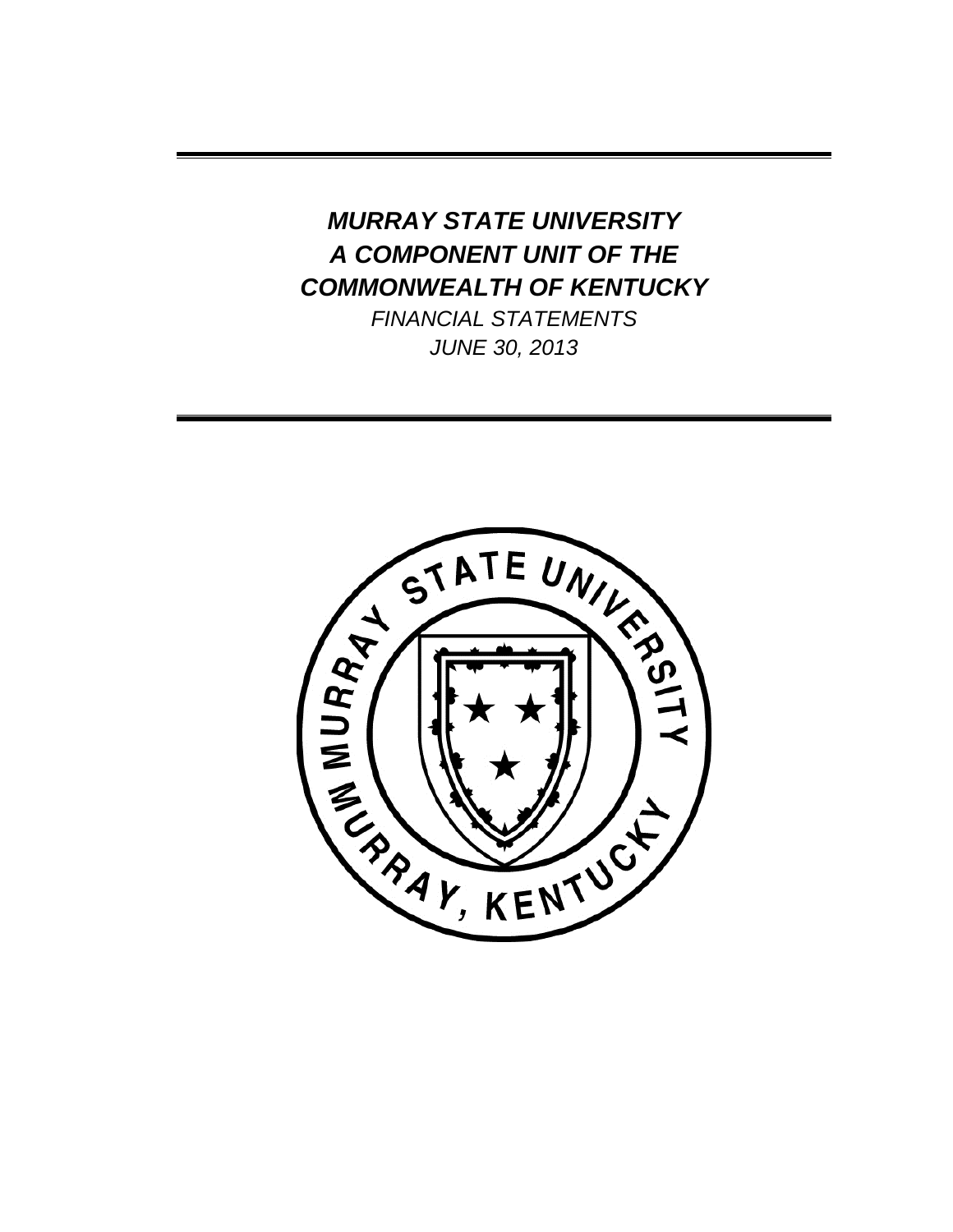# **Contents**

| Page                                                                                              |  |
|---------------------------------------------------------------------------------------------------|--|
|                                                                                                   |  |
|                                                                                                   |  |
| <b>Financial Statements</b>                                                                       |  |
| Statements of Net Position - Murray State University 18 - 19                                      |  |
| Statements of Financial Position - Murray State                                                   |  |
| Statements of Revenues, Expenses and Changes in<br>Net Position - Murray State University 22 - 23 |  |
| <b>Statements of Activities - Murray State University</b>                                         |  |
| Statements of Cash Flows - Murray State University  26 - 27                                       |  |
|                                                                                                   |  |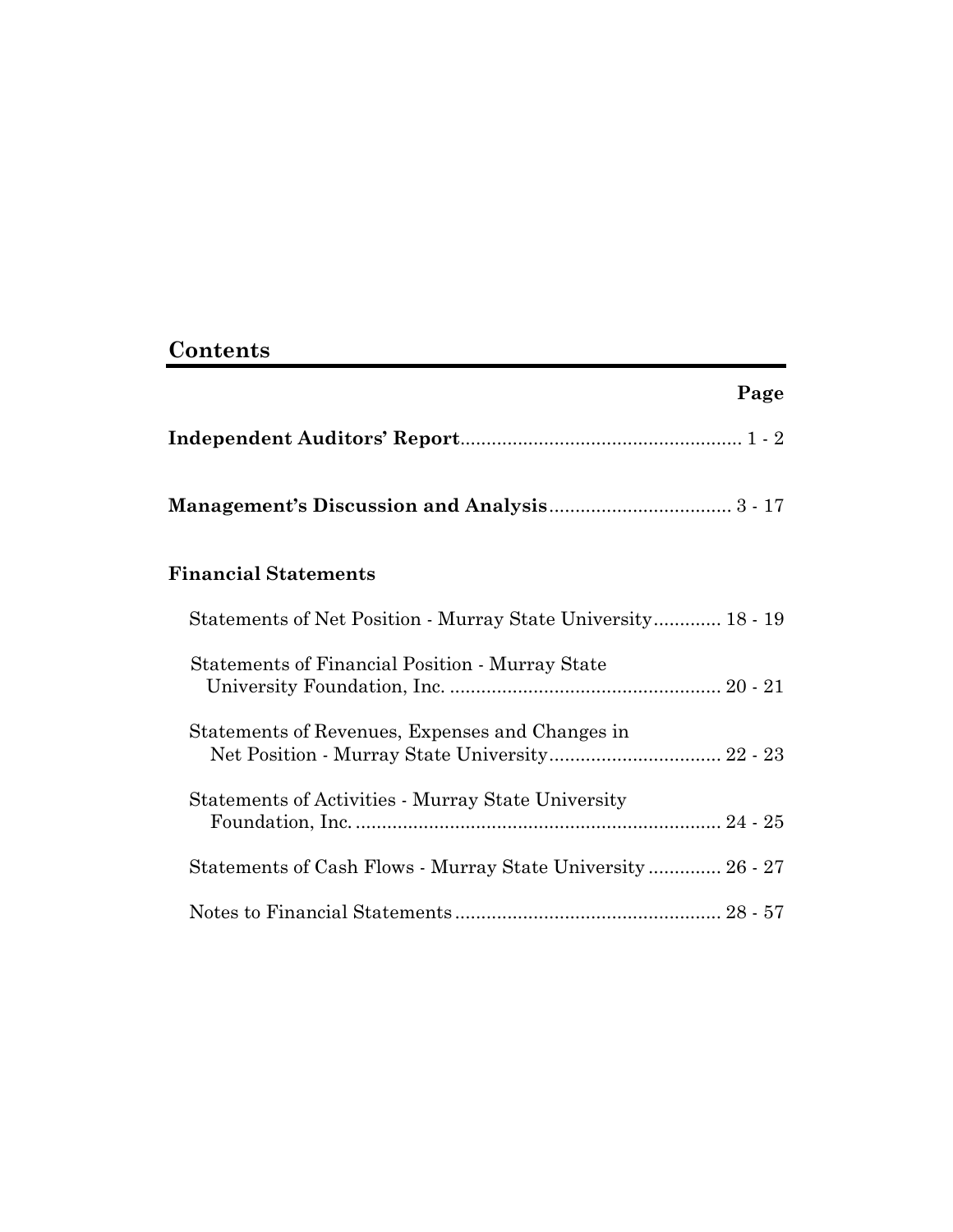

#### **Independent Auditors' Report**

**RubinBrown LLP Certified Public Accountants** & Business Consultants

One North Brentwood Saint Louis, MO 63105

T 314.290.3300 F 314,290,3400

W rubinbrown.com E info@rubinbrown.com

Board of Regents and Audit Committee Murray State University Murray, Kentucky

#### **Report On The Financial Statements**

We have audited the accompanying financial statements of the business-type activities and discretely presented component unit of Murray State University, (the University), a component unit of the State of Kentucky, as of and for the years ended June 30, 2013 and 2012, and the related notes to the financial statements, which collectively comprise the University's basic financial statements as listed in the table of contents.

#### *Management's Responsibility For The Financial Statements*

Management is responsible for the preparation and fair presentation of these financial statements in accordance with accounting principles generally accepted in the United States of America; this includes the design, implementation, and maintenance of internal control relevant to the preparation and fair presentation of financial statements that are free from material misstatement, whether due to fraud or error.

#### *Auditors' Responsibility*

Our responsibility is to express opinions on these financial statements based on our audits. We conducted our audits in accordance with auditing standards generally accepted in the United States of America and the standards applicable to financial audits contained in *Government Auditing Standards,* issued by the Comptroller General of the United States. Those standards require that we plan and perform the audit to obtain reasonable assurance about whether the financial statements are free from material misstatement.

An audit involves performing procedures to obtain audit evidence about the amounts and disclosures in the financial statements. The procedures selected depend on the auditors' judgment, including the assessment of the risks of material misstatement of the financial statements, whether due to fraud or error. In making those risk assessments, the auditor considers internal control relevant to the entity's preparation and fair presentation of the financial statements in order to design audit procedures that are appropriate in the circumstances, but not for the purpose of expressing an opinion on the effectiveness of the entity's internal control. Accordingly, we express no such opinion. An audit also includes evaluating the appropriateness of accounting policies used and the reasonableness of significant accounting estimates made by management, as well as evaluating the overall presentation of the financial statements.

We believe that the audit evidence we have obtained is sufficient and appropriate to provide a basis for our audit opinions.

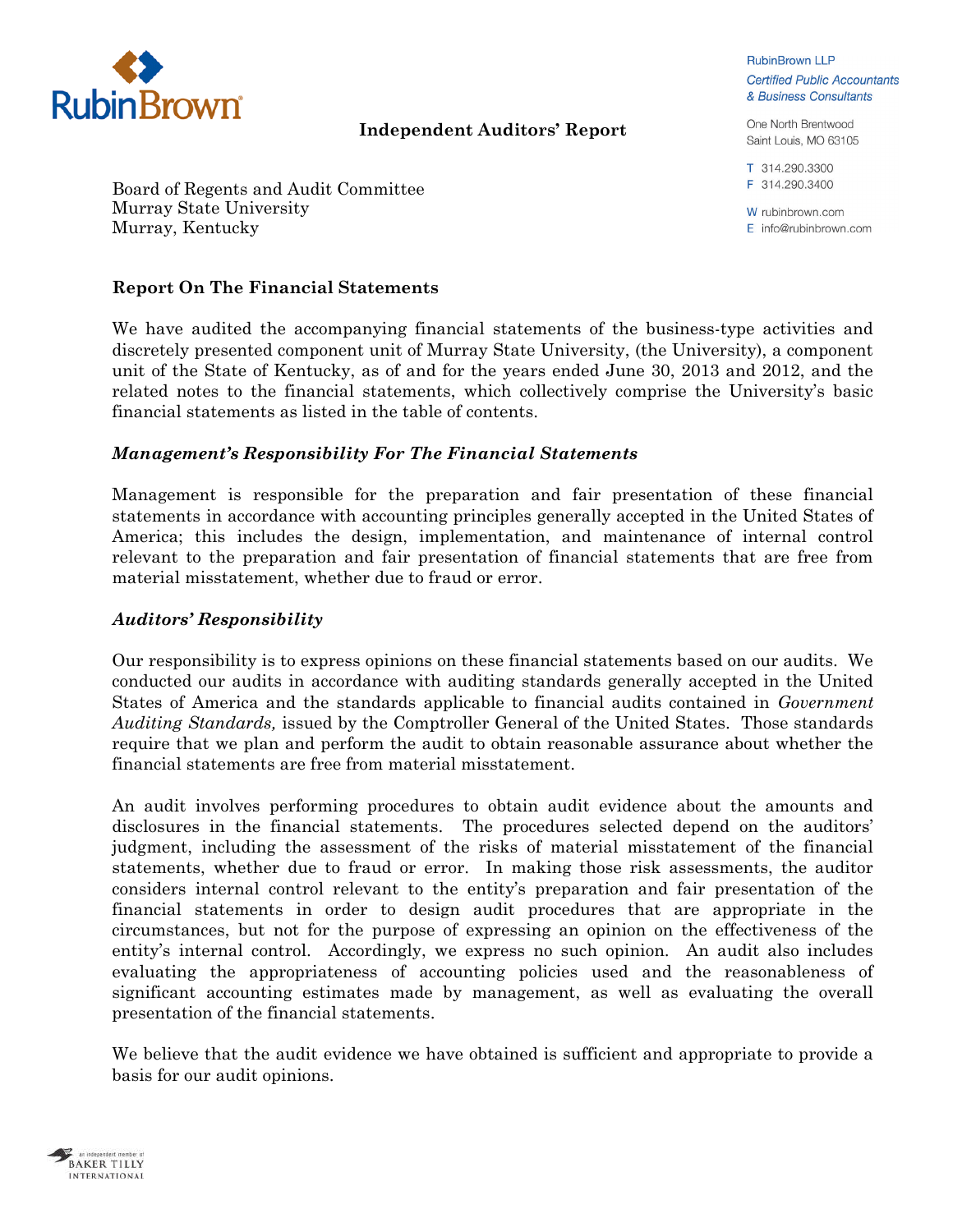### *Opinions*

In our opinion, the financial statements referred to above present fairly, in all material respects, the respective financial position of the business-type activities and the discretely presented component unit of Murray State University as of June 30, 2013 and 2012, and the respective changes in financial position and, where applicable, cash flows thereof for the years then ended, in accordance with accounting principles generally accepted in the United States of America.

### *Other Matters*

#### *Required Supplementary Information*

Accounting principles generally accepted in the United States of America require that the Management's Discussion and Analysis on pages 3 through 17 be presented to supplement the basic financial statements. Such information, although not a part of the basic financial statements, is required by the Governmental Accounting Standards Board who considers it to be an essential part of financial reporting for placing the basic financial statements in an appropriate operational, economic, or historical context. We have applied certain limited procedures to the required supplementary information in accordance with auditing standards generally accepted in the United States of America, which consisted of inquiries of management about the methods of preparing the information and comparing the information for consistency with management's responses to our inquiries, the basic financial statements, and other knowledge we obtained during our audit of the basic financial statements. We do not express an opinion or provide any assurance on the information because the limited procedures do not provide us with sufficient evidence to express an opinion or provide any assurance.

### *Other Reporting Required By Government Auditing Standards*

In accordance with *Government Auditing Standards*, we have also issued our report dated October 2, 2013, on our consideration of the University's internal control over financial reporting and on our tests of its compliance with certain provisions of laws, regulations, contracts, and grant agreements and other matters. The purpose of that report is to describe the scope of our testing of internal control over financial reporting and compliance and the results of that testing, and not to provide an opinion on internal control over financial reporting or on compliance. That report is an integral part of an audit performed in accordance with *Government Auditing Standards* in considering the University's internal control over financial reporting and compliance.

KulinBrown LLP

October 2, 2013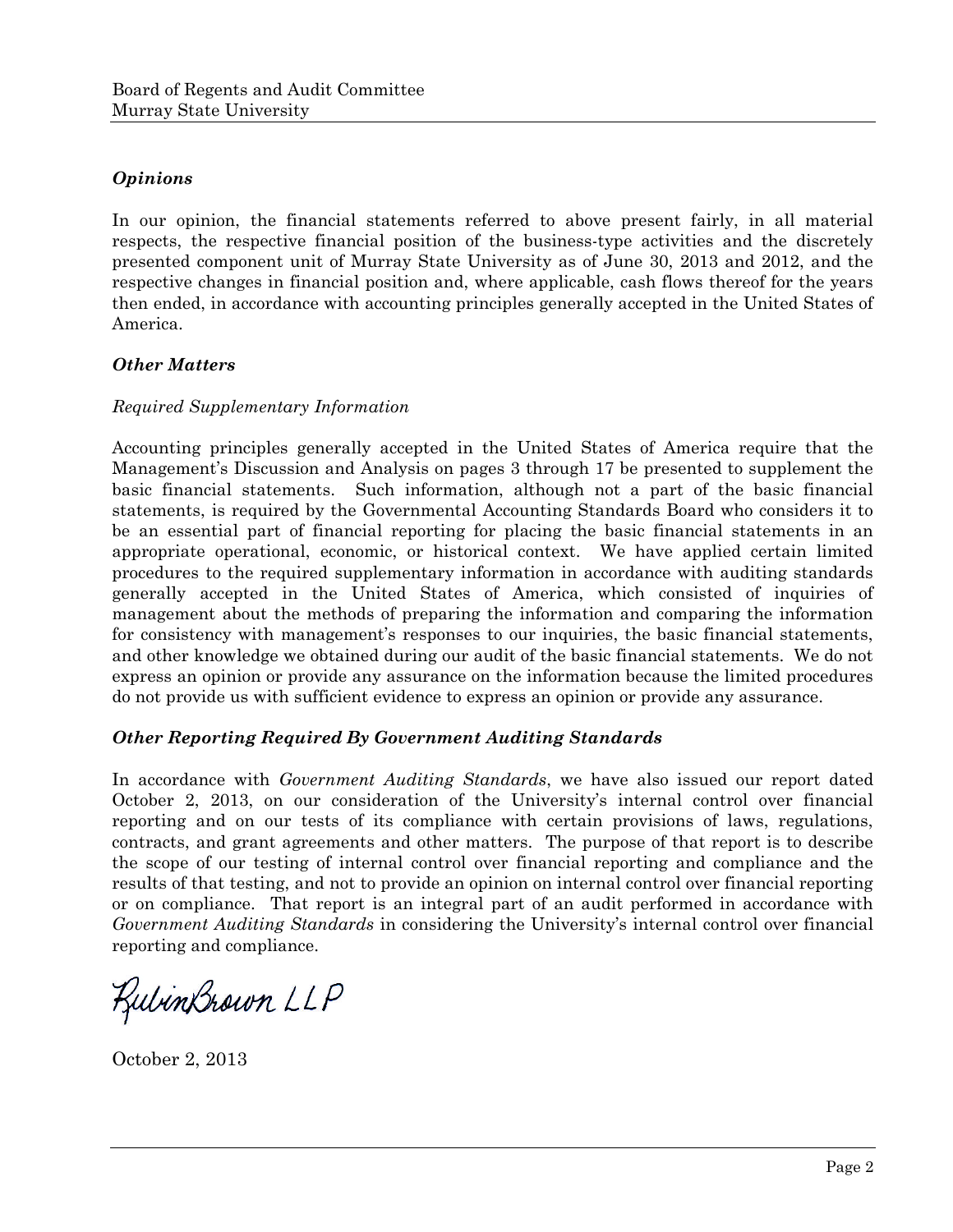#### **MANAGEMENT'S DISCUSSION AND ANALYSIS**

#### **Introduction**

The following Management's Discussion and Analysis (MD&A) provides an overview of the financial position and activities of Murray State University (University) for the year ended June 30, 2013. This discussion has been prepared by management and should be read in conjunction with the financial statements and the notes thereto, which follow this section. The financial statements and related notes and this discussion and analysis are the responsibility of management.

The University is a comprehensive public institution of higher learning located in western Kentucky and primarily serves students in Kentucky, Illinois, Missouri, Tennessee and Indiana. The University has study centers in four other cities where it offers a diverse range of degree programs from associate to doctoral levels, is composed of five academic colleges, and schools of agriculture and nursing, and contributes to the region and state through related research and public service programs. The University is a charter member of the Ohio Valley Conference and a Division I member of the NCAA. The University serves as a residential, regional university offering core programs in the liberal arts, humanities, sciences and selected high-quality professional programs for approximately 10,800 students. For the 2012-13 academic year, tuition and fees increased by \$132 per semester for full time resident undergraduate students. Tuition and fees at the University continues to be less than the national average.

The University consistently ranks among the nation's top public universities and has been recognized for its academic quality and affordability. Once again, *U.S. News & World Report's Best Colleges* has recognized Murray State University among the top schools in the country. Murray State's consecutive streak of top rankings was extended to 23 years with the release of the 2014 *U.S. News Best Colleges* list. The University is at eighth place among the top public regional universities in the South. Murray State is again in the Top Tier as the only Kentucky regional public university to appear among the South's top 25 private and public schools. The University scoring shows it to be the  $14<sup>th</sup>$  top public regional university in the nation, down three spots from last year's rankings. Factors considered in the rankings are peer assessment, graduation and retention rates, faculty resources, student selectivity, financial resources and alumni giving.

In addition to *U.S. News & World Report's* listing, the University is ranked once more as "2014 Military Friendly School" by *G.I. Jobs* magazine and listed for the fourth time in *the Chronicle of Higher Education's* "Great Colleges to Work For."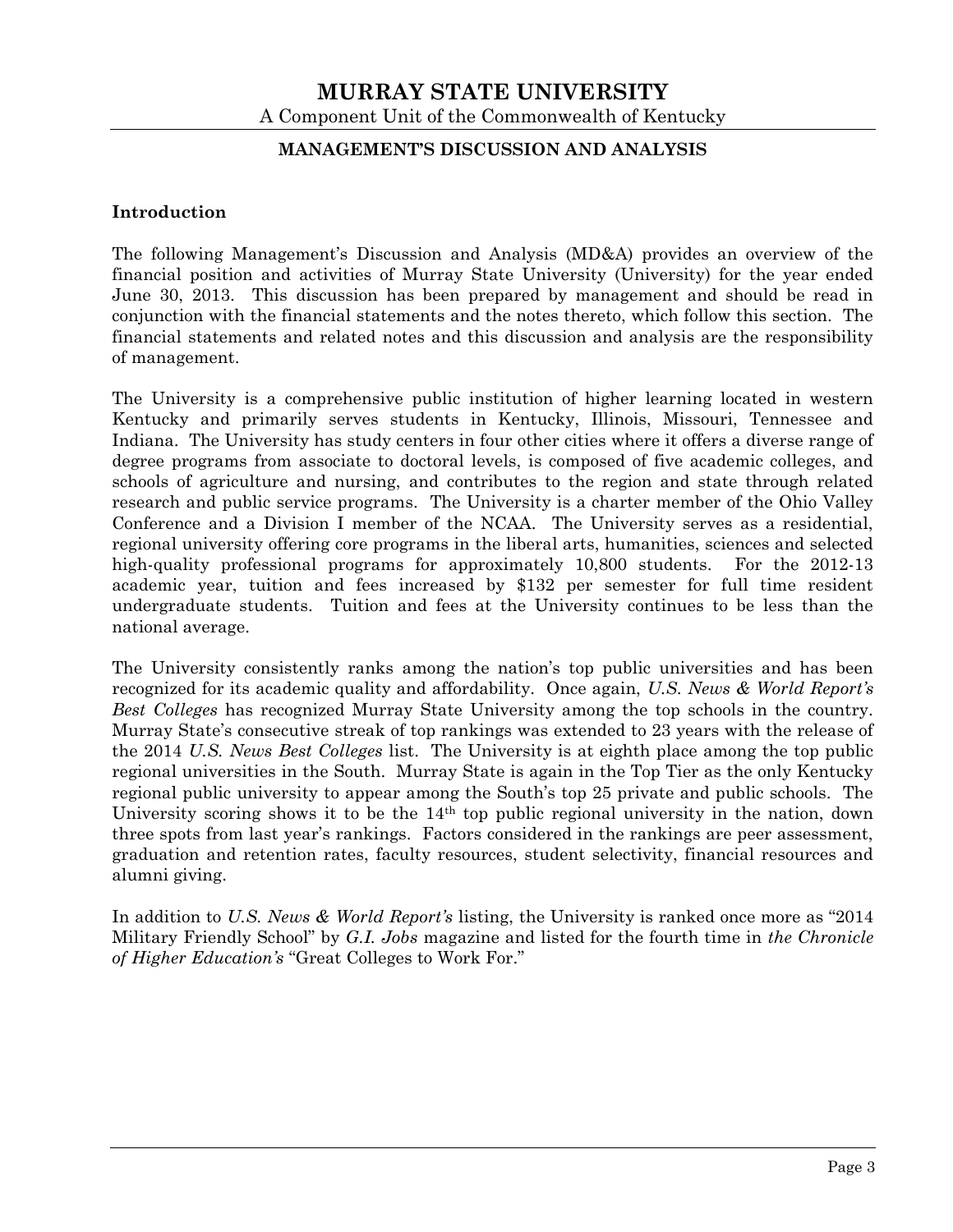Management's Discussion And Analysis *(Continued)*

#### **Financial Highlights**

- $\triangleright$  The University's financial position remained strong as of the end of the year, with assets of \$324.3 million and liabilities of \$87.5 million. Net position, which represent the University's residual interest in assets after liabilities are deducted, were \$236.8 million or 73 percent of total assets. Net position increased by \$10.8 million from fiscal year 2012 to 2013.
- $\triangleright$  Fiscal operations were in accordance with the annual operating budget of approximately \$152.7 million. The University continued to be a strong employer for the region and employed 4,356 individuals, including 595 faculty and 1,212 staff members and 2,549 students. These totals include 1,398 regular and full time faculty and staff.
- Total operating state appropriations for fiscal year 2013 decreased by \$2.3 million. Total funding for 2013 and 2012 from the state in appropriations were \$48 and \$50.3 million, respectively.
- $\triangleright$  The University sold general receipts bonds (series 2013A) in May 2013 for \$15.6 million to fund the renovation of Hester Hall, upgrade of the sprinklers at College Courts, and various housing and dining facility improvements costing less than \$600,000 each. Hester Hall will be closed during the 2013-14 academic year for renovation and expected open for occupancy for fall 2014.
- $\triangleright$  The University began construction in 2012 on an 18,000 square foot basketball practice facility, which will be an addition to the CFSB Center. Primary funding for this major addition was a \$3.1 million gift accepted in 2010 and \$1.1 million of other donor funds restricted for athletic programs and facilities for a total project scope of \$4.2 million. The facility was open for use in February 2013.
- $\triangleright$  The University accepted a \$1 million gift in August 2011 for the completion of interior space for the Regional Business and Innovation Center (RBIC), which was renamed Heritage Hall in 2012. Other funds have been allocated to this project for a total scope of \$1.4 million. The construction work began in January 2012 and was complete in October 2012.
- $\triangleright$  The University invests approximately 96 percent of its endowment funds with the Murray State University Foundation, Inc. (Foundation). The value of these funds is as follows:

Historical Value \$17.3 million Market Value \$18.9 million

These funds experienced an unrealized gain of \$869,576 in fiscal year 2013. This allowed for most program spending to remain constant during the fiscal year 2013. The Foundation operated with a 3.3% cap on endowment spending for the fiscal year 2013.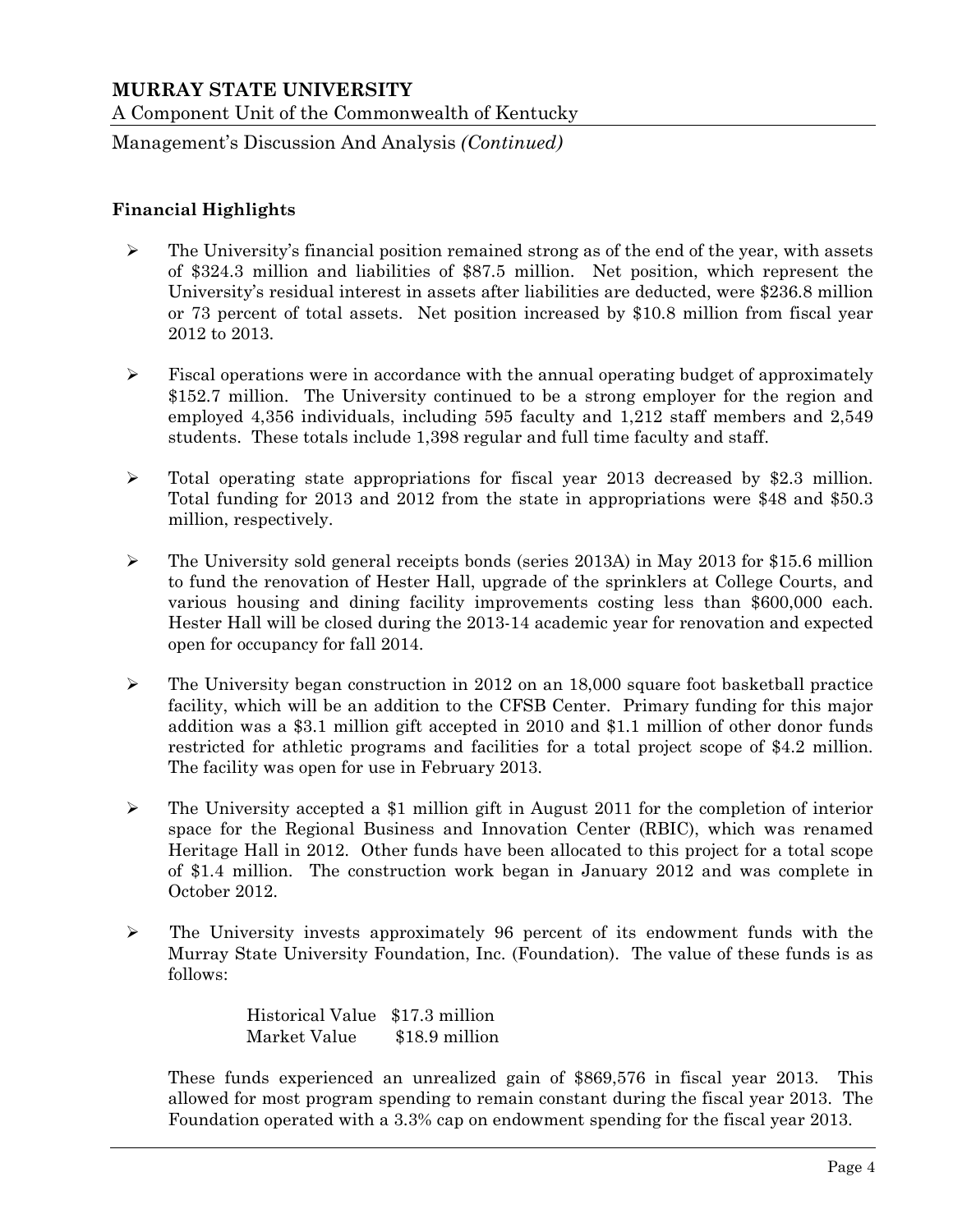Management's Discussion And Analysis *(Continued)*

- $\triangleright$  In May 2011 the University entered into a Memorandum of Understanding with the McCracken County Fiscal Court, City of Paducah, Kentucky, and the Greater Paducah Economic Development Council (GPEDC) to continue to provide instruction and expanded offerings to meet the needs of the business community and to support economic growth for the region. This agreement will facilitate the construction and funding of a new extended campus facility in Paducah, Kentucky. The University purchased land for this facility in 2008. The McCracken County Fiscal Court is funding this project through a \$9,980,000 general obligation bond sale that was completed in the winter 2011. Repayment of this debt will be funded from the McCracken County Fiscal Court (\$4,966,178), City of Paducah (\$2,674,093), and Murray State University (\$2,339,729) over 20 years. The average annual debt service payment for each entity will be as follows:
	- o \$325,000 McCracken County Fiscal Court
	- o \$175,000 City of Paducah
	- o \$153,000 Murray State University (approximate amount of lease payment)

The facility will be opened for use in January 2014. Spring 2014 classes will be held in this new facility.

 $\triangleright$  The University completed an overall review of the needs for residential college facilities. This review, conducted by MGT of America, Inc., reported a continued need for University housing. MGT provided a plan for new construction and renovations, long term occupancy projections, and rental rates. The University will continue to utilize and monitor this plan for future housing projects.

### **Using the Financial Statements**

The University's financial statements consist of Statements of Net Position, Statements of Revenues, Expenses and Changes in Net Position, Statements of Cash Flows and Notes to the Financial Statements. These financial statements and accompanying notes are prepared in accordance with the appropriate Governmental Accounting Standards Board (GASB) pronouncements.

These financial statements provide an entity-wide perspective and focus on the financial condition, results of operations and cash flows of the University as a whole.

Financial statements have also been included for the Foundation, a component unit, in accordance with the requirements of GASB Statement No. 39, Determining Whether Certain Organizations are Component Units. Financial statements for this entity consist of Statements of Financial Position and Statements of Activities. These statements are prepared in accordance with the appropriate Financial Accounting Standards Board (FASB) pronouncements. The Murray State University Athletic Foundation, Inc. is also a component unit, but not included due to materiality.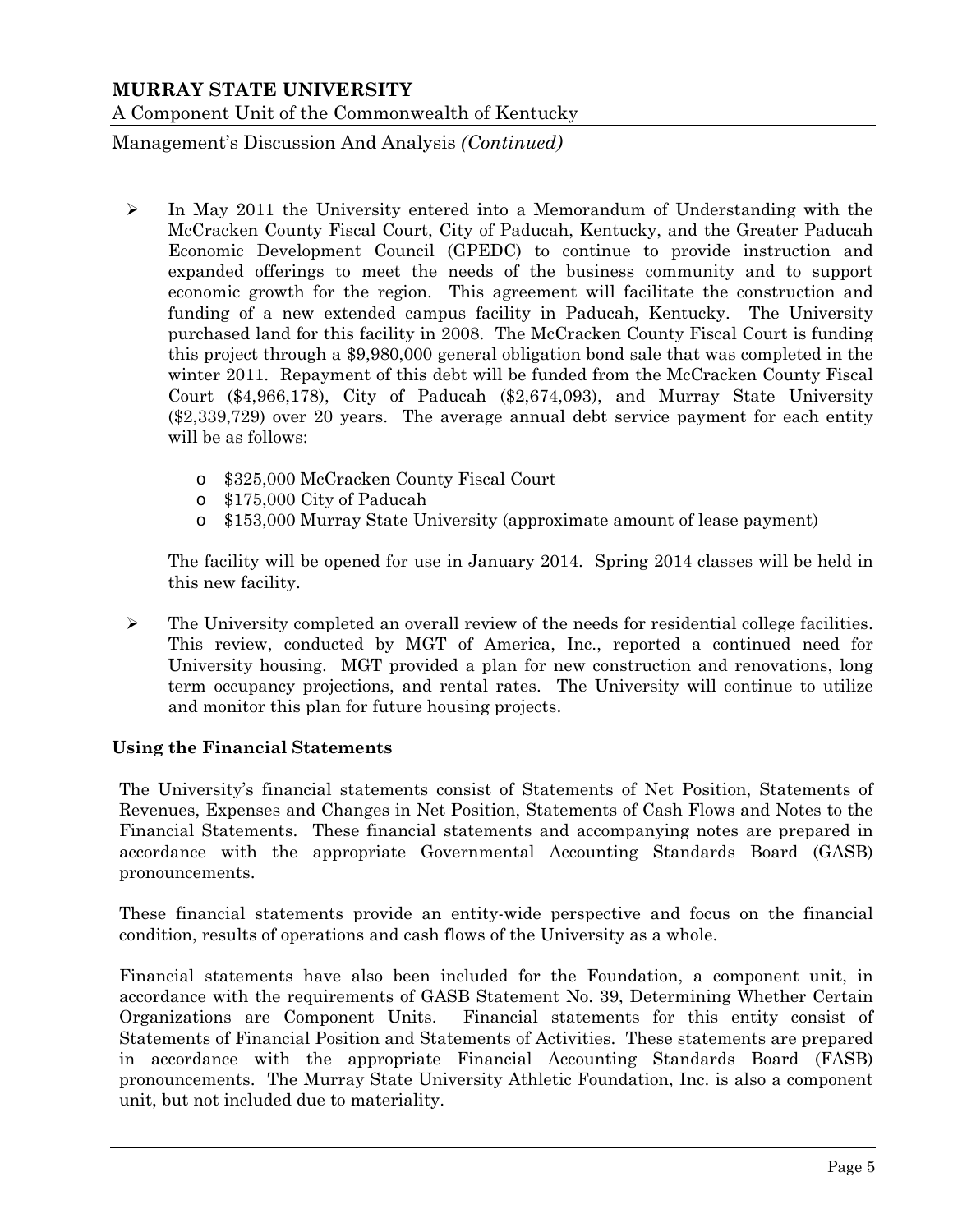Management's Discussion And Analysis *(Continued)*

#### **Statements of Net Position**

The Statement of Net Position present a financial picture of the University's financial condition at the end of the 2013 and 2012 fiscal years by reporting assets (current and noncurrent), liabilities (current and noncurrent) and net position. Net position, the difference between total assets/deferred outflows and total liabilities/deferred inflows, are an important indicator of the current financial condition, while the change in net position is an indicator of whether the overall financial position has improved or declined during the year. The University had no deferred outflows or inflows at June 30, 2013.

#### *Assets*

Total assets at the end of the fiscal year 2013 were \$324.3 million, of which capital assets, net of depreciation, represented the largest portion. Capital assets totaled approximately \$169.8 million or 52 percent of total assets and were primarily comprised of University-owned land, buildings, equipment, and library holdings. Cash and cash equivalents amounted to \$113.6 million or 35 percent of total assets. Total assets increased by \$22.6 million during the 2013 fiscal year. This increase in gross total assets is due primarily to the following items:

- \$19.6 million Increase in cash and cash equivalents. Primarily driven by a \$15.6 million increase due to the sale of the 2013 Series A general receipt bonds for renovations to Hester Hall, College Courts, and various other projects costing less than \$600,000 each.
- \$1.9 million Increase in endowment investments, including a \$1.3 million increase in the stock investments and a \$0.5 million increase in unrealized gains on investment.
- \$1.1 million Unexpended web tuition revenue due to departmental online incentive program for each semester, which started in the summer 2011. These funds were distributed to academic departments in 2013; with the expectation the departments may spend these funds in future years.

Total assets increased by \$8 million during the 2012 fiscal year due to the following:

- \$1.7 million Increase in accounts payable for numerous construction projects, which deferred cash distributions to the next fiscal year.
- \$2.1 million Unexpended web tuition revenue due to departmental online incentive program for each semester, which started in the summer 2011. These funds were distributed to academic departments in 2012; with the expectation the departments may spend these funds in future years.
- \$1.2 million Increase in overall cash for auxiliary units. The majority of these savings are planned to be utilized on construction/renovation.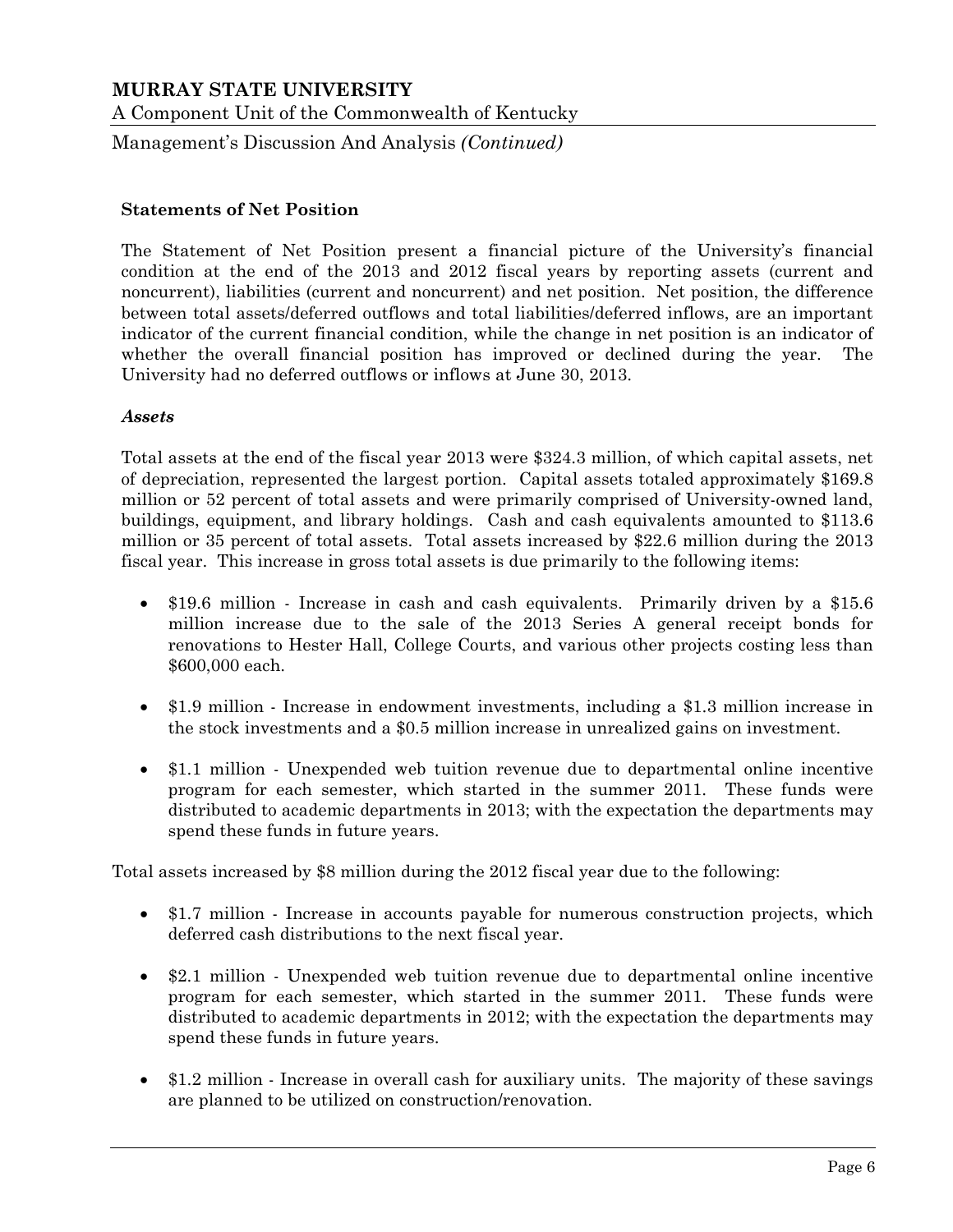A Component Unit of the Commonwealth of Kentucky

Management's Discussion And Analysis *(Continued)*

- \$532,000 Remaining cash from the general receipts bond sale for the renovation of Elizabeth Hall.
- \$531,000 Increase in private endowment gifts.

#### *Liabilities*

Total liabilities at the end of the 2013 fiscal year were \$87.5 million, an increase of \$11.9 million. This change was due to the following:

- \$15.6 million Increase in bonds payable for the issuance of 2013 Series A general receipt bonds.
- (\$3.9) million Decrease in debt payable for current year payments on bonds, notes, and capital leases.

Total liabilities at the end of the 2012 fiscal year were \$75.6 million, an increase of \$2.1 million. This change was due to the following:

- \$1.7 million Increase in accounts payable for numerous construction projects.
- \$1.9 million Increase in overall debt due to the sale of general receipts bonds for the renovation of Elizabeth Hall.
- (\$700,600) Decrease in accrued payrolls due to timing of payroll dates.

### *Net Position*

Net position, which represents total equity of the University, was divided into three major categories, defined as follows:

- o Net investment in capital assets This category represents the institution's equity in property, buildings, equipment, library holdings and other plant assets owned by the University, less related depreciation and outstanding balances of borrowings used to finance the purchase or construction of those assets.
- o Restricted This category represents those assets which are subject to externally imposed restrictions governing their use and includes classifications of nonexpendable and expendable.
	- **Restricted nonexpendable net position** Restricted nonexpendable net position consist solely of permanent endowments owned by the University. The corpus, as specified by the donor, is invested in perpetuity and may not be expended.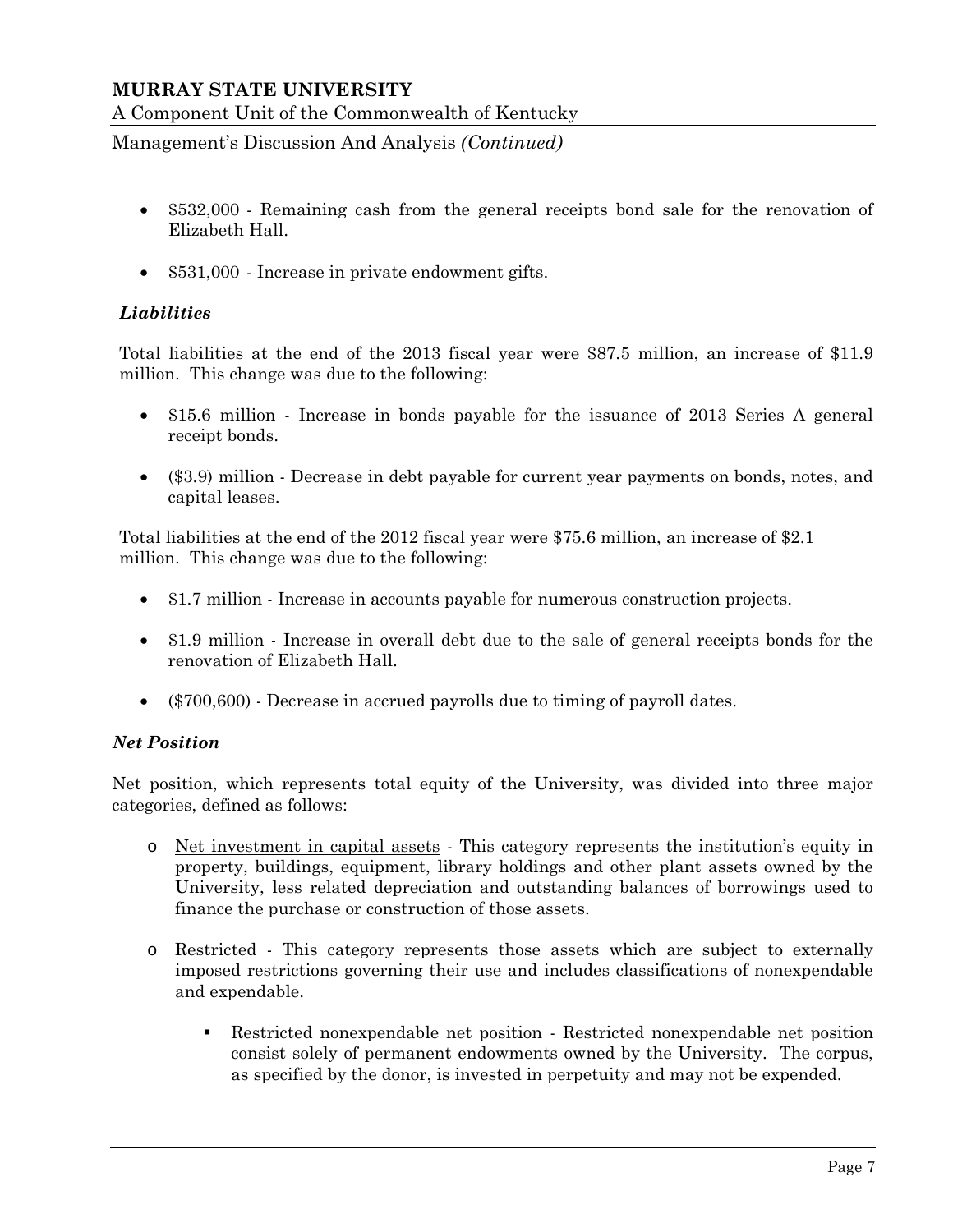Management's Discussion And Analysis *(Continued)*

- Restricted expendable net position Restricted expendable net position consist of those assets that may be expended by the University, but must be spent for purposes as defined by the donors and/or external entities that have placed time or purpose restrictions on the use of the assets.
- o Unrestricted This category represents the net position held by the University that have no formal restrictions. Although unrestricted net position are not subject to externally imposed stipulations, substantially all of the unrestricted net position have been designated for various programs and initiatives, capital projects and working capital requirements.

|                         | June 30, 2013     | June 30, 2012      | June 30, 2011    |
|-------------------------|-------------------|--------------------|------------------|
| <b>Assets</b>           |                   |                    |                  |
| Current assets          | \$<br>84,448,484  | \$<br>75, 357, 134 | \$<br>70,391,760 |
| Noncurrent assets       | 70,102,337        | 55,963,418         | 56,588,836       |
| Capital assets          | 169,768,630       | 170,326,187        | 166,678,551      |
| Total assets            | 324,319,451       | 301,646,739        | 293,659,147      |
| Liabilities             |                   |                    |                  |
| Current liabilities     | 20,571,526        | 20,880,077         | 19,869,294       |
| Noncurrent liabilities  | 66,978,005        | 54,747,272         | 53,614,962       |
| Total liabilities       | 87,549,531        | 75,627,349         | 73,484,256       |
| Net position            |                   |                    |                  |
| Net investment in       | 118,495,387       | 116,715,432        | 114,667,161      |
| capital assets          |                   |                    |                  |
| Restricted for          |                   |                    |                  |
| Nonexpendable           | 19,793,944        | 18,873,003         | 18,644,438       |
| Expendable              |                   |                    |                  |
| Scholarships, research, |                   |                    |                  |
| instruction and other   | 6,107,393         | 4,101,374          | 3,984,847        |
| Loans                   | 4,832,714         | 4,767,193          | 4,898,234        |
| Capital                 | 17,555,987        | 19,558,531         | 17,419,484       |
| Debt service            | 1,671,296         | 2,240,995          | 5,865,932        |
| Unrestricted            | 68,313,199        | 59,762,862         | 54,694,795       |
| Total net position      | 236,769,920<br>\$ | 226,019,390        | 220,174,891      |

#### **Condensed Statements of Net Position**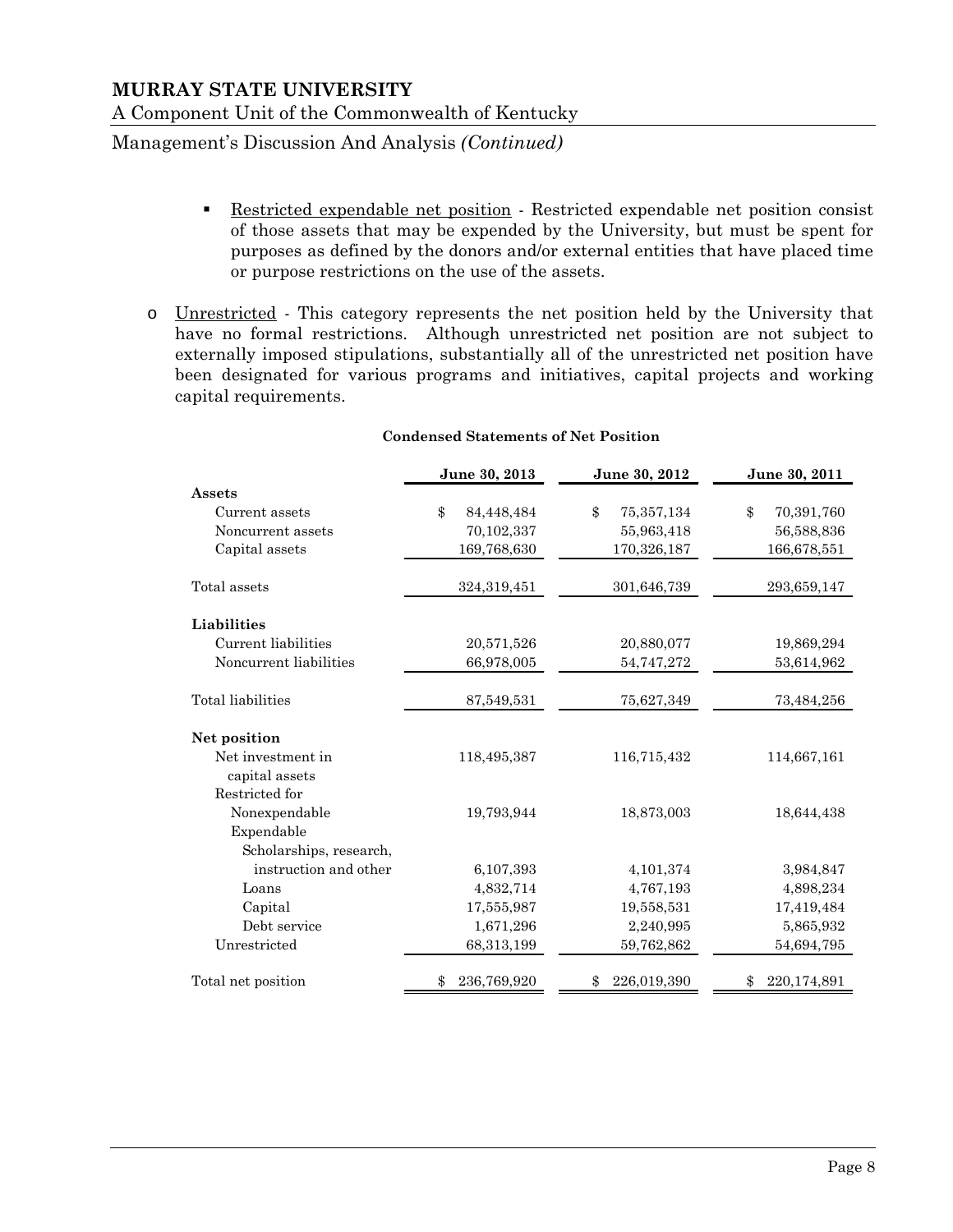A Component Unit of the Commonwealth of Kentucky

Management's Discussion And Analysis *(Continued)*

The allocation of net position between these three categories is provided in the following chart:



## **University Net Position at June 30, 2013**

#### **Statements of Revenues, Expenses and Changes in Net Position**

The Statements of Revenues, Expenses and Changes in Net Position, which are generally referred to as the activities statement or income statement, present the revenues earned and expenses incurred and income or loss from operations for the current and prior fiscal years. Activities are reported as either operating or non-operating. Changes in total net position as presented on the Statements of Net Position are based on the activity presented in the Statements of Revenues, Expenses and Changes in Net position.

The financial statements are prepared on the accrual basis of accounting, whereby revenues and assets are recognized when the service is provided and expenses and liabilities are recognized when others provide the service, regardless of when cash is exchanged. A public university's dependency on state appropriations will result in reported operating losses. The Governmental Accounting Standards Board requires state appropriations to be classified as nonoperating revenues. The utilization of long-lived capital assets is reflected in the financial statements as depreciation, which expenses the costs of an asset over its expected useful life.

### **Revenues**

Total operating revenues, which exclude state appropriations, for the 2013 fiscal year were \$106.8 million, including student tuition and fees, net of related discounts and allowances, of \$64.2 million, operating grants and contracts revenues of \$6.3 million, and auxiliary services net revenue of \$30.7 million.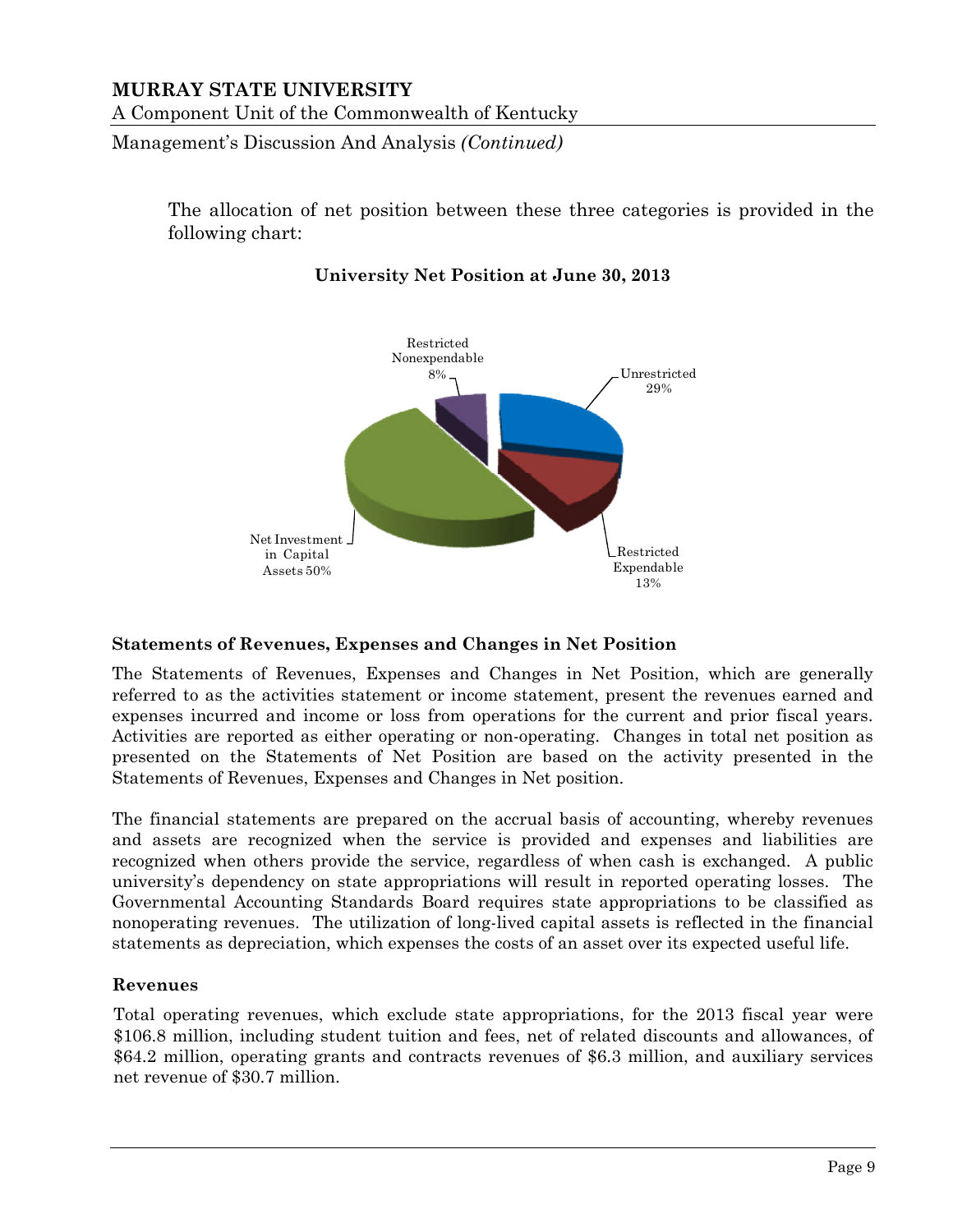A Component Unit of the Commonwealth of Kentucky

Management's Discussion And Analysis *(Continued)*

During 2013, operating revenues increased by \$4.6 million. This increase is comprised primarily of an increase of \$4.4 million from net student tuition and fees, and \$2.5 million increase from auxiliary services.

The University received a net of \$48 and \$50.3 million in state appropriations for operations, respectively for 2013 and 2012. State appropriations are required to be classified as nonoperating revenues; however, these funds were used to support University operating activities.

The comparative sources of total operating revenues and nonoperating state appropriation revenues are reflected in the following chart:



### **Operating Revenues and State Appropriations (In Thousands)**

#### *Expenses*

Total operating expenses for the 2013 fiscal year were \$171.1 million. Academic affairs, which include instruction, research, libraries and academic support, represent the largest portion of the operating expenses totaling \$70.6 million or 41 percent. Student affairs, which include student services, financial aid and auxiliary services, was \$48.6 million or 29 percent and other expenses which include public service, institutional support, depreciation and operation and maintenance amounted to \$52 million or 30 percent. Depreciation for all areas of the University is reported as an operating expense and was not allocated to each program group, except for auxiliary enterprises.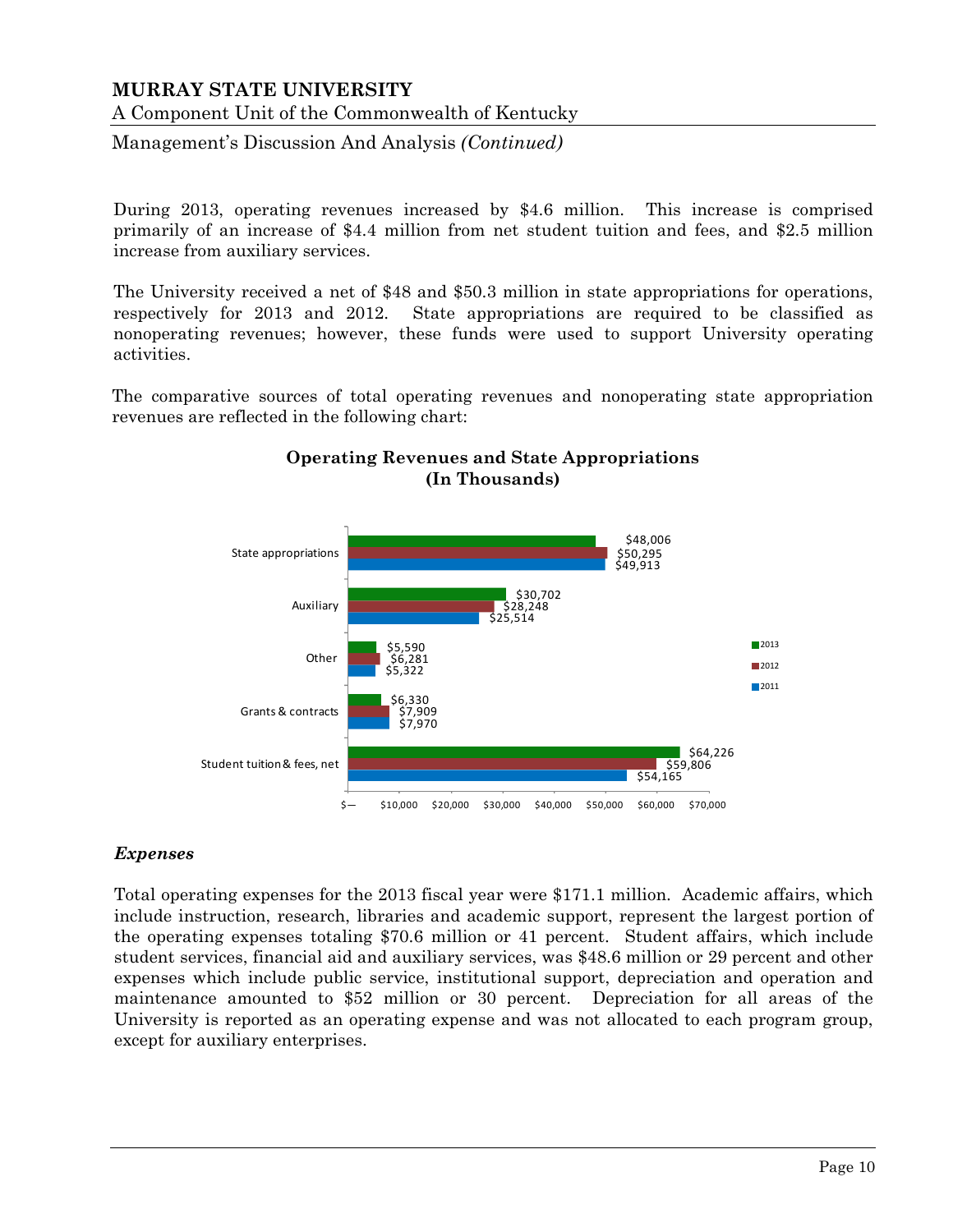A Component Unit of the Commonwealth of Kentucky

Management's Discussion And Analysis *(Continued)*

Operating expenses increased for the year ended June 30, 2013, by \$1.0 million. The primary reasons for increases in operating expenses are as follows:

- \$1.5 million Increase in benefits including a \$771,332 increase in employer contributions to retirement funds and a \$560,931 increase in employer contributions to health insurance.
- \$699,000 Increase in purchases for resale by Dining Services and the University Bookstore.
- (\$943,000) Decrease in research expenses due primarily to the completion of federal grants that were not renewed.

Operating expenses by type are reflected in the following chart:



### **University Operating Expenses Year Ended June 30, 2013**

The net loss from operations for the year ended June 30, 2013, was \$64.2 million. Nonoperating revenues, net of expenses, of \$72.0 million, state capital appropriations of \$2 million, insurance reimbursements of \$41,000, and capital gifts of \$977,000 resulted in an increase in net position of \$10.8 million for the year ended June 30, 2013. This increase in net position is attributable to an increase in net student tuition and fees of \$4.5 million, an increase in unrealized gains on investment of \$1.2 million, auxiliary reserves for construction/renovation of \$1.1 million, and unspent web tuition revenues of \$1.1 million.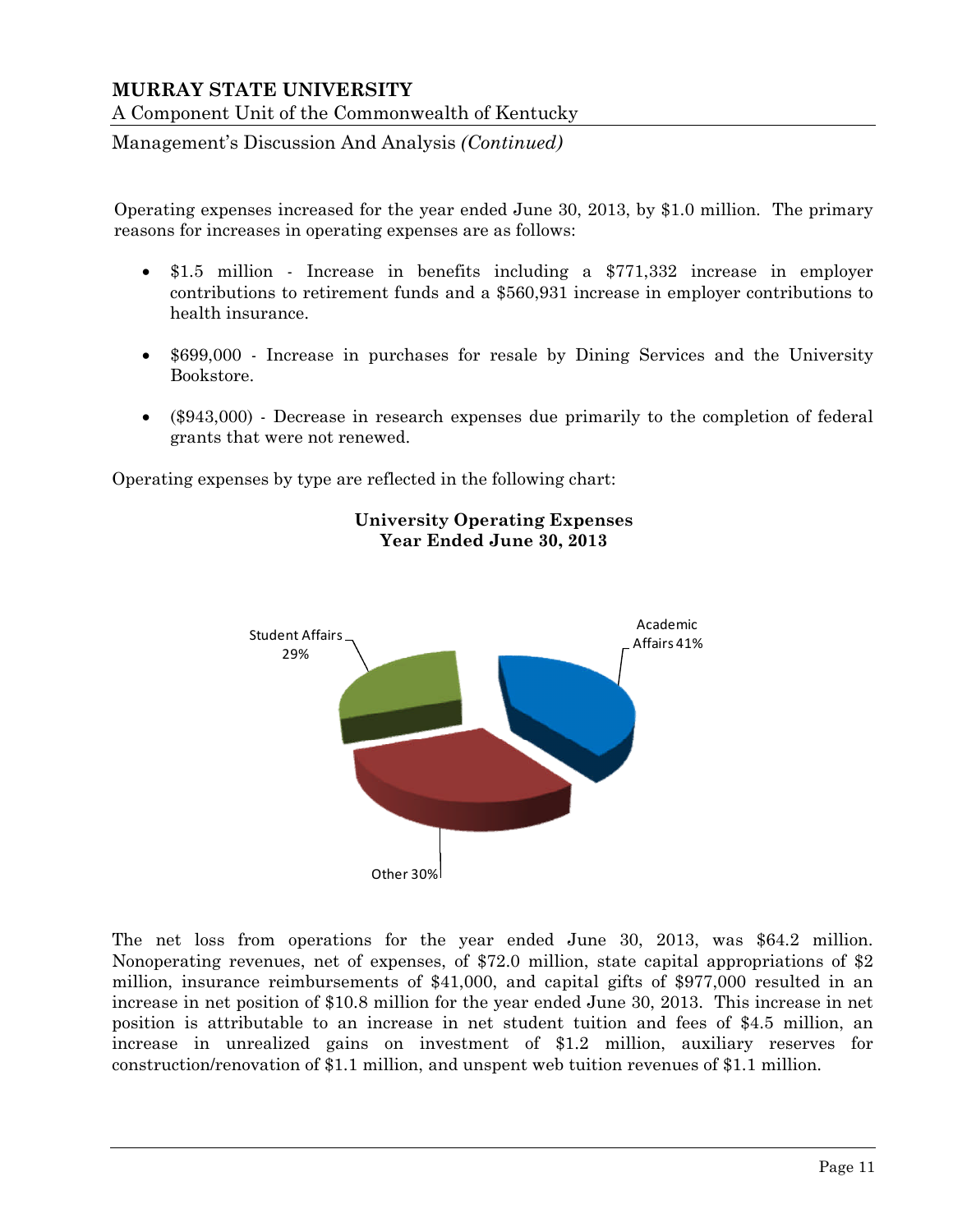A Component Unit of the Commonwealth of Kentucky

Management's Discussion And Analysis *(Continued)*

The net loss from operations for the year ended June 30, 2012, was \$67.9 million. Nonoperating revenues, net of expenses, of \$72.7 million, insurance reimbursements of \$285,000, capital gifts of \$184,000, and endowment gifts of \$535,000 resulted in an increase in net position of \$5.8 million for the year ended June 30, 2012. This increase in net position is attributable to an increase in net student tuition and fees of \$4.5 million, unspent web tuition revenues of \$1.1 million, an increase in unrealized gains on investment of \$1.2 million, and auxiliary reserves for construction/renovation of \$1.1 million.

#### **Condensed Statements of Revenues, Expenses, and Changes in Net Position**

|                                 | 2013              | 2012 |                | 2011              |
|---------------------------------|-------------------|------|----------------|-------------------|
| <b>Operating revenues</b>       |                   |      |                |                   |
| Student tuition and fees, net   | \$<br>64,226,109  | \$   | 59,805,670     | \$<br>54,165,226  |
| Grants and contracts            | 6,330,336         |      | 7,909,199      | 7,969,506         |
| Other                           | 5,590,166         |      | 6,281,038      | 5,321,545         |
| Auxiliary, net                  | 30,701,678        |      | 28,248,321     | 25,514,058        |
| Total operating revenues        | 106,848,289       |      | 102,244,228    | 92,970,335        |
| <b>Operating expenses</b>       |                   |      |                |                   |
| Instruction                     | 58,527,594        |      | 57,431,018     | 54,224,542        |
| Other educational and general   | 81,403,150        |      | 82,912,044     | 80,651,327        |
| Depreciation                    | 8,431,901         |      | 7,870,697      | 7,944,588         |
| Auxiliary enterprises           | 21,477,661        |      | 20,688,688     | 19,439,844        |
| Auxiliary depreciation          | 1,264,334         |      | 1,238,711      | 1,212,438         |
| Total operating expenses        | 171,104,640       |      | 170,141,158    | 163,472,739       |
| Operating loss                  | (64, 256, 351)    |      | (67, 896, 930) | (70, 502, 404)    |
| Nonoperating revenues           |                   |      |                |                   |
| State appropriations            | 48,005,800        |      | 50,295,400     | 49,912,700        |
| Other nonoperating revenues     | 23,983,437        |      | 22,441,702     | 31,683,495        |
| Total nonoperating revenues     | 71,989,237        |      | 72,737,102     | 81,596,195        |
| Other revenues                  |                   |      |                |                   |
| State capital appropriations    |                   |      |                |                   |
| and other                       | 3,017,644         |      | 1,004,327      | 1,316,914         |
| Increase in net assets          | 10,750,530        |      | 5,844,499      | 12,410,705        |
| Net position, beginning of year | 226,019,390       |      | 220,174,891    | 207,764,186       |
| Net position, end of year       | \$<br>236,769,920 | \$   | 226,019,390    | \$<br>220,174,891 |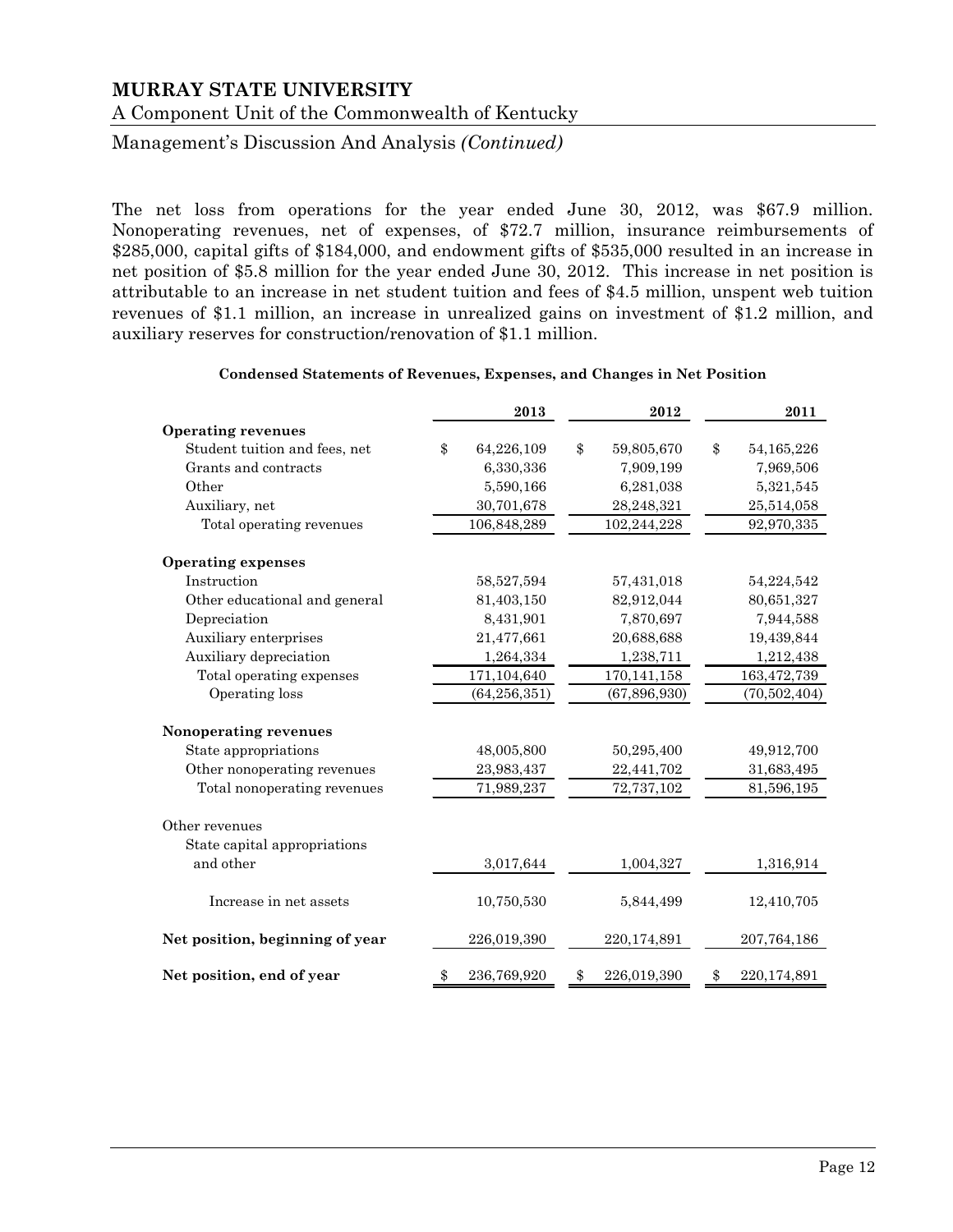A Component Unit of the Commonwealth of Kentucky

Management's Discussion And Analysis *(Continued)*

#### **Statements of Cash Flows**

The Statements of Cash Flows provide a summary of the sources and uses of cash by defined categories. The principal purposes of the Statements of Cash Flows are to provide information about the University's cash receipts and payments during the years and to help assess the University's ability to generate future net cash flows and meet obligations as they become due, as well as its need for external financing.

#### For the year ended June 30, 2013:

The net cash used in operating activities reflects the net cash used for general operations of the University, which decreased by (\$2.1 million) during 2013. This decrease was primarily due to increases in net tuition and fees.

The cash flows from noncapital financing activities, decreased by (\$3.1 million) during 2013. This change was primarily due to a decrease in State appropriations of (\$2.3 million), and a decrease in Comprehensive University Endowment Trust Fund (CUETF) gifts transferred to the MSU Foundation of (\$1.0 million) not received from the state in 2013.

The net cash flows provided by/(used in) capital and related financing activities represent cash used for the acquisition, construction and renovation of capital assets, changed from (\$10.8 million) used in 2012 to \$4.7 million provided during 2013, a \$15.5 million change. This change is due to the overall changes in debt due to new 2013 Series A general receipt bonds issued for Hester Hall renovations, Campus Courts Sprinklers, and several other projects costing less than \$600,000 each.

The cash flows provided by investing activities represent the cash activities of investments, which decreased by \$6.3 million for 2013. This change was primarily due to the refinancing of housing and dining bonds in 2012. Due to this refinancing the university was able to liquidate restricted investments of \$1.7 million from repair and maintenance reserves to use for unrestricted purposes and liquidate \$2.2 million of investments from sinking fund reserves to use toward the reduction of the refinancing debt. Also a factor of the decrease was a receivable of (\$1.0 million) received in 2012. This receivable was non-recurring because the Commonwealth's Office of Financial Management (OFM) ceased posting unrealized gains and losses in 2012 and began to only post realized earnings. In addition, (\$846,000) decreased from 2012 to 2013 in realized interested earnings from the OFM. These decreases, coupled with reduced cash balances for the Elizabeth Hall Renovation project resulted in reduced interest earnings for 2013. Losses were offset by a \$150,000 increase in interest receipts from local accounts and MSU Foundation.

#### For the year ended June 30, 2012:

The net cash used in operating activities reflects the net cash used for general operations of the University, which decreased by (\$2.4 million) during 2012. This decrease was primarily due to increases in net tuition and fees.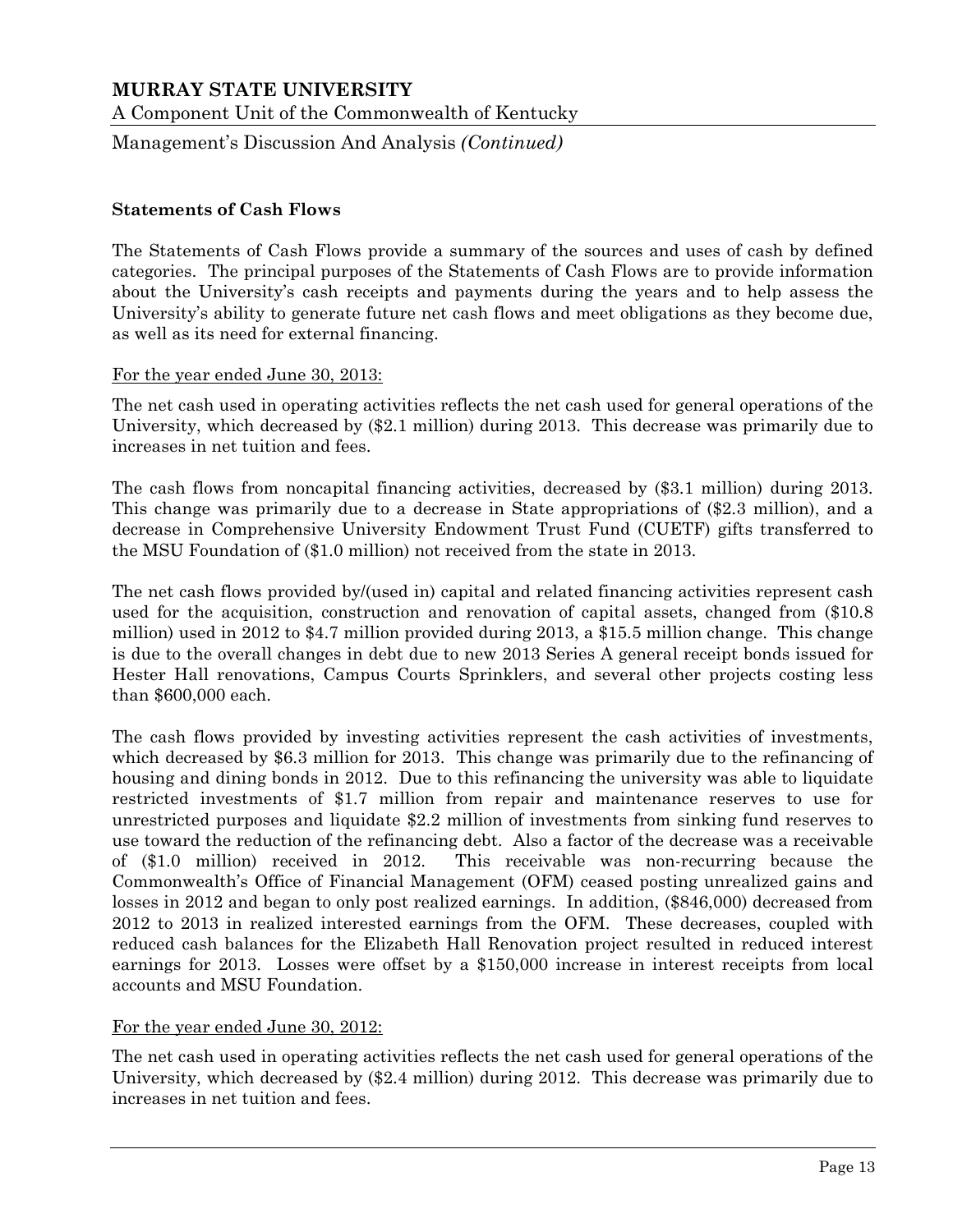A Component Unit of the Commonwealth of Kentucky

Management's Discussion And Analysis *(Continued)*

The cash flows from noncapital financing activities, decreased by (\$5.5 million) during 2012. This change was primarily due to a decrease in State CUETF endowment gifts transferred to the MSU Foundation of (\$1.3 million), decreases in grants and contracts cash of (\$3.4 million), and decreases of gifts of (\$3.1 million) that was received in 2011.

The net cash flows used in capital and related financing activities represent cash used for the acquisition, construction and renovation of capital assets, decreased by (\$349,000) during 2012. The majority of this change is due to the overall changes in debt due to new bonds issued for Elizabeth Hall renovations, the refinancing the housing and dining system bonds and Wellness Center, and annual bond payments. The net of these activities were an increase in proceeds from capital debt of \$3.9 million. The other primary factor related to this change was an increase in purchase of capital assets of (\$3.6 million) related to the renovation of Elizabeth Hall.

The cash flows provided by investing activities represent the cash activities of investments, which increased by \$3.7 million for 2012. This change was primarily due the refinancing of \$21 million of housing and dining bonds. Due to this refinancing the university was able to liquidate restricted investments of \$1.7 million from repair and maintenance reserves to use for unrestricted purposes and liquidate \$2.2 million of investments from sinking fund reserves to use toward the reduction of the refinancing debt.

#### **Condensed Statements of Cash Flows**

| Cash provided/(used by):                 | 2013               | 2012                            | 2011                 |
|------------------------------------------|--------------------|---------------------------------|----------------------|
| Operating activities                     | \$<br>(56,009,942) | (58, 149, 455)<br>$\mathcal{S}$ | \$<br>(60, 538, 693) |
| Noncapital financing activities          | 69,835,004         | 72,907,264                      | 78,540,832           |
| Capital and related financing activities | 4,679,273          | (10, 772, 703)                  | (11, 121, 319)       |
| Investing activities                     | 1,074,972          | 7,449,333                       | 3,689,932            |
| Net increase in cash                     | 19,579,307         | 11,434,439                      | 10,570,752           |
| Cash and cash equivalents, beginning     |                    |                                 |                      |
| of year                                  | 94,052,042         | 82,617,603                      | 72,046,851           |
| Cash and cash equivalents, end of year   | 113,631,349        | 94,052,042                      | 82,617,603           |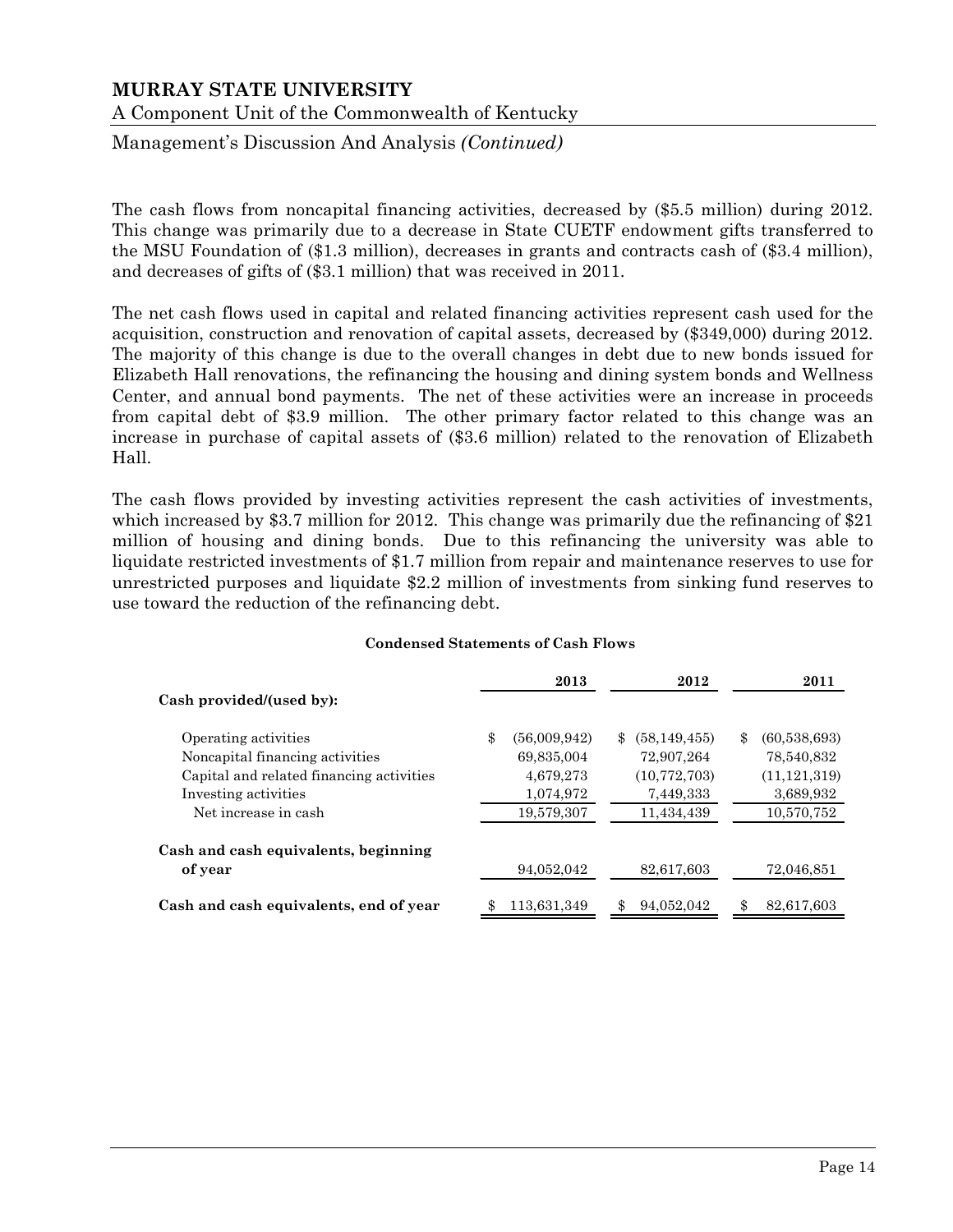A Component Unit of the Commonwealth of Kentucky

Management's Discussion And Analysis *(Continued)*

#### **Capital Assets and Debt Administration**

The University had a \$6.8 million increase in capital assets, before accumulated depreciation, during the fiscal year ended June 30, 2013. This change is due to the \$7.8 million renovation of Elizabeth Hall which was completed in August 2012.

Construction in progress decreased (\$5.3 million) in 2013. This decrease was the result of the completion of Elizabeth Hall renovations and reclassifying this asset in the Building asset with a cost of \$7.8 million.

Buildings increased \$11.7 million in 2013, again primarily due to placing Elizabeth Hall in service at \$7.8 million. Also contributing to this increase was the completion of HVAC renovations in White, Regents, Hart, and Hester Halls totaling \$2.3 million.

Capital assets as of June 30, 2013, and changes during the year are as follows:

|                           | <b>Balance</b><br>June 30, 2013 | Net Change<br>2012-13 |
|---------------------------|---------------------------------|-----------------------|
| Land                      | \$<br>9,913,707                 | \$<br>15,427          |
| Construction in progress  | 9,198,858                       | (5,327,090)           |
| Museum and collectibles   | 657,485                         | 85,350                |
| <b>Buildings</b>          | 260,468,360                     | 11,660,967            |
| Non-building improvements | 14,619,792                      | 462,484               |
| Equipment                 | 27,258,659                      | (85, 661)             |
| Software                  | 1,932,019                       |                       |
| Library holdings          | 30,378,043                      | 171,507               |
| Livestock                 | 165,750                         | (231,000)             |
| Accumulated depreciation  | (184, 824, 043)                 | (7,309,541)           |
| Total                     | 169,768,630                     | \$<br>(557, 557)      |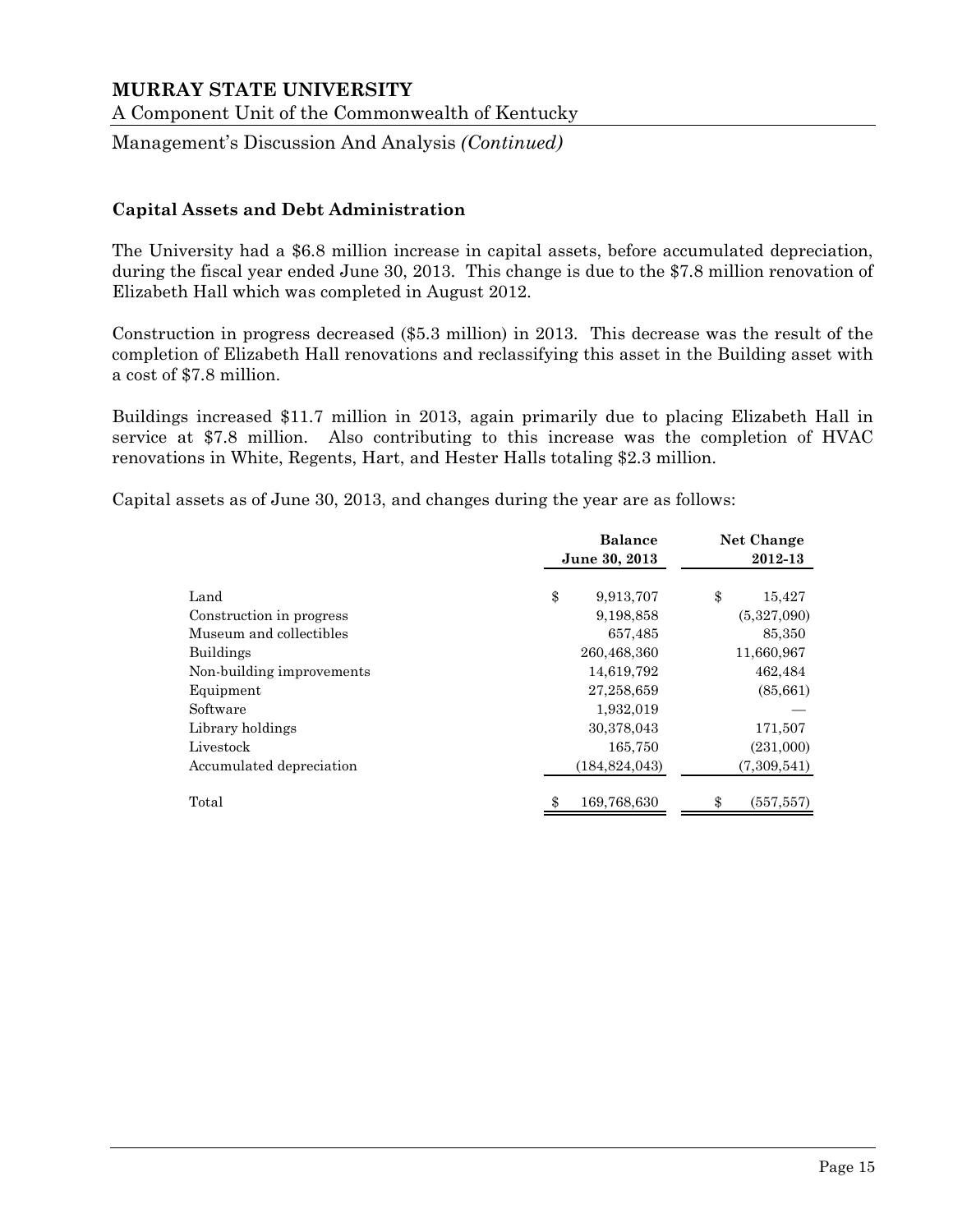A Component Unit of the Commonwealth of Kentucky

Management's Discussion And Analysis *(Continued)*

During 2013 the University issued \$15.6 million of general receipts bonds for the renovation of Hester Hall, College Courts sprinklers, and various housing and dining improvements costing less than \$600,000.

Debt as of June 30, 2013, and changes during the year are as follows:

|                                                | <b>Balance</b><br>June 30, 2013 | Net Change<br>2012-13 |            |  |
|------------------------------------------------|---------------------------------|-----------------------|------------|--|
| General Receipts Bonds                         | \$<br>59,280,000                | \$                    | 13,205,000 |  |
| Bond discount                                  | (247, 411)                      |                       | 17,012     |  |
| Bond premium                                   | 298,837                         |                       | 108,957    |  |
| Bond deferred refunding loss                   | (2,326,877)                     |                       | 173,862    |  |
| City of Murray                                 | 9,095,000                       |                       | (285,000)  |  |
| City of Murray payable deferred refunding loss | (381, 697)                      |                       | 19,286     |  |
| Master lease payable                           | 3,782,521                       |                       | (783, 942) |  |
| Capital leases                                 | 629,000                         |                       | (138,000)  |  |
| Total                                          | 70,129,373                      |                       | 12,317,175 |  |

#### **Economic Factors Affecting Future Periods**

 $\triangleright$  For 2013, the general fund for the Commonwealth of Kentucky continued on its modest, steady growth trajectory resulting in an increase of 2.8 percent compared to 2012. This was .4 percent more than the official revenue estimate of 2.4 percent. General fund revenue collections showed weak to moderate positive growth in each of the four quarters of the fiscal year. The trend in the general fund revealed increasing shares of tax receipts based on income or economic activity with a decreasing reliance on transactional taxes (sales taxes, or severance taxes).

General fund growth is expected to be 1.1 percent in the first 3 quarters of 2014. Although the pension crisis at the statewide level has been mitigated due to legislation passed in the 2013 short session, the additional amount required to fully fund the actuarially calculated annual required contribution (ARC) will put a substantial burden on the university's budget since it appears that the public universities will not receive state funding to cover these additional costs. The other risk on the immediate horizon is the economic uncertainty at the national level.

 $\triangleright$  The University requested funding of \$36.9 million from the Commonwealth of Kentucky in the 2012-14 biennial budget to construct the Engineering/Physics Building. Due to budget constraints in the Commonwealth's biennial budget, construction projects were not funded. This facility remains as the University's top capital project.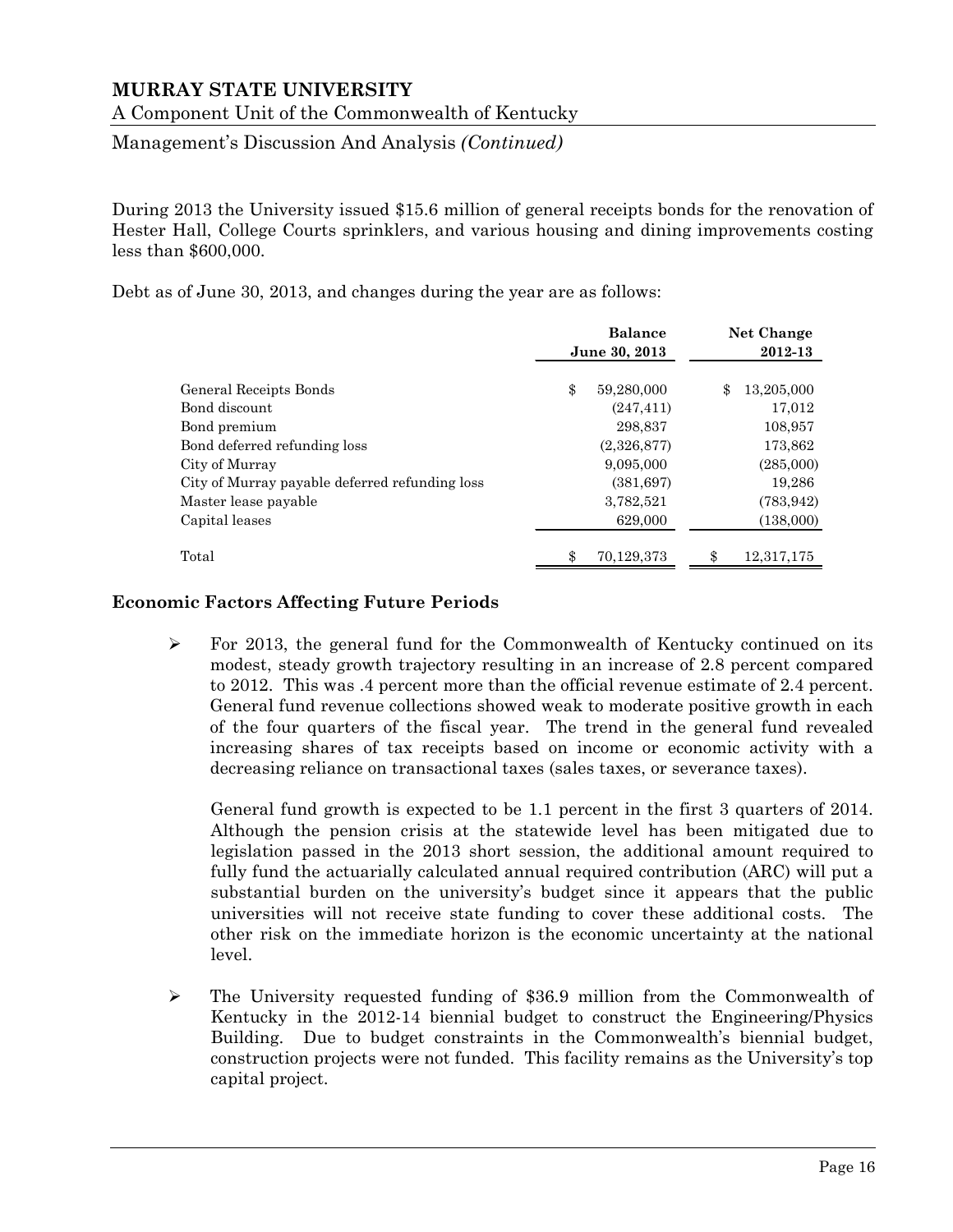Management's Discussion And Analysis *(Continued)*

- The University provides health insurance to employees through a self-funded program. As reflected in national trends, the costs of health claims will continue to be a major expense for the University.
- $\triangleright$  The University conducted a campus wide budget review during fiscal year 2013 to reallocate \$4.2 million. In addition, the University budgeted to use \$729,765 of unrestricted net asset reserves for fiscal year 2014. A budget task force comprised of faculty, staff, and students has been appointed to determine permanent sources of funding for fiscal year 2015.

# **Contacting the University's Financial Management**

This financial report is designed to provide a general overview of the University's finances and to show the University's accountability for the money it receives. Questions about this report and requests for additional financial information should be directed to the Vice President for Finance and Administrative Services, 322 Sparks Hall, Murray, KY 42071.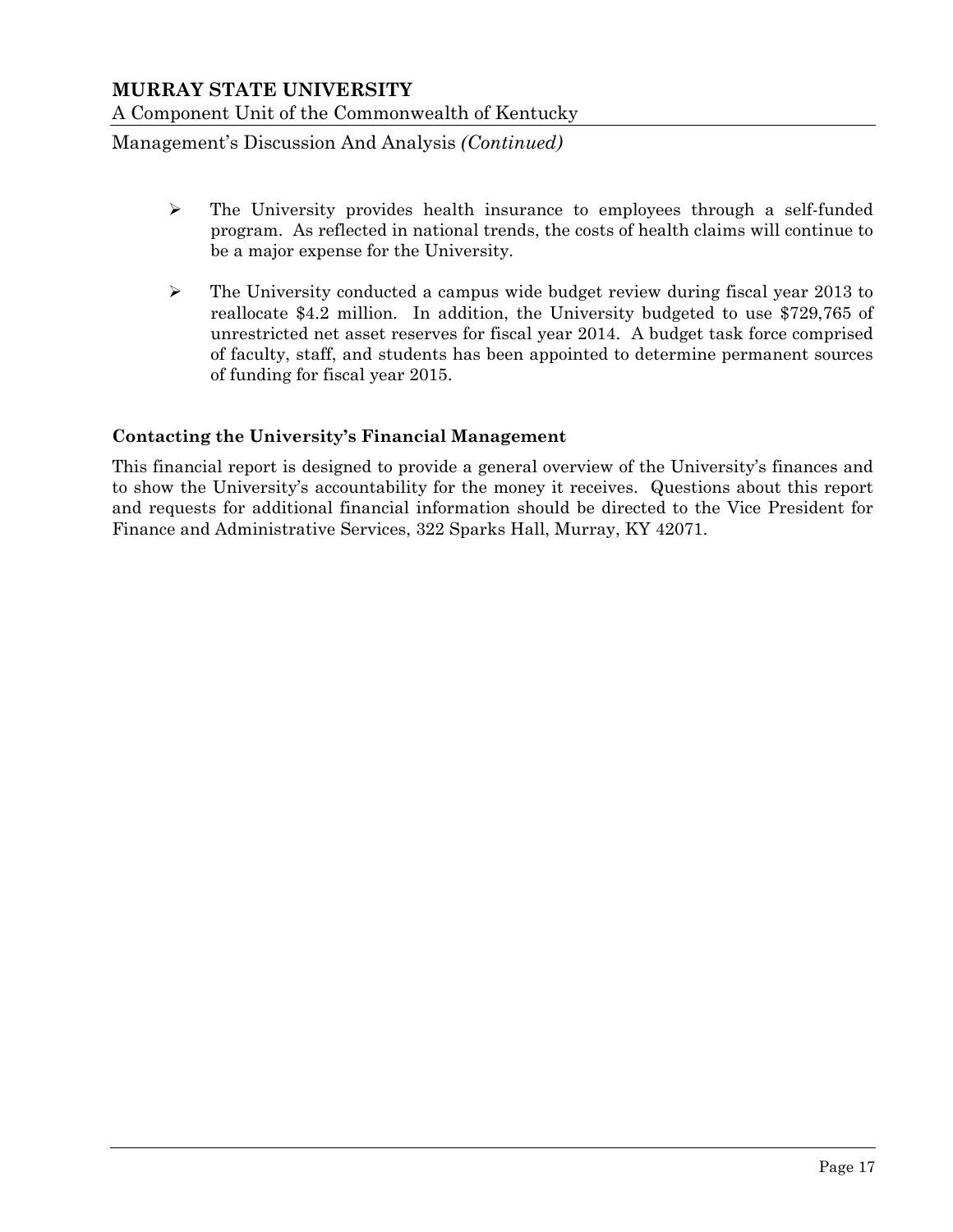A Component Unit of the Commonwealth of Kentucky

# **STATEMENTS OF NET POSITION Page 1 of 2**

|                                      | June 30, |                 |    |                 |
|--------------------------------------|----------|-----------------|----|-----------------|
|                                      |          | 2013            |    | 2012            |
| Assets                               |          |                 |    |                 |
| <b>Current Assets</b>                |          |                 |    |                 |
| Cash and cash equivalents            | \$       | 72,096,758      | \$ | 64,911,788      |
| Accounts receivable, net             |          | 7,127,771       |    | 6,338,609       |
| Inventories                          |          | 2,269,102       |    | 2,045,517       |
| Loans to students, net               |          | 751,291         |    | 801,564         |
| Prepaid expenses                     |          | 2,203,562       |    | 1,259,656       |
| <b>Total Current Assets</b>          |          | 84,448,484      |    | 75, 357, 134    |
| <b>Noncurrent Assets</b>             |          |                 |    |                 |
| Restricted cash and cash equivalents |          | 41,534,591      |    | 29,140,254      |
| Restricted investments               |          | 24,081,978      |    | 22,715,483      |
| Loans to students, net               |          | 3,484,330       |    | 3,386,698       |
| Capital assets                       |          | 354,592,673     |    | 347,840,689     |
| Accumulated depreciation             |          | (184, 824, 043) |    | (177, 514, 502) |
| Debt issuance costs, net             |          | 1,001,438       |    | 720,983         |
| <b>Total Noncurrent Assets</b>       |          | 239,870,967     |    | 226,289,605     |
| <b>Total Assets</b>                  |          | 324,319,451     |    | 301,646,739     |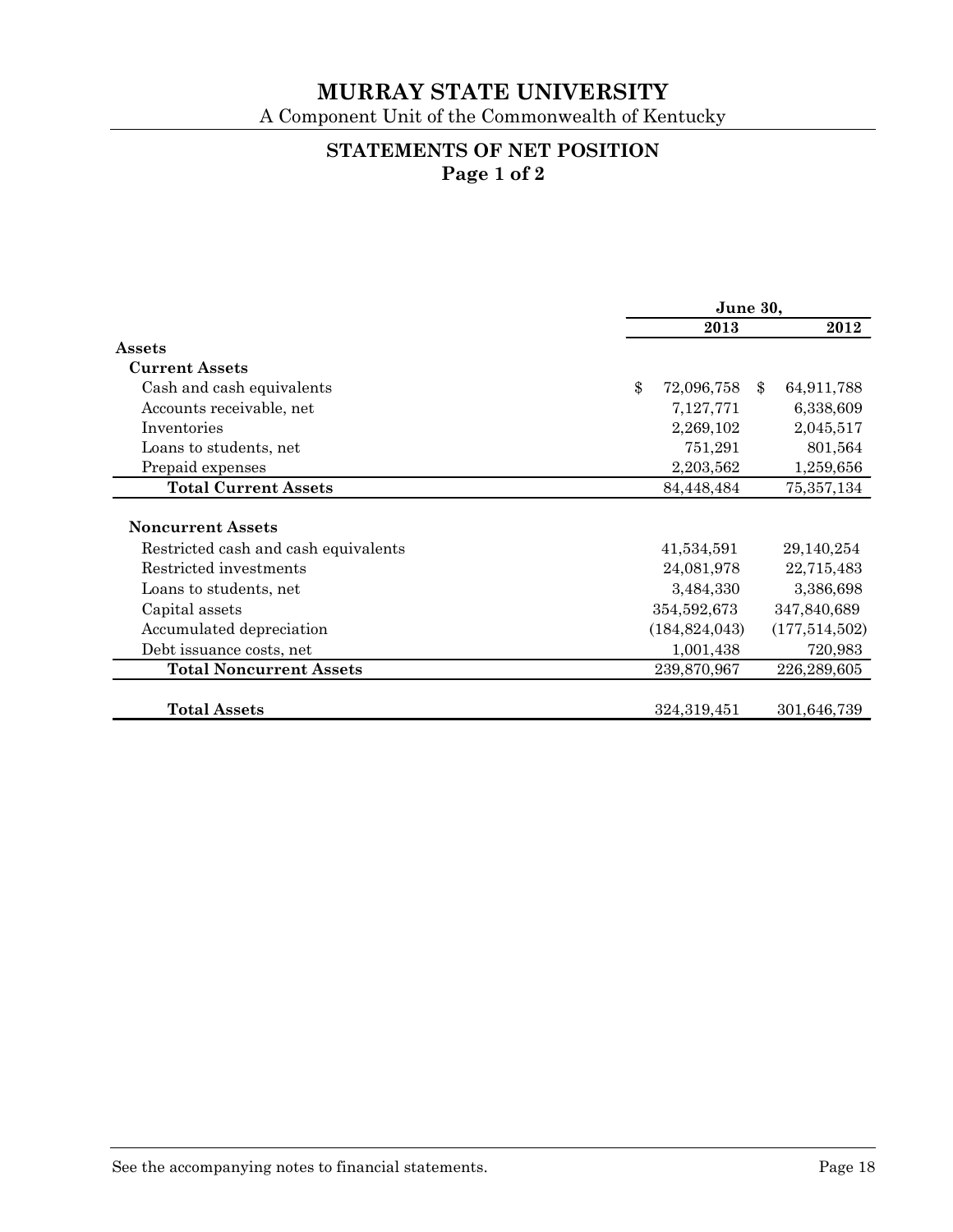A Component Unit of the Commonwealth of Kentucky

# **STATEMENTS OF NET POSITION Page 2 of 2**

|                                               | June 30, |             |    |             |
|-----------------------------------------------|----------|-------------|----|-------------|
|                                               |          | 2013        |    | 2012        |
| Liabilities                                   |          |             |    |             |
| <b>Current Liabilities</b>                    |          |             |    |             |
| Accounts payable                              | \$       | 6,898,679   | \$ | 7,091,726   |
| Accrued payroll                               |          | 5,978,398   |    | 6,031,810   |
| Self-insured health liability                 |          | 590,137     |    | 588,477     |
| Interest payable                              |          | 603,369     |    | 623,037     |
| Unearned revenue                              |          | 2,646,052   |    | 2,787,667   |
| Deposits - current portion                    |          | 322,812     |    | 317,704     |
| Long-term debt - current portion              |          | 3,532,079   |    | 3,439,656   |
| <b>Total Current Liabilities</b>              |          | 20,571,526  |    | 20,880,077  |
|                                               |          |             |    |             |
| <b>Noncurrent Liabilities</b>                 |          |             |    |             |
| Deposits                                      |          | 380,711     |    | 374,730     |
| Long-term debt                                |          | 66,597,294  |    | 54,372,542  |
| <b>Total Noncurrent Liabilities</b>           |          | 66,978,005  |    | 54,747,272  |
|                                               |          |             |    |             |
| <b>Total Liabilities</b>                      |          | 87,549,531  |    | 75,627,349  |
|                                               |          |             |    |             |
| <b>Net Position</b>                           |          |             |    |             |
| Net investment in capital assets              |          | 118,495,387 |    | 116,715,432 |
| Restricted for:                               |          |             |    |             |
| Nonexpendable:                                |          |             |    |             |
| Endowment                                     |          | 19,793,944  |    | 18,873,003  |
| Expendable:                                   |          |             |    |             |
| Scholarships, research, instruction and other |          | 6,107,393   |    | 4,101,374   |
| Loans                                         |          | 4,832,714   |    | 4,767,193   |
| Capital projects                              |          | 17,555,987  |    | 19,558,531  |
| Debt service                                  |          | 1,671,296   |    | 2,240,995   |
| Unrestricted                                  |          | 68,313,199  |    | 59,762,862  |
| <b>Total Net Position</b>                     | \$       | 236,769,920 | \$ | 226,019,390 |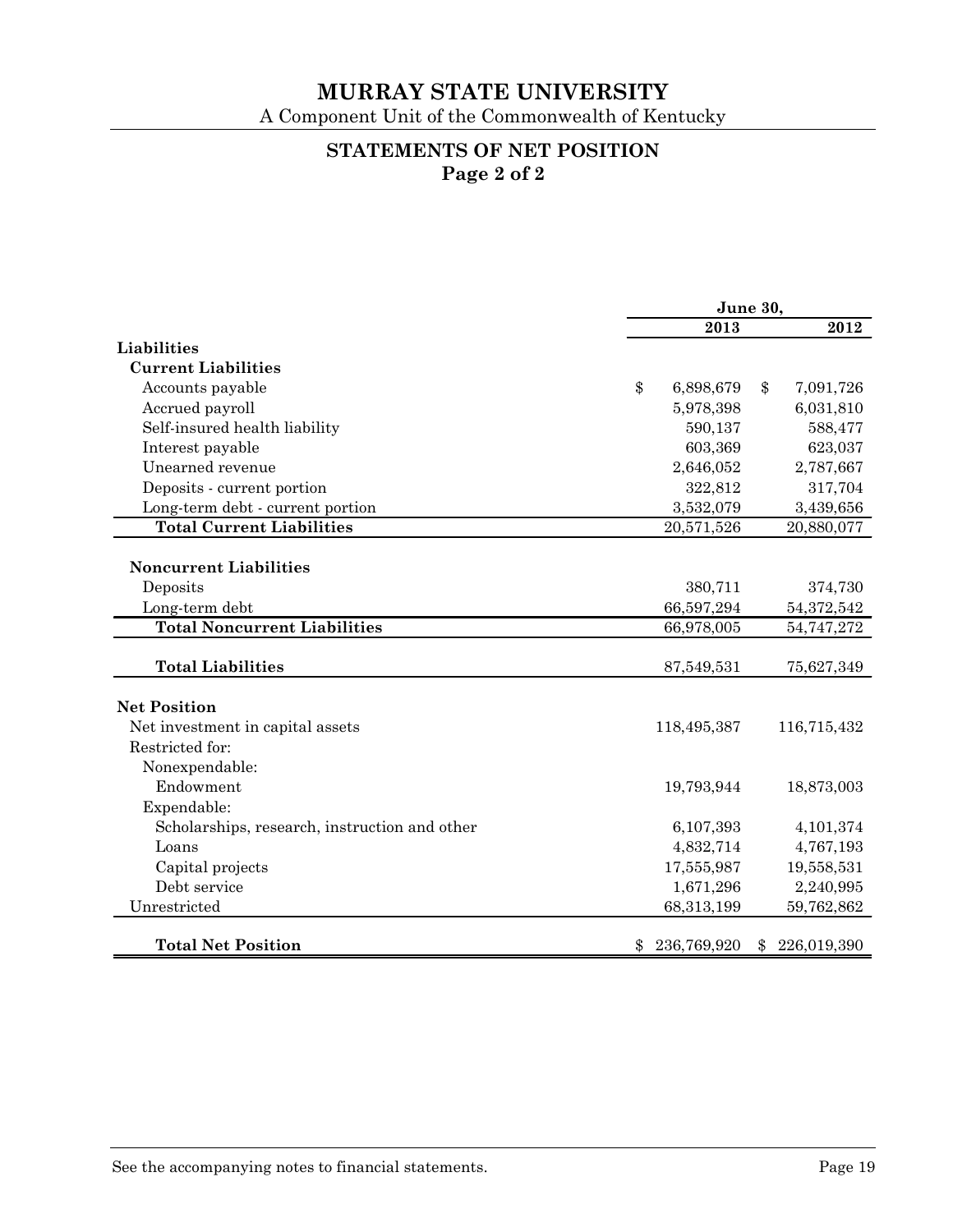# **MURRAY STATE UNIVERSITY FOUNDATION, INC.**

# **STATEMENTS OF FINANCIAL POSITION Page 1 of 2**

#### **Assets**

|                                                                     | June 30.              |                       |  |  |
|---------------------------------------------------------------------|-----------------------|-----------------------|--|--|
|                                                                     | 2013                  | 2012                  |  |  |
| Cash and cash equivalents                                           | \$<br>3,830,567       | 1,797,133<br>\$.      |  |  |
| Accounts receivable<br>Investments                                  | 349,048<br>84,300,085 | 420,726<br>73,939,496 |  |  |
| Real estate held for investment<br>Prepaid and other current assets | 87,086<br>51,554      | 139,520<br>55,447     |  |  |
| Contributions receivable, net                                       | 2,056,968             | 2,836,890             |  |  |
| Property and equipment                                              | 4,388,381             | 4,531,641             |  |  |
| <b>Total Assets</b>                                                 | \$<br>95,063,689      | \$83,720,853          |  |  |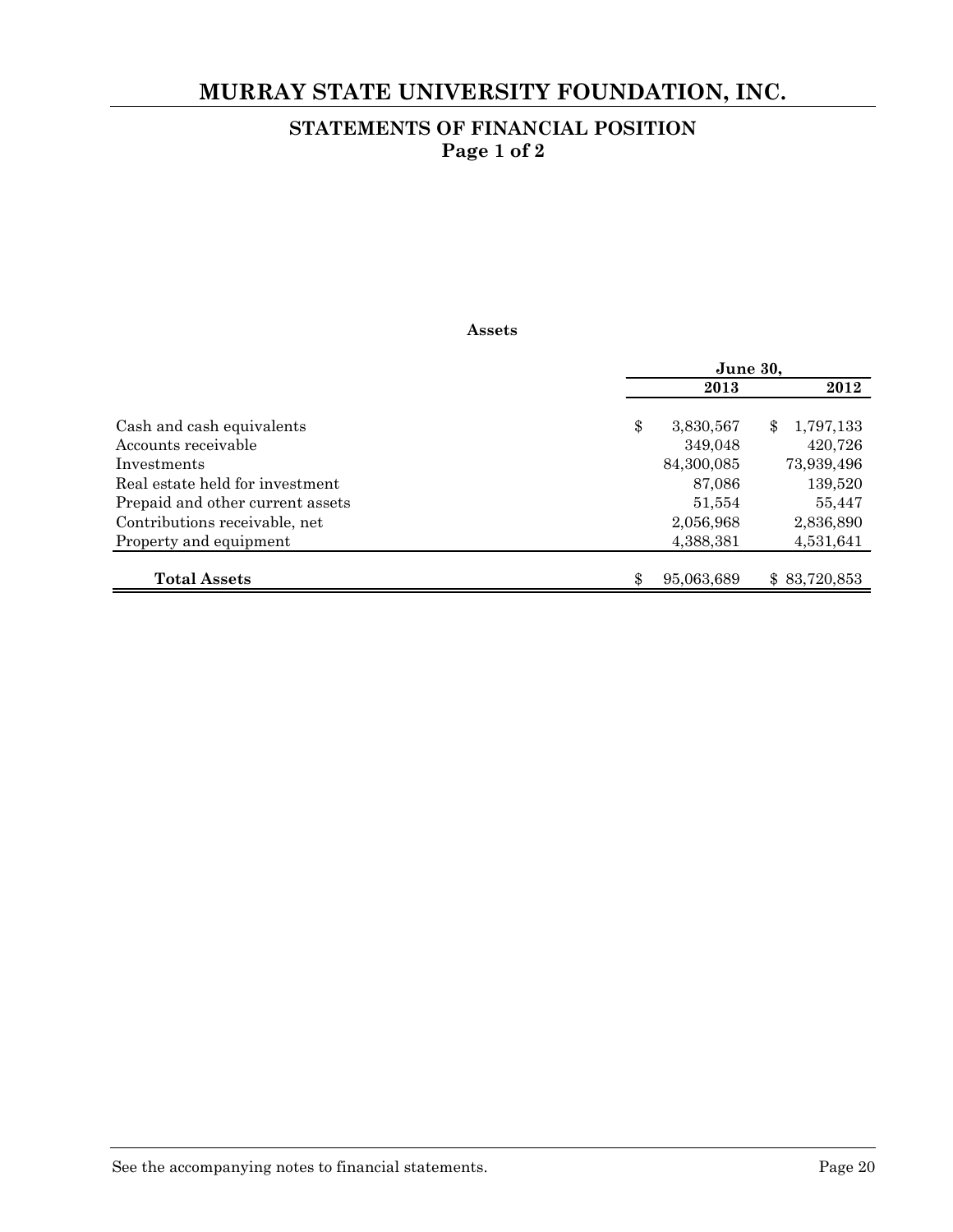# **MURRAY STATE UNIVERSITY FOUNDATION, INC.**

# **STATEMENTS OF FINANCIAL POSITION Page 2 of 2**

#### **Liabilities And Net Assets**

|                                         | June 30, |            |               |            |
|-----------------------------------------|----------|------------|---------------|------------|
|                                         |          | 2013       |               | 2012       |
| Liabilities                             |          |            |               |            |
| Accounts payable                        | \$       | 90,723     | $\mathbf{\$}$ | 75,342     |
| Amount due to related parties           |          | 379,545    |               | 368,254    |
| Accrued expenses                        |          | 47,877     |               | 48,998     |
| Deferred revenue                        |          | 54,395     |               | 49,536     |
| Assets held for others                  |          | 23,784,727 |               | 21,734,952 |
| Capital lease obligation                |          | 100,671    |               | 159,266    |
| Annuities payable                       |          | 4,937,459  |               | 3,952,842  |
| Refundable advances                     |          | 419,657    |               | 402,319    |
| <b>Total Liabilities</b>                |          | 29,815,054 |               | 26,791,509 |
| <b>Net Assets</b>                       |          |            |               |            |
| Unrestricted                            |          | 11,150,712 |               | 9,443,805  |
| Temporarily restricted                  |          | 18,448,960 |               | 13,615,732 |
| Permanently restricted                  |          | 35,648,963 |               | 33,869,807 |
| <b>Total Net Assets</b>                 |          | 65,248,635 |               | 56,929,344 |
| <b>Total Liabilities And Net Assets</b> | \$       | 95,063,689 | \$            | 83,720,853 |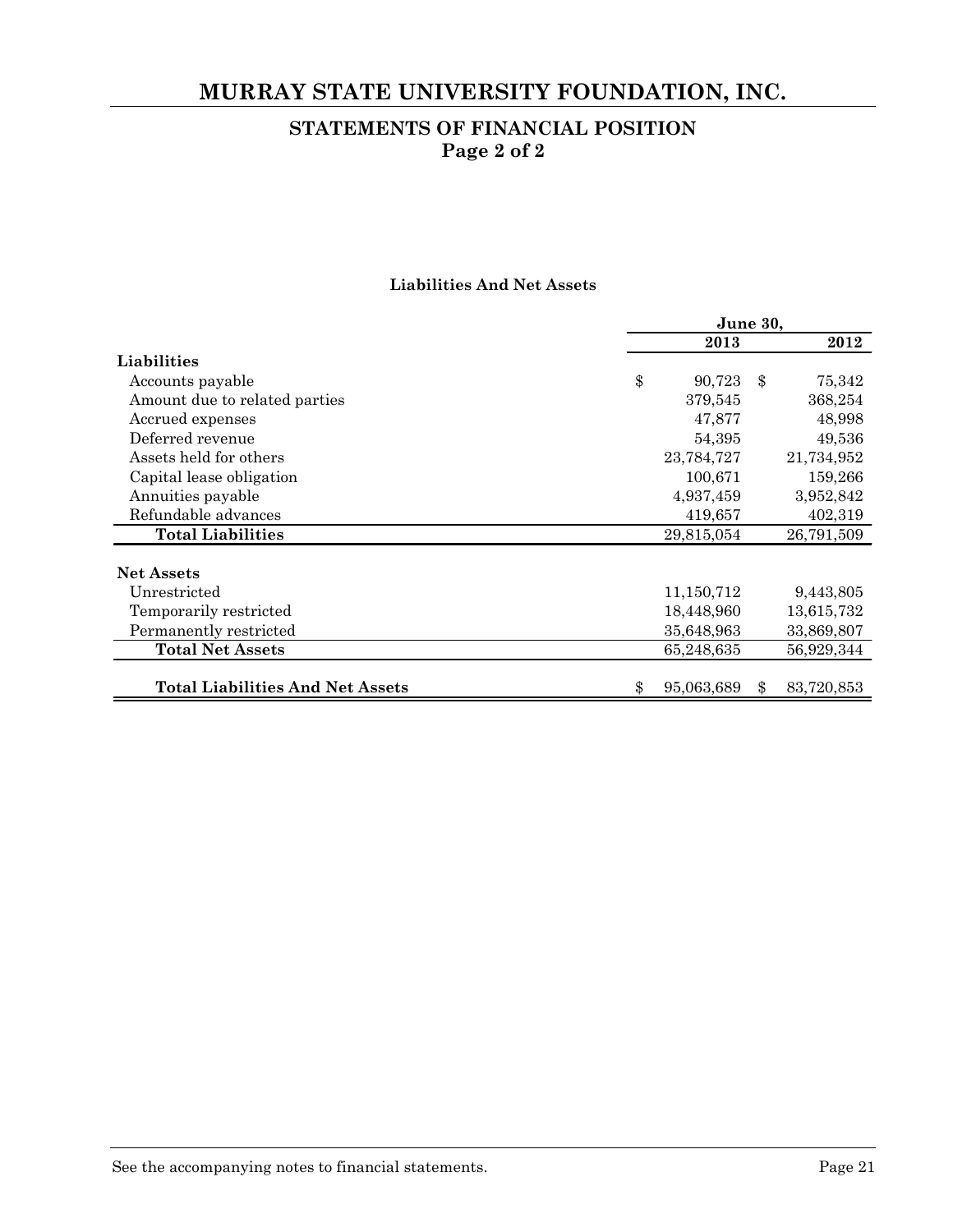A Component Unit of the Commonwealth of Kentucky

# **STATEMENTS OF REVENUES, EXPENSES AND CHANGES IN NET POSITION Page 1 of 2**

|                                              |                | <b>For The Years</b> |  |  |
|----------------------------------------------|----------------|----------------------|--|--|
|                                              | Ended June 30, |                      |  |  |
|                                              | 2013           | 2012                 |  |  |
| <b>Operating Revenues</b>                    |                |                      |  |  |
| Tuition and fees                             | 101,421,417    | \$<br>93, 343, 856   |  |  |
| Less: Discounts and allowances               | (37, 195, 308) | (33,538,186)         |  |  |
| Net tuition and fees                         | 64,226,109     | 59,805,670           |  |  |
|                                              |                |                      |  |  |
| Federal grants and contracts                 | 4,847,457      | 5,978,398            |  |  |
| State grants and contracts                   | 1,283,670      | 1,626,992            |  |  |
| Private grants and contracts                 | 199,209        | 303,809              |  |  |
| Total grants and contracts                   | 6,330,336      | 7,909,199            |  |  |
| Sales and services of educational activities |                |                      |  |  |
|                                              | 3,288,936      | 3,298,098            |  |  |
| Other operating revenues                     | 2,301,230      | 2,982,940            |  |  |
| Total sales, services, and other revenues    | 5,590,166      | 6,281,038            |  |  |
| Auxiliary enterprises revenue                | 31,394,405     | 28,911,467           |  |  |
| Less: Discounts and allowances               | (692, 727)     | (663, 146)           |  |  |
| Net auxiliary revenue                        | 30,701,678     | 28,248,321           |  |  |
|                                              |                |                      |  |  |
| <b>Total Operating Revenues</b>              | 106,848,289    | 102,244,228          |  |  |
| <b>Operating Expenses</b>                    |                |                      |  |  |
| Instruction                                  | 58,527,594     | 57,431,018           |  |  |
| Research                                     | 1,649,914      | 2,592,831            |  |  |
| Public service                               | 8,342,617      | 8,409,323            |  |  |
| Libraries                                    | 3,216,670      | 3,132,627            |  |  |
| Academic support                             | 7,249,726      | 6,976,471            |  |  |
| Student services                             | 14,623,199     | 14,791,333           |  |  |
| Institutional support                        | 18,888,657     | 18,782,552           |  |  |
| Operation and maintenance of plant           | 16,151,452     | 15,561,619           |  |  |
| Student financial aid                        | 11,280,915     | 12,665,288           |  |  |
| Depreciation                                 | 8,431,901      | 7,870,697            |  |  |
| Auxiliary enterprises                        | 21,477,661     | 20,688,688           |  |  |
| Auxiliary depreciation                       | 1,264,334      | 1,238,711            |  |  |
| <b>Total Operating Expenses</b>              | 171,104,640    | 170,141,158          |  |  |
|                                              |                |                      |  |  |
| <b>Operating Loss</b>                        | (64, 256, 351) | (67, 896, 930)       |  |  |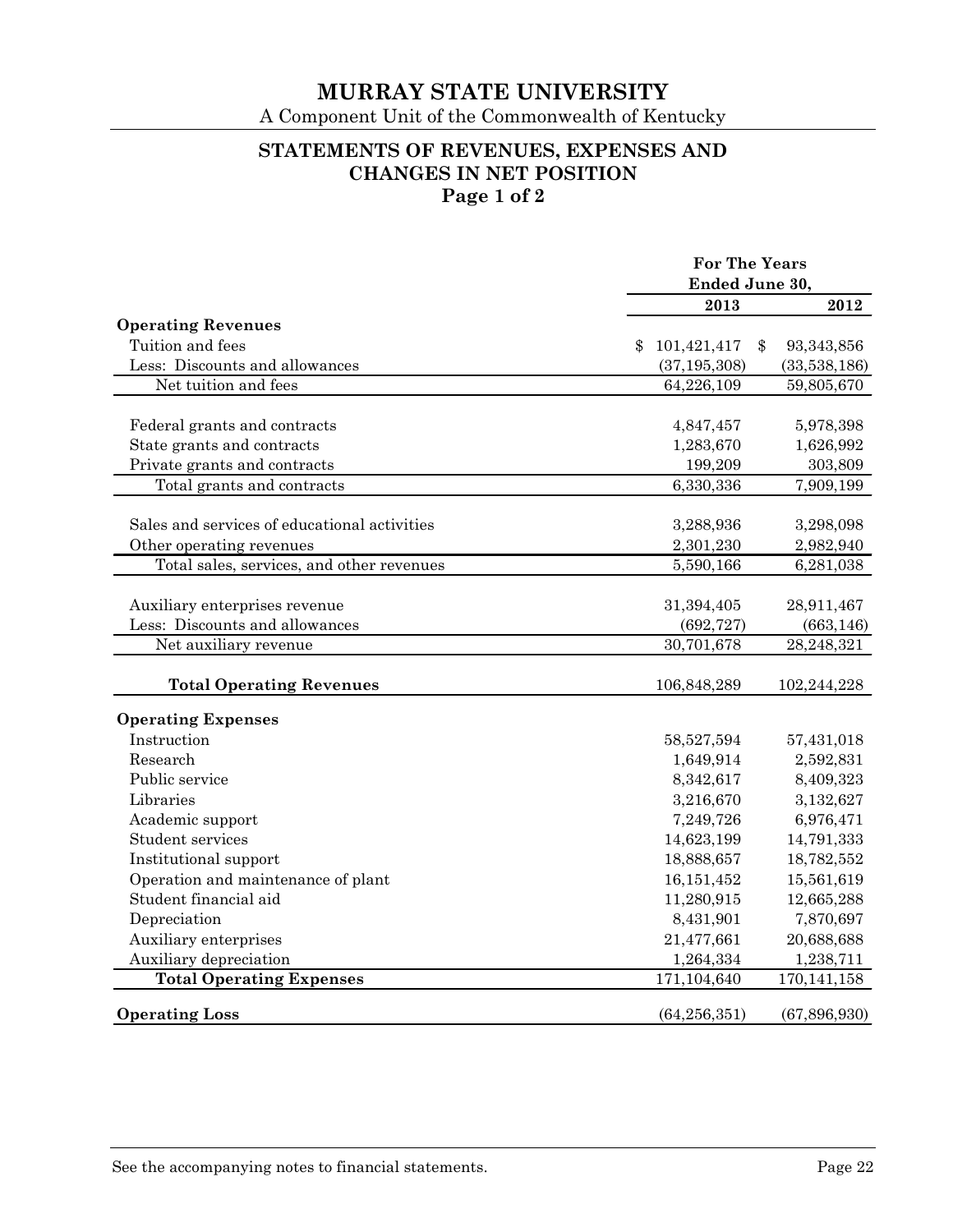A Component Unit of the Commonwealth of Kentucky

# **STATEMENTS OF REVENUES, EXPENSES AND CHANGES IN NET POSITION Page 2 of 2**

|                                                                  | <b>For The Years</b><br>Ended June 30, |             |    |             |
|------------------------------------------------------------------|----------------------------------------|-------------|----|-------------|
|                                                                  |                                        | 2013        |    | 2012        |
| <b>Nonoperating Revenues (Expenses)</b>                          |                                        |             |    |             |
| State appropriations                                             | \$                                     | 48,005,800  | \$ | 50,295,400  |
| Restricted student fees (revenues are pledged as                 |                                        |             |    |             |
| security for the City of Murray debt agreement)                  |                                        | 685,186     |    | 667,555     |
| Federal grants and contracts                                     |                                        | 13,926,020  |    | 14,420,740  |
| State grants and contracts                                       |                                        | 6,284,166   |    | 6,438,812   |
| Local and private grants and contracts                           |                                        | 545,269     |    | 547,264     |
| Gifts                                                            |                                        | 2,012,853   |    | 1,311,013   |
| Investment income                                                |                                        | 2,551,311   |    | 1,157,906   |
| Interest on capital asset-related debt                           |                                        | (1,483,275) |    | (1,631,662) |
| Loss on deletion and disposal of capital assets                  |                                        | (294, 432)  |    | (154, 101)  |
| Bond amortization                                                |                                        | (243, 661)  |    | (315, 825)  |
| Nonoperating Revenues (Expenses), Net                            |                                        | 71,989,237  |    | 72,737,102  |
|                                                                  |                                        |             |    |             |
| <b>Income Before Other Revenues, Expenses,</b>                   |                                        |             |    |             |
| <b>Gains and Losses</b>                                          |                                        | 7,732,886   |    | 4,840,172   |
|                                                                  |                                        |             |    |             |
| <b>State Capital Appropriations</b><br><b>Insurance Proceeds</b> |                                        | 2,000,000   |    |             |
|                                                                  |                                        | 40,503      |    | 284,810     |
| <b>Capital Gifts</b>                                             |                                        | 977,141     |    | 184,114     |
| <b>Additions to Permanent Endowments</b>                         |                                        |             |    | 535,403     |
| <b>Change in Net Position</b>                                    |                                        | 10,750,530  |    | 5,844,499   |
| <b>Net Position - Beginning of Year</b>                          |                                        | 226,019,390 |    | 220,174,891 |
| <b>Net Position - End of Year</b>                                | \$                                     | 236,769,920 | \$ | 226,019,390 |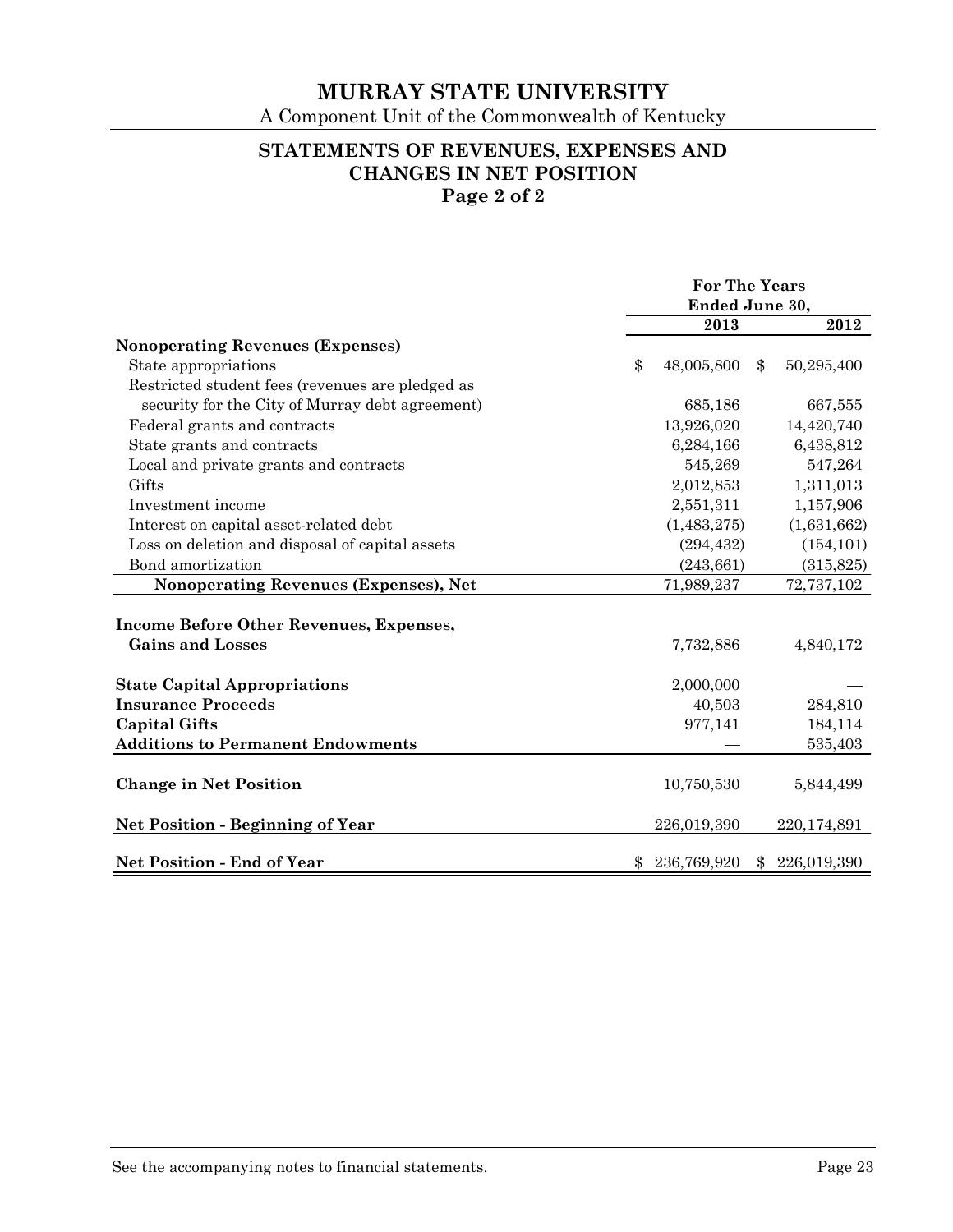# **MURRAY STATE UNIVERSITY FOUNDATION, INC.**

# **STATEMENTS OF ACTIVITIES For The Year Ended June 30, 2013**

|                                                    | Unrestricted     | Temporarily<br>Restricted | Permanently<br>Restricted |    | Totals     |
|----------------------------------------------------|------------------|---------------------------|---------------------------|----|------------|
|                                                    |                  |                           |                           |    |            |
| <b>Revenues, Gains And Other Support</b>           |                  |                           |                           |    |            |
| Contributions                                      | \$<br>19,647     | \$<br>2,793,223           | \$<br>1,036,570           | \$ | 3,849,440  |
| Revenues from operations of the                    |                  |                           |                           |    |            |
| Frances E. Miller Memorial Golf Course             | 454,778          | 30,601                    |                           |    | 485,379    |
| Fees                                               | 385,422          |                           |                           |    | 385,422    |
| Investment return, net                             | 2,710,091        | 5,222,179                 | 30,133                    |    | 7,962,403  |
| Other                                              | 5,869            | 267,991                   | 30,158                    |    | 304,018    |
| Change in value of annuities payable               |                  |                           | (238, 074)                |    | (238, 074) |
| Net assets released from restrictions              | 2,560,397        | (2,560,397)               |                           |    |            |
| <b>Total Revenues, Gains And Other Support</b>     | 6,136,204        | 5,753,597                 | 858,787                   |    | 12,748,588 |
|                                                    |                  |                           |                           |    |            |
| <b>Expenses And Losses</b>                         |                  |                           |                           |    |            |
| Payments made on behalf of Murray State University | 2,560,397        |                           |                           |    | 2,560,397  |
| Operations of the Frances E. Miller Memorial Golf  | 454,653          |                           |                           |    | 454,653    |
| Course                                             |                  |                           |                           |    |            |
| General and administrative                         | 1,414,247        |                           |                           |    | 1,414,247  |
| <b>Total Expenses And Losses</b>                   | 4,429,297        | --                        |                           |    | 4,429,297  |
|                                                    |                  |                           |                           |    |            |
| <b>Change In Net Assets</b>                        | 1,706,907        | 5,753,597                 | 858,787                   |    | 8,319,291  |
| <b>Change In Donor Restrictions</b>                |                  | (920, 369)                | 920,369                   |    |            |
| Net Assets - Beginning Of Year                     | 9,443,805        | 13,615,732                | 33,869,807                |    | 56,929,344 |
| Net Assets - End Of Year                           | \$<br>11,150,712 | \$<br>18,448,960          | \$<br>35,648,963          | S  | 65,248,635 |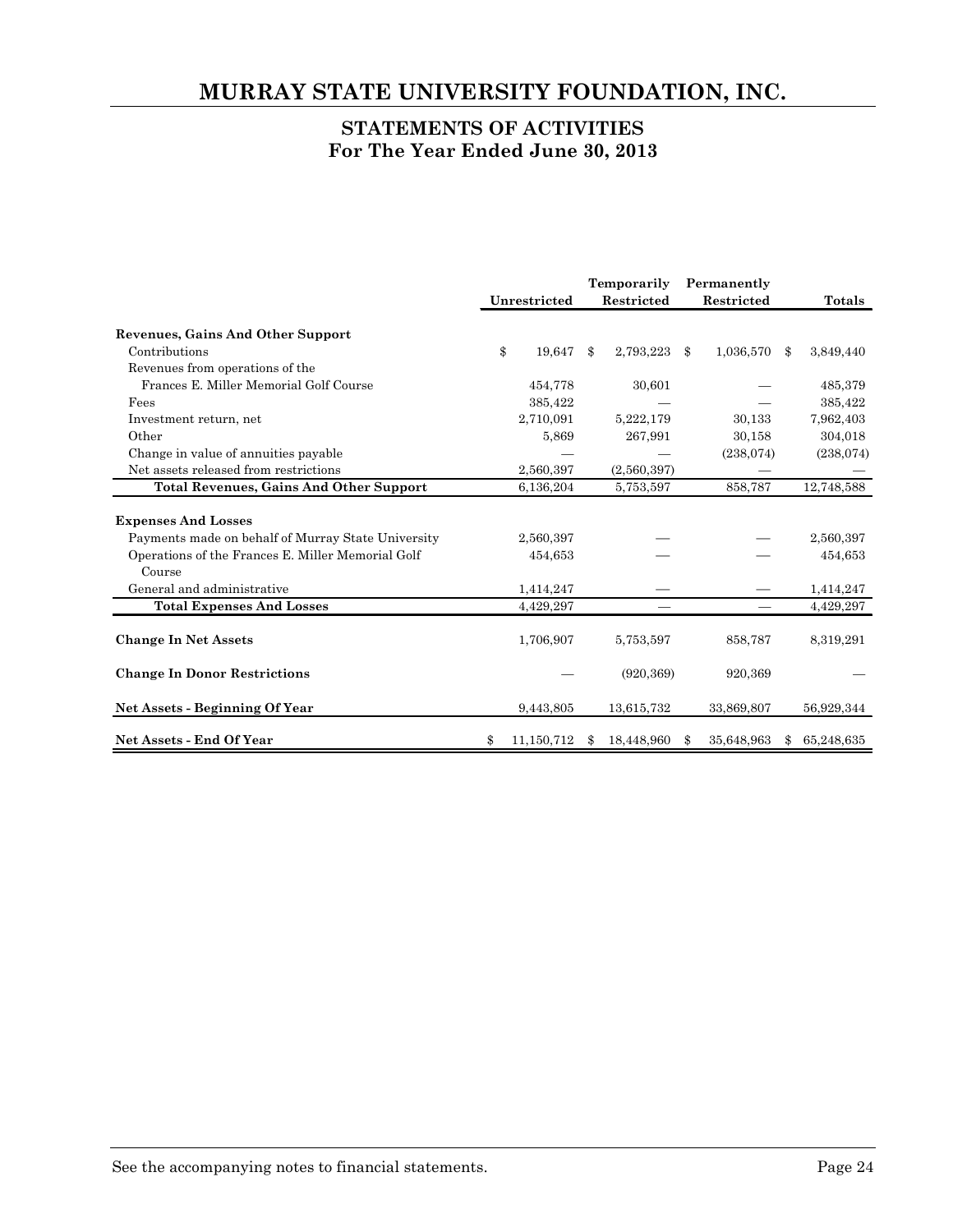# **MURRAY STATE UNIVERSITY FOUNDATION, INC.**

# **STATEMENTS OF ACTIVITIES For The Year Ended June 30, 2012**

|                                                             | Unrestricted    | Temporarily<br>Restricted | Permanently<br>Restricted | Totals           |
|-------------------------------------------------------------|-----------------|---------------------------|---------------------------|------------------|
| Revenues, Gains And Other Support                           |                 |                           |                           |                  |
| Contributions                                               | \$<br>1,100     | \$<br>2,627,229           | \$<br>696,236             | \$<br>3,324,565  |
| Revenues from operations of the                             |                 |                           |                           |                  |
| Frances E. Miller Memorial Golf Course                      | 518,897         | 25,979                    |                           | 544,876          |
| Fees                                                        | 374,410         |                           |                           | 374,410          |
| Investment return, net                                      | 562,425         | 94,947                    | 25,573                    | 682,945          |
| Other                                                       | 21,510          | 219,306                   | 55,564                    | 296,380          |
| Change in value of annuities payable                        |                 | 66,352                    | (224,099)                 | (157, 747)       |
| Net assets released from restrictions                       | 2,443,938       | (2,443,938)               |                           |                  |
| <b>Total Revenues, Gains And Other Support</b>              | 3,922,280       | 589,875                   | 553,274                   | 5,065,429        |
| <b>Expenses And Losses</b>                                  |                 |                           |                           |                  |
| Payments made on behalf of Murray State University          | 2,443,938       |                           |                           | 2,443,938        |
| Operations of the Frances E. Miller Memorial Golf<br>Course | 485,448         |                           |                           | 485,448          |
| General and administrative                                  | 1,262,002       |                           |                           | 1,262,002        |
| <b>Total Expenses And Losses</b>                            | 4,191,388       |                           |                           | 4, 191, 388      |
| <b>Change In Net Assets</b>                                 | (269, 108)      | 589,875                   | 553,274                   | 874,041          |
| Net Assets - Beginning Of Year                              | 9,712,913       | 13,025,857                | 33,316,533                | 56,055,303       |
| <b>Net Assets - End Of Year</b>                             | \$<br>9,443,805 | \$<br>13,615,732          | \$<br>33,869,807          | \$<br>56,929,344 |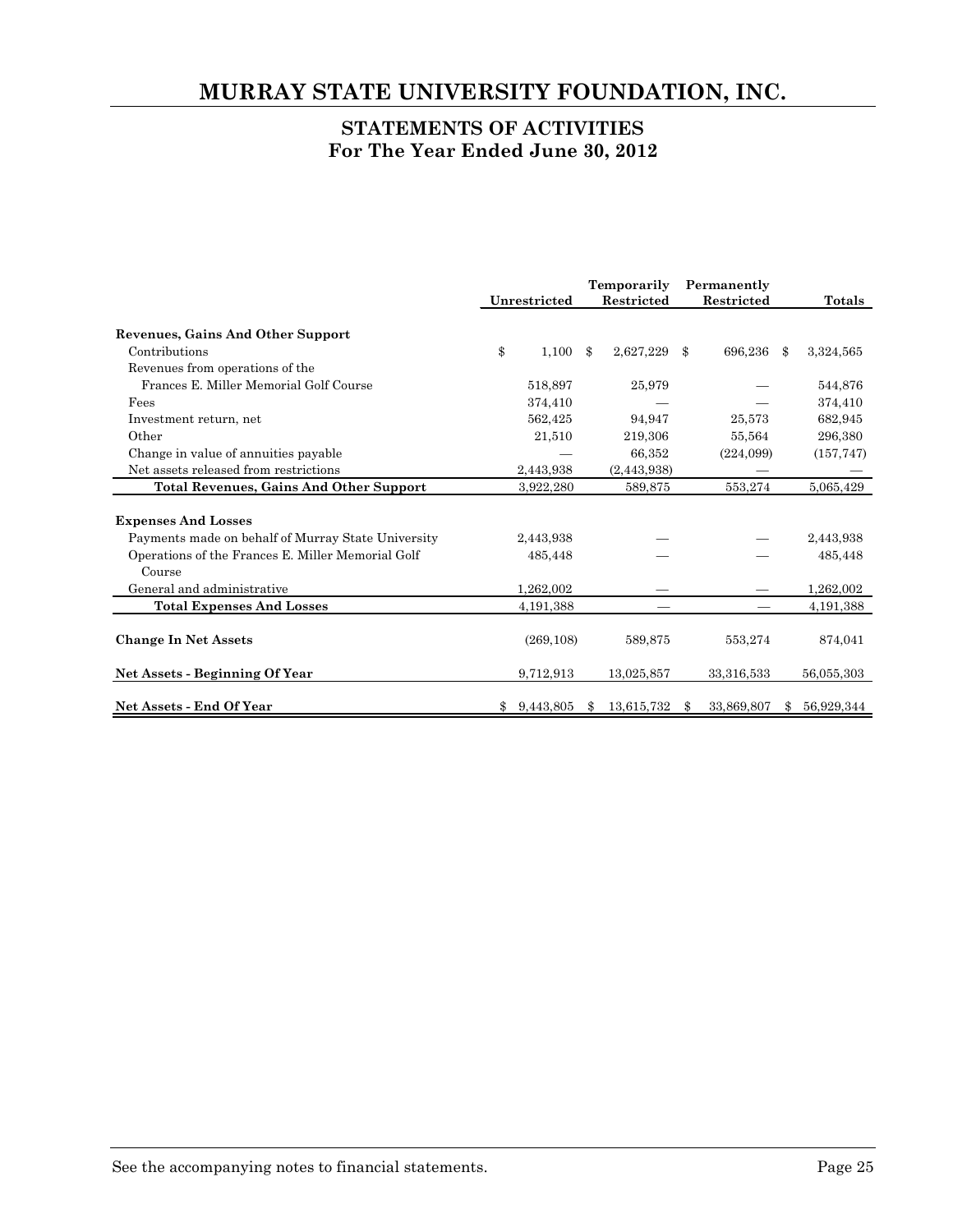# **STATEMENTS OF CASH FLOWS Page 1 of 2**

|                                                                                                                              | <b>For The Years</b> |                |    |                |
|------------------------------------------------------------------------------------------------------------------------------|----------------------|----------------|----|----------------|
|                                                                                                                              |                      | Ended June 30, |    |                |
|                                                                                                                              |                      | 2013           |    | 2012           |
| <b>Cash Flows From Operating Activities</b>                                                                                  |                      |                |    |                |
| Tuition and fees                                                                                                             | \$                   | 63,391,901     | \$ | 60,228,747     |
| Grants and contracts                                                                                                         |                      | 6,302,635      |    | 7,967,758      |
| Payments for salaries, wages and fringes                                                                                     |                      | (98,528,860)   |    | (96, 937, 907) |
| Payments to suppliers                                                                                                        |                      | (30,517,247)   |    | (30, 715, 548) |
| Payments for student financial aid                                                                                           |                      | (11, 280, 915) |    | (12,665,288)   |
| Loans issued to employees                                                                                                    |                      | (27, 336)      |    | (39, 875)      |
| Collections of loans to employees                                                                                            |                      | 30,090         |    | 46,175         |
| Loans issued to students                                                                                                     |                      | (708, 318)     |    | (1,615,017)    |
| Collections of loans to students                                                                                             |                      | 660,960        |    | 1,482,906      |
| Sales and services of educational activities                                                                                 |                      | 3,478,832      |    | 3,622,047      |
| Other operating revenues                                                                                                     |                      | 2,232,390      |    | 2,983,280      |
| Auxiliary revenues:                                                                                                          |                      |                |    |                |
| Food Service                                                                                                                 |                      | 11,647,889     |    | 10,605,852     |
| Housing                                                                                                                      |                      | 12,703,627     |    | 11,826,285     |
| Bookstore                                                                                                                    |                      | 5,901,694      |    | 5,557,133      |
| Other                                                                                                                        |                      | 180,377        |    | 192,685        |
| Auxiliary payments:                                                                                                          |                      |                |    |                |
| Payments for salaries, wages and fringes                                                                                     |                      | (7,222,447)    |    | (6,957,857)    |
| Payments to suppliers                                                                                                        |                      | (13,993,949)   |    | (13, 442, 322) |
| Payments for student financial aid                                                                                           |                      | (261, 265)     |    | (288, 509)     |
| <b>Net Cash Used in Operating Activities</b>                                                                                 |                      | (56,009,942)   |    | (58, 149, 455) |
|                                                                                                                              |                      |                |    |                |
| <b>Cash Flows From Noncapital Financing Activities</b>                                                                       |                      |                |    |                |
| State appropriations                                                                                                         |                      | 48,005,800     |    | 50,295,400     |
| Endowment proceeds forwarded to                                                                                              |                      |                |    |                |
| MSU Foundation for investment                                                                                                |                      | (1,079,375)    |    | (45, 677)      |
| Grants and contracts                                                                                                         |                      | 20,755,455     |    | 21,406,816     |
| Endowment income                                                                                                             |                      | 1,189,219      |    | 305,046        |
| Gifts for other than capital purposes                                                                                        |                      | 946,888        |    | 956,594        |
| Agency transactions                                                                                                          |                      | 17,017         |    | (10, 915)      |
| Net Cash Provided by Noncapital Financing Activities                                                                         |                      | 69,835,004     |    | 72,907,264     |
|                                                                                                                              |                      |                |    |                |
| <b>Cash Flows From Capital and Related Financing Activities</b><br>Proceeds from capital debt, net of discounts and premiums |                      |                |    |                |
|                                                                                                                              |                      | 15,492,366     |    | 34,232,766     |
| Restricted student fees pledged for debt service                                                                             |                      | 685,186        |    | 667,555        |
| Insurance proceeds                                                                                                           |                      | 40,503         |    | 284,810        |
| State capital appropriations                                                                                                 |                      | 1,994,644      |    | 570            |
| Purchases of capital assets                                                                                                  |                      | (8,594,995)    |    | (10,620,143)   |
| Capital gifts                                                                                                                |                      | 630,993        |    | 173,556        |
| Principal paid on capital debt and leases                                                                                    |                      | (3,636,943)    |    | (33,652,080)   |
| Interest paid on capital debt and leases                                                                                     |                      | (1,932,481)    |    | (1,859,737)    |
| Net Cash Provided by (Used in) Capital and                                                                                   |                      |                |    |                |
| <b>Related Financing Activities</b>                                                                                          | \$                   | 4,679,273      | \$ | (10, 772, 703) |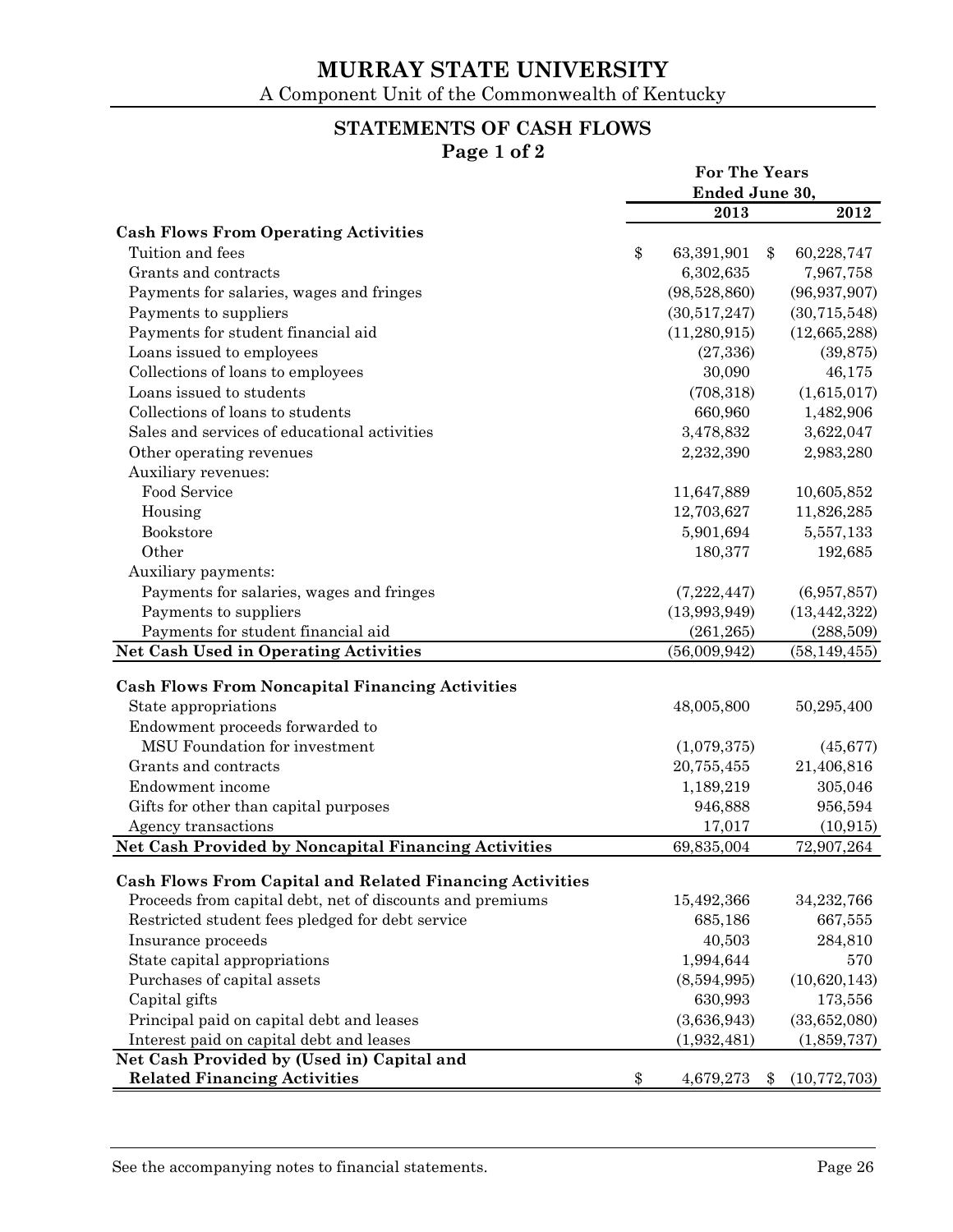# **STATEMENTS OF CASH FLOWS Page 2 of 2**

|                                                         | <b>For The Years</b> |                                      |    |                |  |  |
|---------------------------------------------------------|----------------------|--------------------------------------|----|----------------|--|--|
|                                                         |                      | Ended June 30,                       |    |                |  |  |
|                                                         |                      | 2013                                 |    | 2012           |  |  |
| <b>Cash Flows From Investing Activities</b>             |                      |                                      |    |                |  |  |
| Proceeds from sales and maturities of investments       | \$                   | 583,657                              | \$ | 5,271,267      |  |  |
| Purchases of investments                                |                      | (139)                                |    | (413)          |  |  |
| Investment receipts                                     |                      | 245,803                              |    | 120,814        |  |  |
| Interest receipts on investments                        |                      | 245,651                              |    | 2,057,665      |  |  |
| Interest receipts on investments                        |                      |                                      |    | 2,178,479      |  |  |
| <b>Net Cash Provided by Investing Activities</b>        |                      | 1,074,972                            |    | 7,449,333      |  |  |
| Net Increase in Cash and Cash Equivalents               |                      | 19,579,307                           |    | 11,434,439     |  |  |
| Cash and Cash Equivalents - Beginning of Year           |                      | 94,052,042                           |    | 82,617,603     |  |  |
| Cash and Cash Equivalents - End of Year                 | \$                   | 113,631,349                          | \$ | 94,052,042     |  |  |
|                                                         |                      |                                      |    |                |  |  |
| <b>Reconciliation of Cash and Cash Equivalents</b>      |                      |                                      |    |                |  |  |
| to the Statement of Net Position                        |                      |                                      |    |                |  |  |
| Cash and cash equivalents                               | \$                   | 72,096,758                           | \$ | 64,911,788     |  |  |
| Restricted cash and cash equivalents                    |                      | 41,534,591                           |    | 29,140,254     |  |  |
| <b>Total Cash and Cash Equivalents</b>                  | \$                   | 113,631,349                          | \$ | 94,052,042     |  |  |
|                                                         |                      |                                      |    |                |  |  |
| <b>Reconciliation of Operating Loss to</b>              |                      |                                      |    |                |  |  |
| <b>Net Cash Used in Operating Activities</b>            |                      |                                      |    |                |  |  |
| Operating loss                                          | \$                   | $(64, 256, 351)$ \$ $(67, 896, 930)$ |    |                |  |  |
| Adjustments to reconcile operating loss to              |                      |                                      |    |                |  |  |
| net cash used in operating activities:                  |                      |                                      |    |                |  |  |
| Depreciation and amortization expense                   |                      | 9,696,235                            |    | 9,109,408      |  |  |
| Bad debt                                                |                      | 318,264                              |    | 805,914        |  |  |
| Changes in assets and liabilities:                      |                      |                                      |    |                |  |  |
| Accounts and loans receivable, net                      |                      | (832, 864)                           |    | 473,872        |  |  |
| Inventories                                             |                      | (223, 585)                           |    | 60,171         |  |  |
| Prepaid expenses                                        |                      | (866, 621)                           |    | 33,870         |  |  |
| Accounts payable                                        |                      | 352,575                              |    | 504,063        |  |  |
| Self-insured health liability                           |                      | 1,661                                |    | (40, 977)      |  |  |
| Accrued payroll                                         |                      | (53, 413)                            |    | (700, 610)     |  |  |
| Deposits                                                |                      | (5,928)                              |    | 15,852         |  |  |
| Unearned revenue                                        |                      | (139, 915)                           |    | (514,088)      |  |  |
| <b>Net Cash Used in Operating Activities</b>            | \$                   | (56,009,942)                         | \$ | (58, 149, 455) |  |  |
|                                                         |                      |                                      |    |                |  |  |
| <b>Supplemental Disclosure of Cash Flow Information</b> |                      |                                      |    |                |  |  |
| Gifts of capital assets                                 | \$                   | 346,148                              | \$ | 10,558         |  |  |
| Accounts payable incurred for capital asset purchases   |                      | 680,306                              |    | 1,912,301      |  |  |
| Changes in fair value of investments                    |                      | 870,638                              |    | (308, 794)     |  |  |

See the accompanying notes to financial statements. Page 27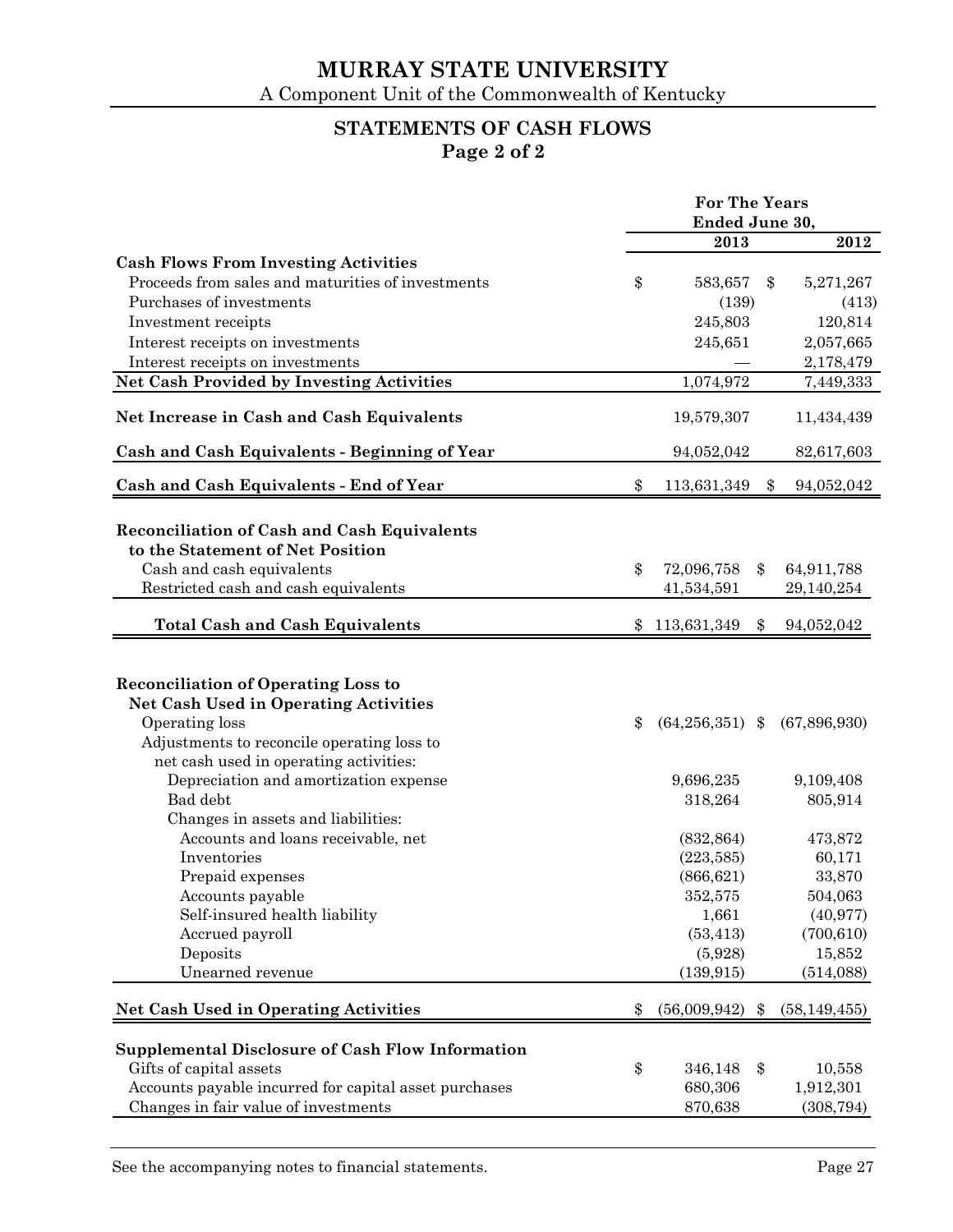## **NOTES TO FINANCIAL STATEMENTS June 30, 2013 and 2012**

# **1. Summary of Significant Accounting Policies**

#### *Nature of Operations*

Murray State University (University) is a state-supported institution of higher education located in Murray, Kentucky, and is accredited by the Southern Association of Colleges and Schools. The University awards graduate and undergraduate degrees from five colleges and two schools and serves a student population of approximately 10,300. The University is a component unit of the Commonwealth of Kentucky and is included in the general purpose financial statements of the Commonwealth.

#### *Reporting Entity*

In accordance with the provisions of Governmental Accounting Standards Board (GASB) Statement No. 39, *Determining Whether Certain Organizations are Component Units,* certain organizations are to be reported as component units of a primary government based on the nature and significance of that organization's relationship to the primary government. Application of this statement results in including Murray State University Foundation, Inc. (the Foundation) as a discretely presented component unit of the University. The Foundation is a private nonprofit organization that reports under generally accepted accounting principles set forth by Financial Accounting Standards Board (FASB) standards. As such, certain revenue recognition criteria and presentation features are different from GASB revenue recognition criteria and presentation features. No modifications have been made to the Foundation's financial information in the University's financial report for these differences.

#### *Basis of Accounting and Financial Statement Presentation*

The University prepares its financial statements as a business type activity in conformity with applicable pronouncements of the GASB.

For financial reporting purposes, the University is considered a special purpose government engaged only in business type activities. Accordingly, the University's financial statements have been presented using the economic resources measurement focus and the accrual basis of accounting. Under the accrual basis, revenues are recognized when earned, and expenses are recorded when an obligation has been incurred. All significant intra-agency transactions have been eliminated.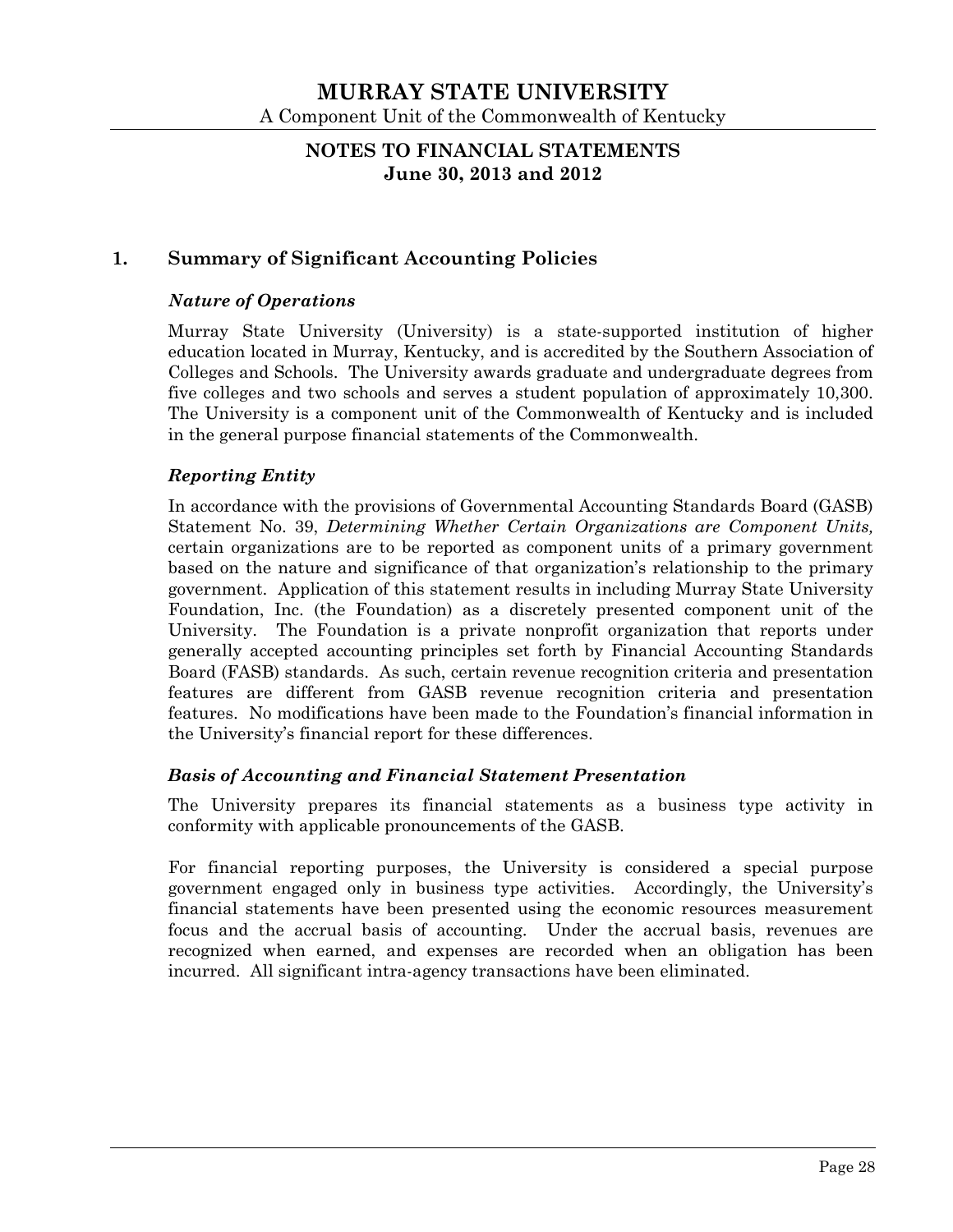Notes To Financial Statements *(Continued)*

#### *Cash and Cash Equivalents*

The University considers all highly liquid investments that are immediately available to the University to be cash equivalents. Funds held by the Commonwealth of Kentucky are considered cash equivalents.

#### *Restricted Cash, Cash Equivalents and Investments*

Cash, cash equivalents and investments that are externally restricted are classified as restricted assets. These assets are used to make debt service payments, maintain sinking or reserve funds, purchase or construct capital or other noncurrent assets or for other restricted purposes.

#### *Investments*

The University accounts for its investments at fair value. Fair value is determined using quoted market prices. Changes in unrealized gain (loss) on the carrying value of investments are reported as a component of investment income in the statements of revenues, expenses and changes in net position.

Assets held by the Foundation represent those gifts and donations made directly to the University, which are held by the Foundation for investment purposes. The net appreciation and income of donor restricted endowments are available to the University for expenditure to the extent permitted by Kentucky law and the spending policy of the Foundation. The recognition of gifts, donations and endowment pledges are accounted for by the University in accordance with GASB Statement No. 33, *Accounting and Financial Reporting for Non-exchange Transactions* and are recognized when all applicable eligibility requirements are met.

#### *Accounts Receivable*

Accounts receivable consists of tuition and fee charges, other operational activities and auxiliary enterprise services and amounts due from component units. Accounts receivable also include amounts due from the federal government, state and local governments or private sources, for nonexchange type agreements defined in accordance with GASB No. 33 or in connection with reimbursement of allowable expenditures made pursuant to the University's grants and contracts. Accounts receivable are recorded net of estimated uncollectible amounts.

### *Inventories*

Inventories are stated at the lower of cost (first-in, first-out method) or market.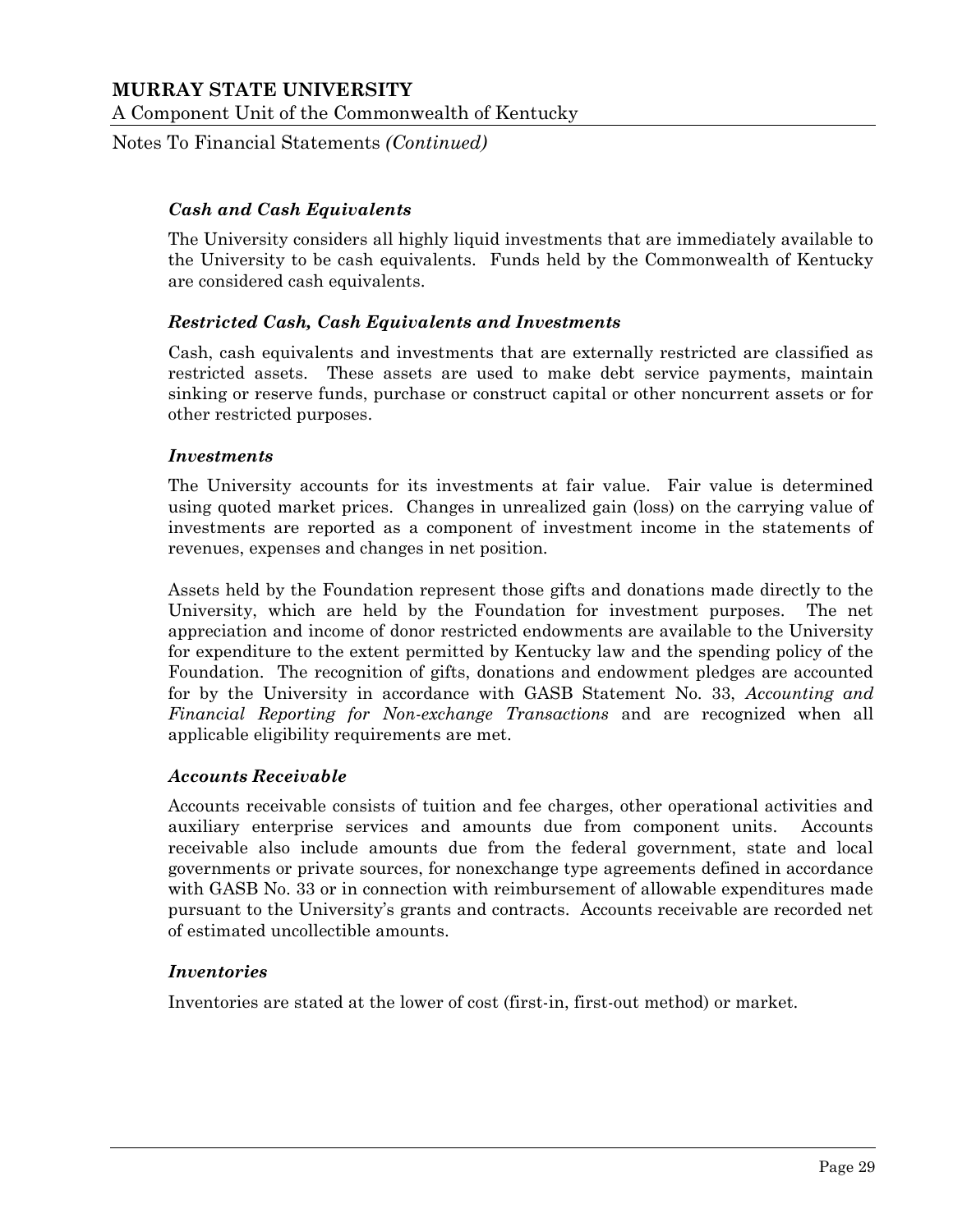Notes To Financial Statements *(Continued)*

#### *Capital Assets*

All capital assets, as defined by University policy, are recorded at cost at the date of acquisition or, if donated, at fair value at the date of donation. Depreciation is computed using the straight-line method over the estimated useful life of the asset and is not allocated to functional expense categories. Assets under capital leases are amortized over the estimated useful life of the asset or the lease term, whichever is shorter. Routine repairs and maintenance are charged to operating expense in the year in which the expense was incurred.

The following estimated useful lives are being used by the University:

|                          | <b>Estimated</b> |
|--------------------------|------------------|
| Asset                    | Life             |
| <b>Buildings</b>         | 40 years         |
| Nonbuilding improvements | 8-20 years       |
| Equipment                | $5-15$ years     |
| Library holdings         | 10 years         |
| Livestock                | 12 years         |
| Software                 | 8 years          |

The University capitalizes interest costs as a component of construction in progress, based on interest costs of borrowing specifically for the project, net of interest earned on investments acquired with the proceeds of borrowing. Total interest capitalized was \$531,788 and \$287,402 for the years ended June 30, 2013 and 2012, respectively.

The University owns historical collections housed throughout the campus that it does not capitalize, including artifacts in Wrather Museum. These collections adhere to the University's policy to (a) maintain them for public exhibition, education or research; (b) protect, keep unencumbered, care for and preserve them and (c) require proceeds from their sale to be used to acquire other collection items. Generally accepted accounting principles permit collections maintained in this manner to be charged to operations at time of acquisition rather than capitalized.

### *Debt Issuance Costs*

Debt issuance costs incurred have been capitalized and are being amortized over the life of the related debt using the straight-line method. Total amortization expense was \$46,375 and \$43,003 for the years ended June 30, 2013 and 2012, respectively.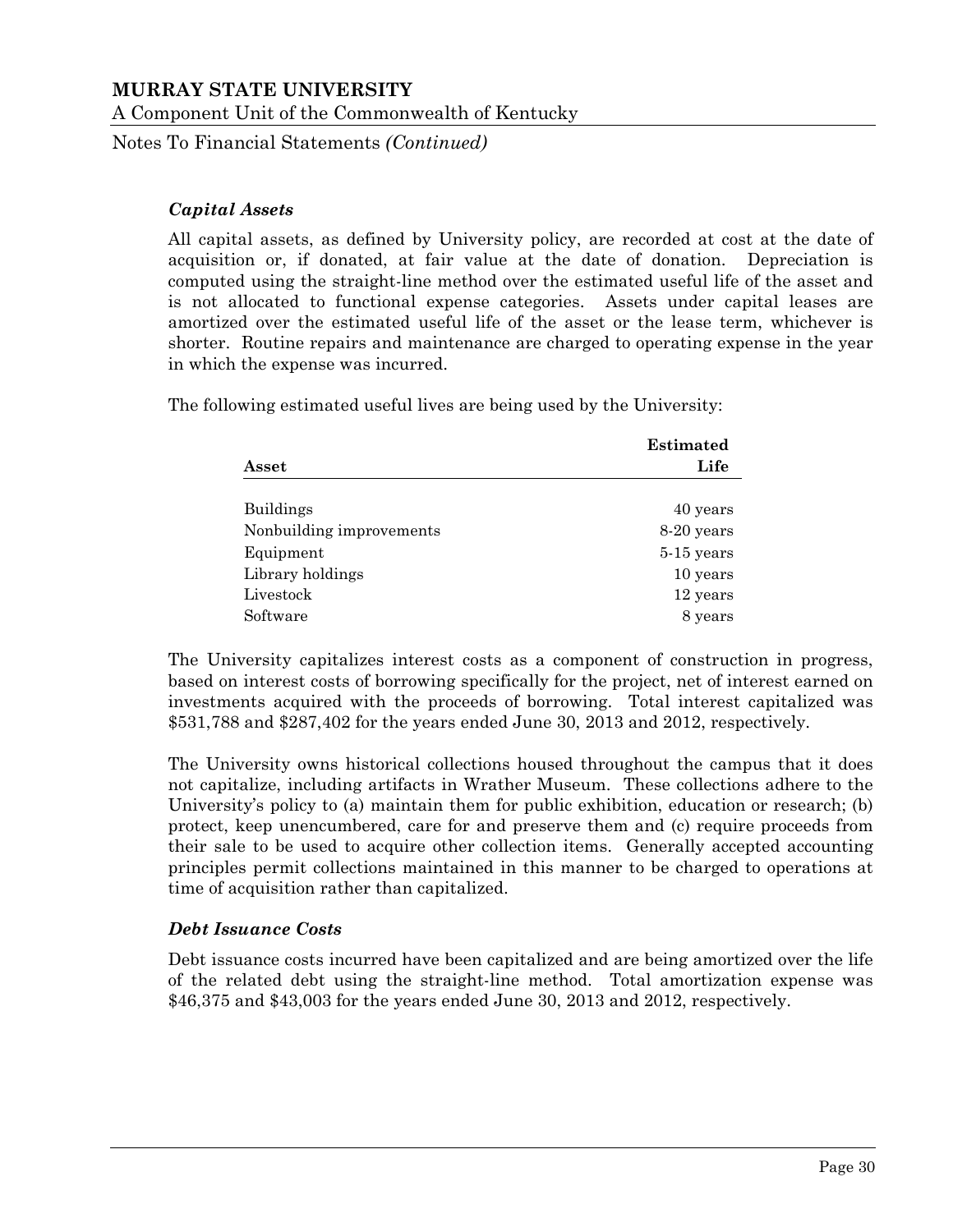Notes To Financial Statements *(Continued)*

#### *Compensated Absences*

For employees participating in the Kentucky Teachers Retirement System (KTRS), vacation pay is accrued at year end for financial statement purposes. The liability and expense incurred are included at year end with accrued payroll, and as a component of compensation and benefit expense. Sick leave benefits are expected to be realized as paid time off or used to purchase service credits upon retirement. These are recognized as expense when the time off occurs or when service credit payments are incurred. No liability is accrued for such benefits employees have earned while participating in the KTRS plan, but not yet realized. For employees participating in optional retirement plans (ORP), sick time is accrued as it is earned.

#### *Unearned Revenue*

Unearned revenue includes amounts for tuition and fees, international program fees and certain auxiliary activities received prior to the end of the fiscal year but related to the subsequent accounting period. Unearned revenues also include amounts received from state capital appropriations and grant and contract sponsors for which eligibility requirements have not been fully satisfied or that have not yet been earned. Such amounts are recognized in the period to which the service relates or the grant/contract requirements have been met.

### *Net Position*

The University's net position is classified as follows:

*Net investment in capital assets:* This represents the University's total investment in capital assets, net of outstanding debt obligations related to those capital assets. To the extent debt has been incurred but not yet expended for capital assets, such amounts are not included as a component of net investment in capital assets.

*Restricted net position - expendable:* Restricted expendable net position include resources in which the University is legally or contractually obligated to spend in accordance with time or purpose restrictions imposed by external third parties.

*Restricted net position - nonexpendable:* Nonexpendable restricted net position consist of endowment and similar type funds in which donors or other outside sources have stipulated, as a condition of the gift instrument, that the principal is to be maintained inviolate and in perpetuity and invested for the purpose of producing present and future income, which may either be expended or added to principal.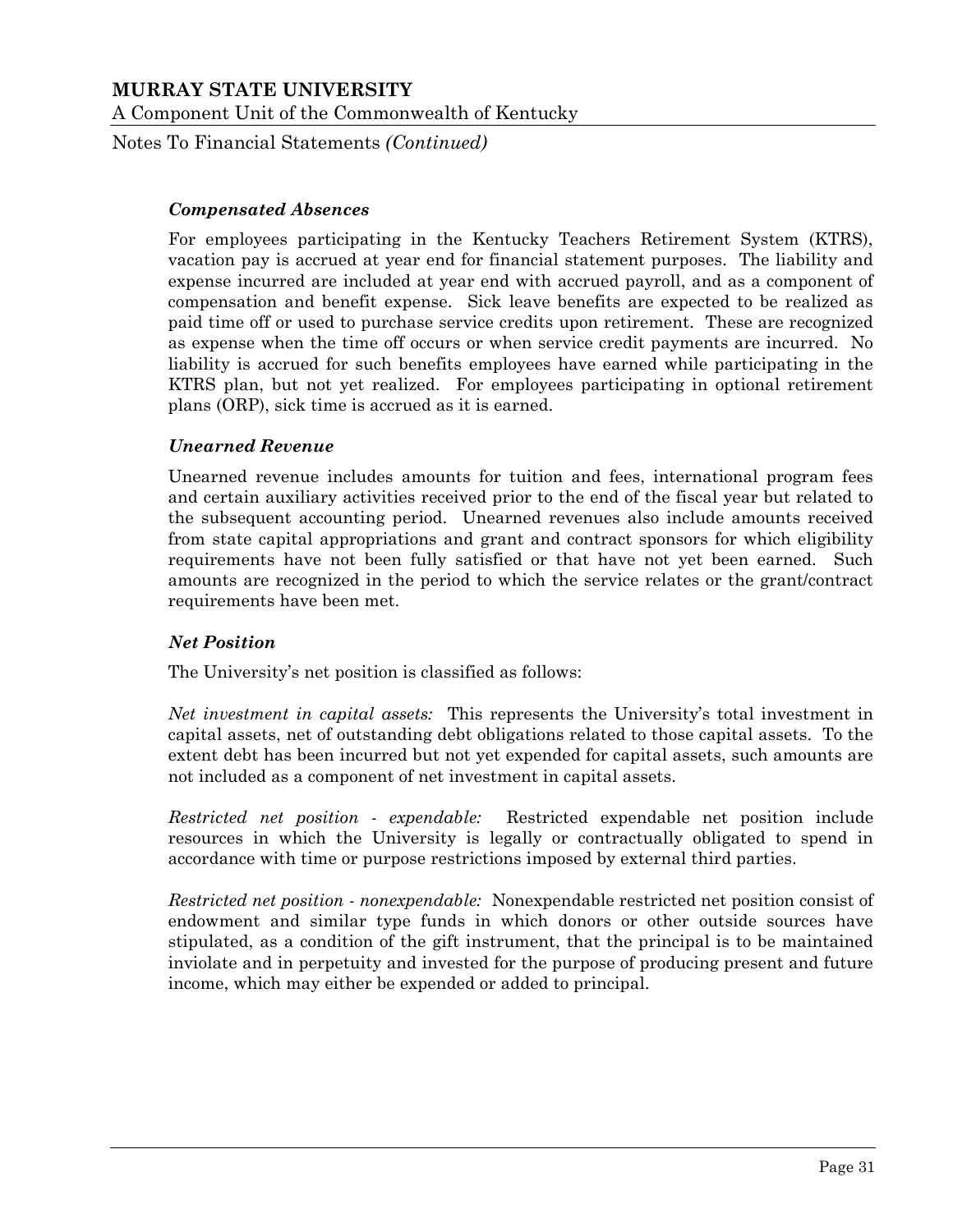Notes To Financial Statements *(Continued)*

*Unrestricted net position:* Unrestricted net position represent resources derived from student tuition and fees, state appropriations, sales and services of educational departments, auxiliary enterprises and other sources. These resources are used for transactions relating to the educational and general operations of the University, and may be used at the discretion of the Board of Regents to meet current expenses or for any purpose. These resources also include auxiliary enterprises, which are substantially self-supporting activities that provide services for students, faculty and staff.

#### *Release of Restricted Net Position*

When an expense is incurred for which both restricted and unrestricted net position are available, the University's policy is to allow each departmental unit the flexibility to determine whether to first apply restricted or unrestricted resources based on the most advantageous application of resources in the particular circumstances.

#### *Classification of Revenues*

The University has classified its revenues as either operating or nonoperating revenues according to the following criteria:

Operating revenues: Operating revenues include activities that have the characteristics of exchange transactions, such as (1) student tuition and fees, net of discounts and allowances, (2) federal, state and local grants and contracts (excluding Pell and similarly funded federal and state grants for student financial aid) and (3) sales and services of auxiliary enterprises, net of discounts and allowances.

Nonoperating revenues: Nonoperating revenues include activities that have the characteristics of nonexchange transactions. In a nonexchange transaction, the University receives value without directly giving equal value back, such as a gift or grant for which there is no return requirement. Additionally, certain significant revenues relied upon for operations, such as state appropriations, Pell and similarly funded federal and state grants for student financial aid, investment income and endowment income, are recorded as nonoperating revenues, in accordance with GASB No. 35, *Basic Financial Statements and Management's Discussion and Analysis for Public Colleges and Universities – an Amendment of GASB Statement 34*.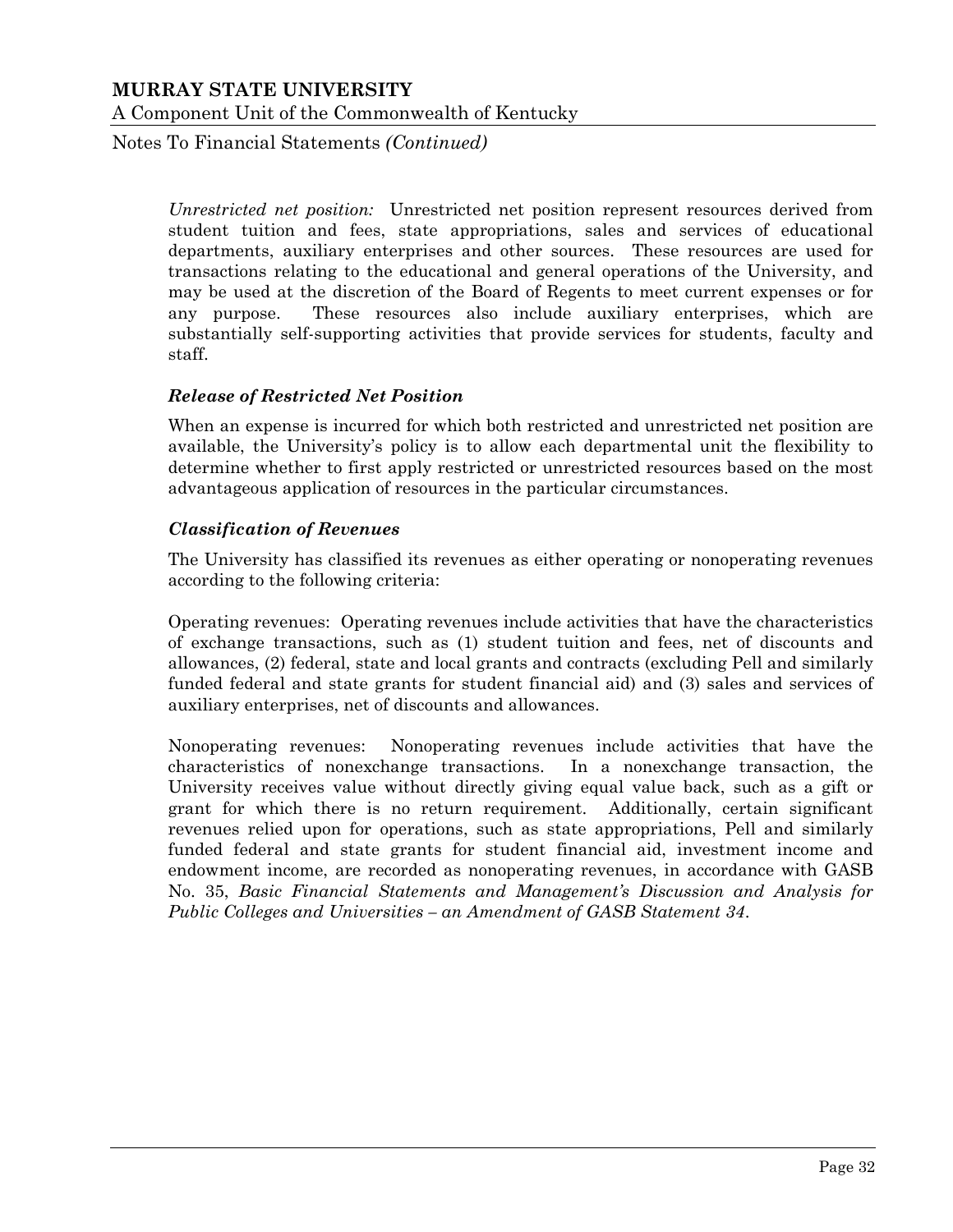Notes To Financial Statements *(Continued)*

#### *Tuition Discounts and Allowances*

Student tuition and fee revenues, and certain other revenues from students, are reported net of discounts and allowances. Discounts and allowances are the difference between the stated charge for goods and services provided by the University and the amount that is payable by students. Certain grants, including federal, state or nongovernmental programs, are recorded as either operating or nonoperating revenues, while Pell grants are recorded as nonoperating revenues in the University's financial statements. To the extent that revenues from such programs are used to satisfy tuition and fees and other student charges, the University has recorded a discount and allowance. Financial aid expense represents payments made to students.

#### *Income Taxes*

The University is a component of the Commonwealth of Kentucky and is not subject to federal income tax as described in section 115 of the Internal Revenue Code. However, the University is subject to federal income tax on any unrelated business taxable income.

#### *Use of Estimates*

The preparation of financial statements in conformity with accounting principles generally accepted in the United States of America requires management to use estimates and assumptions. The accompanying financial statements include estimates for items such as allowances for doubtful accounts and loans receivable, self-insurance liabilities and other accrued liabilities. Actual results could differ from those estimates.

#### **2. Accounts Receivable**

Accounts receivable as of June 30 consisted of:

|                                           | 2013            | 2012            |
|-------------------------------------------|-----------------|-----------------|
| Current accounts receivable:              |                 |                 |
| Student tuition and fees                  | \$<br>6,641,697 | \$<br>5,169,526 |
| Grants and contracts                      | 1,360,401       | 1,494,665       |
| Auxiliary fees                            | 1,982,340       | 1,473,532       |
| MSU and Racer Foundations                 | 793,295         | 782,013         |
| Employee computer and bicycle loans       | 10,424          | 13,178          |
| Outside sales                             | 481,699         | 682,886         |
| Capital construction receivable - vendors | 4,817           | 1,161           |
| Allowance for doubtful accounts           | (4, 146, 902)   | (3,278,352)     |
| Total current accounts receivable         | 7,127,771       | 6,338,609       |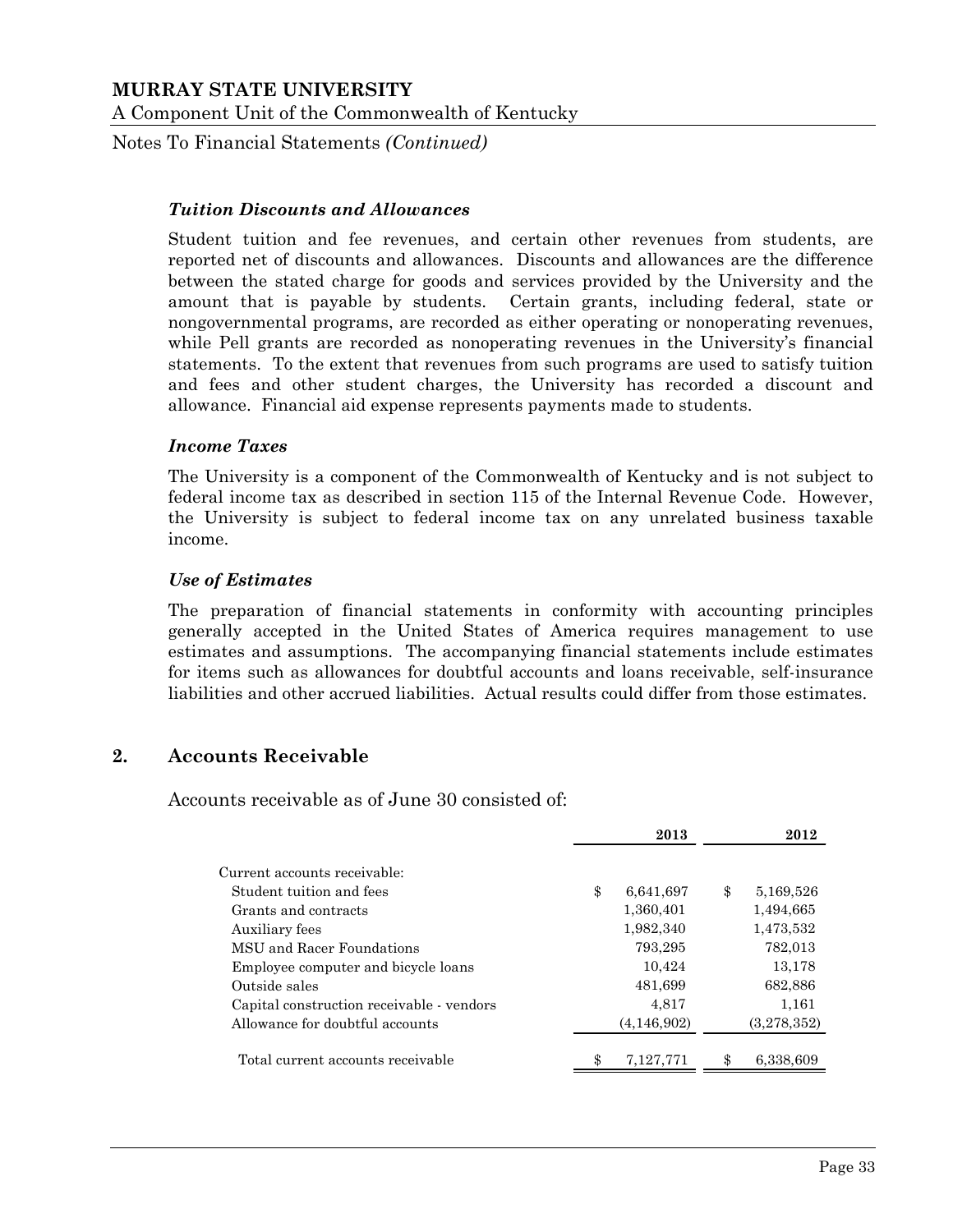A Component Unit of the Commonwealth of Kentucky

Notes To Financial Statements *(Continued)*

#### **3. Inventories**

Inventories as of June 30 consisted of:

|                                     | 2013            | 2012            |
|-------------------------------------|-----------------|-----------------|
|                                     |                 |                 |
| University bookstore - resale       | 1,644,137<br>\$ | 1,488,590<br>\$ |
| Physical plant - supplies           | 353,138         | 342,397         |
| Food services - resale and supplies | 215,061         | 135,348         |
| Art                                 | 41,172          | 42,367          |
| CFSB concessions                    | 13,499          | 14,282          |
| Central stores - supplies           | 2,095           | 22,533          |
| Total inventories                   | 2,269,102<br>\$ | 2,045,517<br>\$ |

#### **4. Loans Receivable**

Student loans made through the Federal Perkins Loan Program (Program) comprise substantially all of the loans receivable at June 30, 2013 and 2012. The Program provides for service cancellation of a loan at rates of 12.5% to 30% per year up to a maximum of 100% if the participant complies with certain provisions. The federal government reimburses the University for amounts cancelled under these provisions.

As the University determines that loans are uncollectible and not eligible for reimbursement by the federal government, the loans are written off and assigned to the U.S. Department of Education. The University has provided an allowance for uncollectible loans which, in management's opinion, is sufficient to absorb loans that will ultimately be written off. The allowance for uncollectible loans at June 30, 2013 and 2012 was \$230,911 and \$227,206, respectively.

Loans receivable as of June 30 consisted of:

|                                        | 2013         | 2012         |
|----------------------------------------|--------------|--------------|
| Current loans receivable:              |              |              |
| University loan programs               | \$<br>50,303 | \$<br>66,682 |
| Federal nursing program                | 80,657       | 81,164       |
| Federal Perkins program                | 620,331      | 653,718      |
| Total current loans receivable, net    | 751,291      | 801,564      |
| Noncurrent loans receivable:           |              |              |
| Federal nursing program                | 333,254      | 290,414      |
| Federal Perkins program                | 3,151,076    | 3,096,284    |
| Total noncurrent loans receivable, net | 3,484,330    | 3,386,698    |
| Total loans receivable, net            | 4,235,621    | 4,188,262    |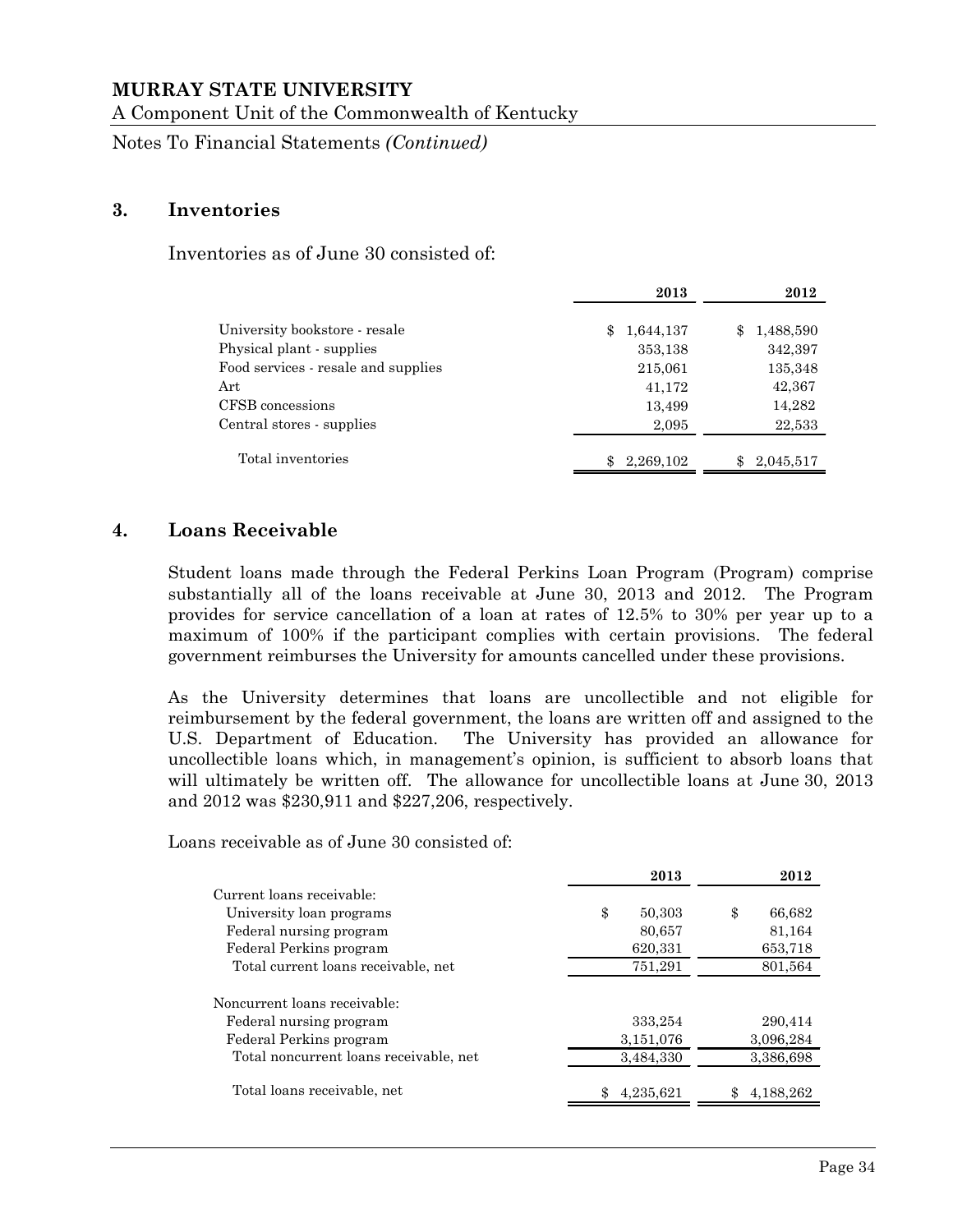A Component Unit of the Commonwealth of Kentucky

Notes To Financial Statements *(Continued)*

### **5. Deposits, Investments and Investment Income**

#### *Deposits*

At June 30, 2013 and 2012, the carrying amounts of the University's bank balances and deposits were \$113,631,349 and \$94,052,042, respectively.

Currently the University maintains its deposits, outside of those held by the Commonwealth of Kentucky, in noninterest-bearing accounts at FDIC-insured institutions. Prior to December 31, 2012, with the passage of the Federal Dodd-Frank Act deposits held in noninterest-bearing transaction accounts with FDIC-insured institutions will be fully insured regardless of the amount in the account. This action allows for the financial institutions to provide an interest earning credit to reduce service fees charged to the University. After December 31, 2012, the provision allowing non-interest bearing accounts to be fully insured expired. All accounts are insured up \$250,000.

The University also maintains cash deposits with the Commonwealth of Kentucky, as overseen by the State Investment Commission (Commission). The Commission is charged with the oversight of the Commonwealth's investment programs pursuant to KRS 42.500. The Commonwealth's investments are categorized into two distinct classifications or "pools." The Short-Term Pool consists primarily of General Fund cash balances and provides liquidity for the remaining pools. The Intermediate-Term Pool represents Agency fund investments, state held component unit and fiduciary fund accounts held for the benefit of others by the state. Shares of each pool represent a divisible interest in the underlying securities and are not federally insured or guaranteed by the U.S. Government, Federal Deposit Insurance Corporation or any federal agency. However, all such investments in excess of FDIC are required to be fully collateralized by the U.S. Treasury and/or U.S. agency securities or other similar investments as provided by KRS 41.240. The pools have not been approved by the Securities and Exchange Commission. The University's shares within the pools may indirectly expose it to risks associated with fixed income investments; however, specific information about any such transactions is not available to the University.

Custodial credit risk for deposits is the risk that, in the event of a bank failure, the University's deposits may not be returned to the University. The University does not have a formal deposit policy for custodial credit risk other than compliance with the provisions of state law.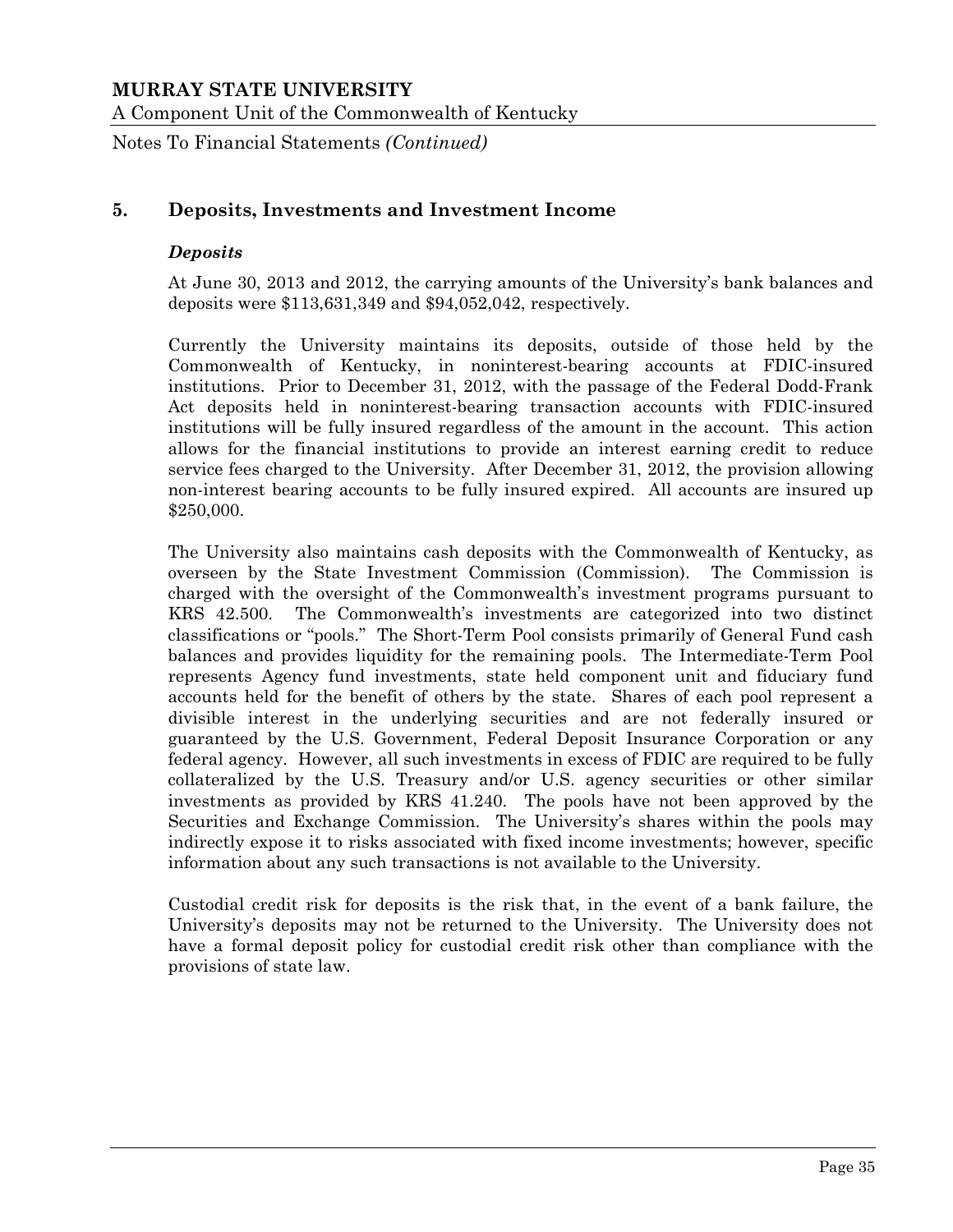#### A Component Unit of the Commonwealth of Kentucky

Notes To Financial Statements *(Continued)*

Cash and cash equivalents as of June 30 consisted of:

|                                             |    | 2013        | 2012             |
|---------------------------------------------|----|-------------|------------------|
| Depository accounts:                        |    |             |                  |
| Local bank deposits, insured or             |    |             |                  |
| collateral held as a pledge in the          |    |             |                  |
| University's name                           | \$ | 5,068,874   | \$<br>11,026,760 |
| Cash on hand                                |    | 61,361      | 125,727          |
| Foreign currency deposits                   |    | 30,826      | 144,343          |
| State Investment Pool - collateral required |    |             |                  |
| by KRS 41.240                               |    | 108,470,288 | 82,755,212       |
|                                             |    |             |                  |
| Total deposits                              | ዩ  | 113,631,349 | 94,052,042       |

Cash and cash equivalents as presented in the statements of net position captions as of June 30 include:

|                                                                            | 2013                     | 2012                     |
|----------------------------------------------------------------------------|--------------------------|--------------------------|
| Cash and cash equivalents, current<br>Restricted cash and cash equivalents | 72,096,758<br>41,534,591 | 64,911,788<br>29,140,254 |
| Total deposits                                                             | 113,631,349              | 94,052,042               |

#### *Investments*

Investments carried at fair value as of June 30 consisted of:

|                                          | 2013       | 2012       |
|------------------------------------------|------------|------------|
| Money market funds restricted for        |            |            |
| debt service purposes                    | 1,459,310  | 2,042,828  |
| Restricted assets held by the Foundation | 22,622,668 | 20,672,655 |
| Total investments                        | 24,081,978 | 22,715,483 |

Restricted investments for debt services purposes are comprised of amounts invested for sinking fund and debt service reserves. Investments in U.S. Government securities and the collateral for repurchase agreements are registered in the name of Murray State University or held in the University's name by its agents and trustees. The University may legally invest in direct obligations of and other obligations guaranteed as to principal by the U.S. Treasury and U.S. agencies and instrumentalities and in bank repurchase agreements. It may also invest to a limited extent in equity securities.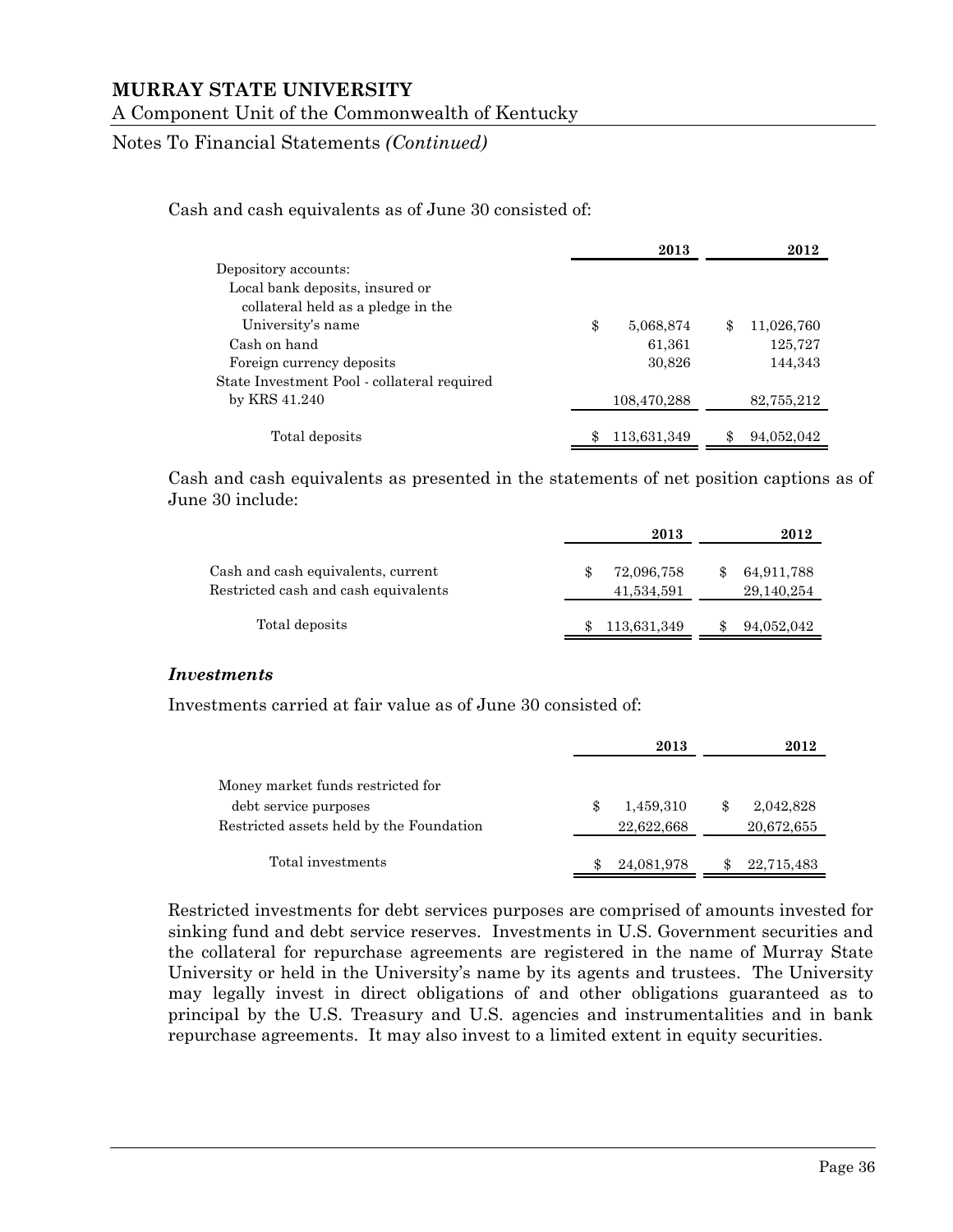Notes To Financial Statements *(Continued)*

University investments held by the Foundation are comprised of private donations received directly by the University and state endowment matching funds. These consist of endowment funds, as well as expendable restricted funds. Assets held by the Foundation are invested primarily in an investment pool managed by the Foundation and are carried at fair value.

The assets in the Foundation investment pool are invested as of June 30 as follows:

|                                 | 2013  | 2012  |
|---------------------------------|-------|-------|
| Percentage of pool invested in: |       |       |
| Certificates of deposit and     |       |       |
| money market mutual funds       | 5%    | 7%    |
| Mutual funds                    | 31%   | 27%   |
| Equity securities               | 49%   | 49%   |
| Fixed income securities         | 14%   | 16%   |
| Other                           | $1\%$ | $1\%$ |
| Total investments               | 100%  |       |

*Interest Rate Risk*. Interest rate risk is the risk that changes in interest rates will adversely affect the fair value of an investment. The University does not, within its investment policy, formally limit investment maturities as a means of managing its exposure to fair value losses arising from increasing interest rates. The money market mutual funds are investments with a maturity of less than one year because they are redeemable in full immediately. In addition, the funds held in the State Investment Pool have a maturity of less than one year because they are redeemable in full immediately.

*Credit Risk*. Credit risk is the risk that the issuer or other counterparty to an investment will not fulfill its obligations. The University's investment policy requires investments to be in compliance with state statute. The University has no further policy that would limit its investment choices. Credit ratings for the money market mutual funds and State Investment Pool are not available and are therefore, considered unrated.

*Concentration of Credit Risk*. Concentration of credit risk is the risk of loss attributed to the magnitude of a government's investment in a single user. The University places no limit on the amount that may be invested in any one issuer. The University does not hold more than 5% of its investments with a single issuer.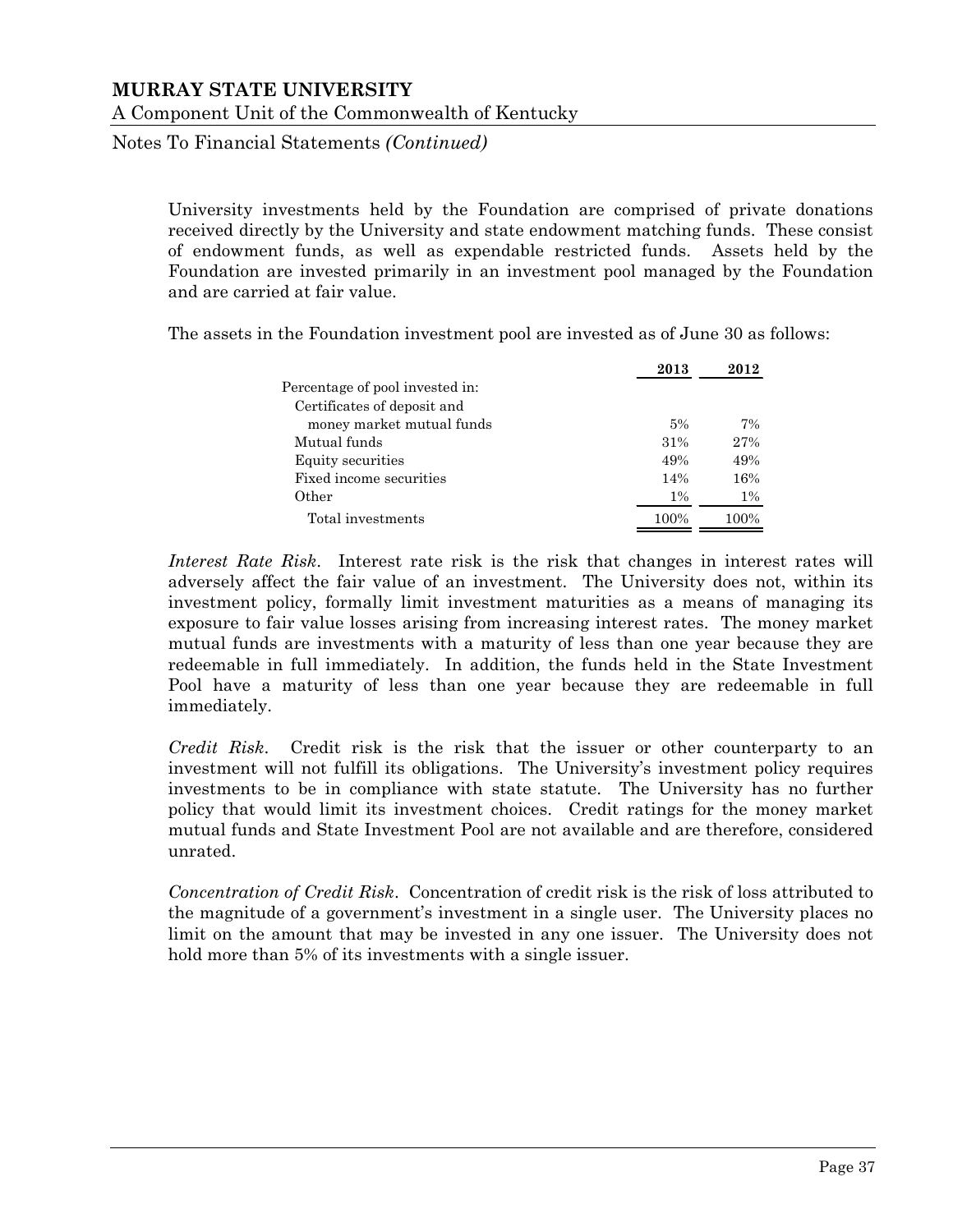A Component Unit of the Commonwealth of Kentucky

Notes To Financial Statements *(Continued)*

#### *Investment Income*

Investment income for the years ended June 30 consisted of:

|                                                   | 2013          | 2012            |
|---------------------------------------------------|---------------|-----------------|
| Assets held by the University:<br>Interest income | \$<br>257,112 | \$<br>1,039,870 |
| Assets held by MSU Foundation:                    |               |                 |
| Investment income restricted reserve              |               |                 |
| funds                                             | 2,032         | 1,956           |
| Investment income endowment funds                 | 1,421,529     | 424,874         |
| Net increase (decrease) in fair value             |               |                 |
| of endowment investments                          | 870,638       | (308,794)       |
| Total investment income                           | 2,551,311     | 1,157,906       |

# **6. Endowments**

Changes in endowment assets for the years ended June 30 are as follows:

|                                     | 2013       | 2012             |
|-------------------------------------|------------|------------------|
| Endowment assets, beginning of year | 18,873,003 | 18,644,438       |
| Investment return                   |            |                  |
| Investment income                   | 2,032      | 1,956            |
| Net appreciation (depreciation)     | 870,638    | (308, 794)       |
| Total investment return             | 872,670    | (306, 838)       |
| Contributions                       | 48,271     | 535,403          |
| Endowment assets, end of year       | 19,793,944 | \$<br>18,873,003 |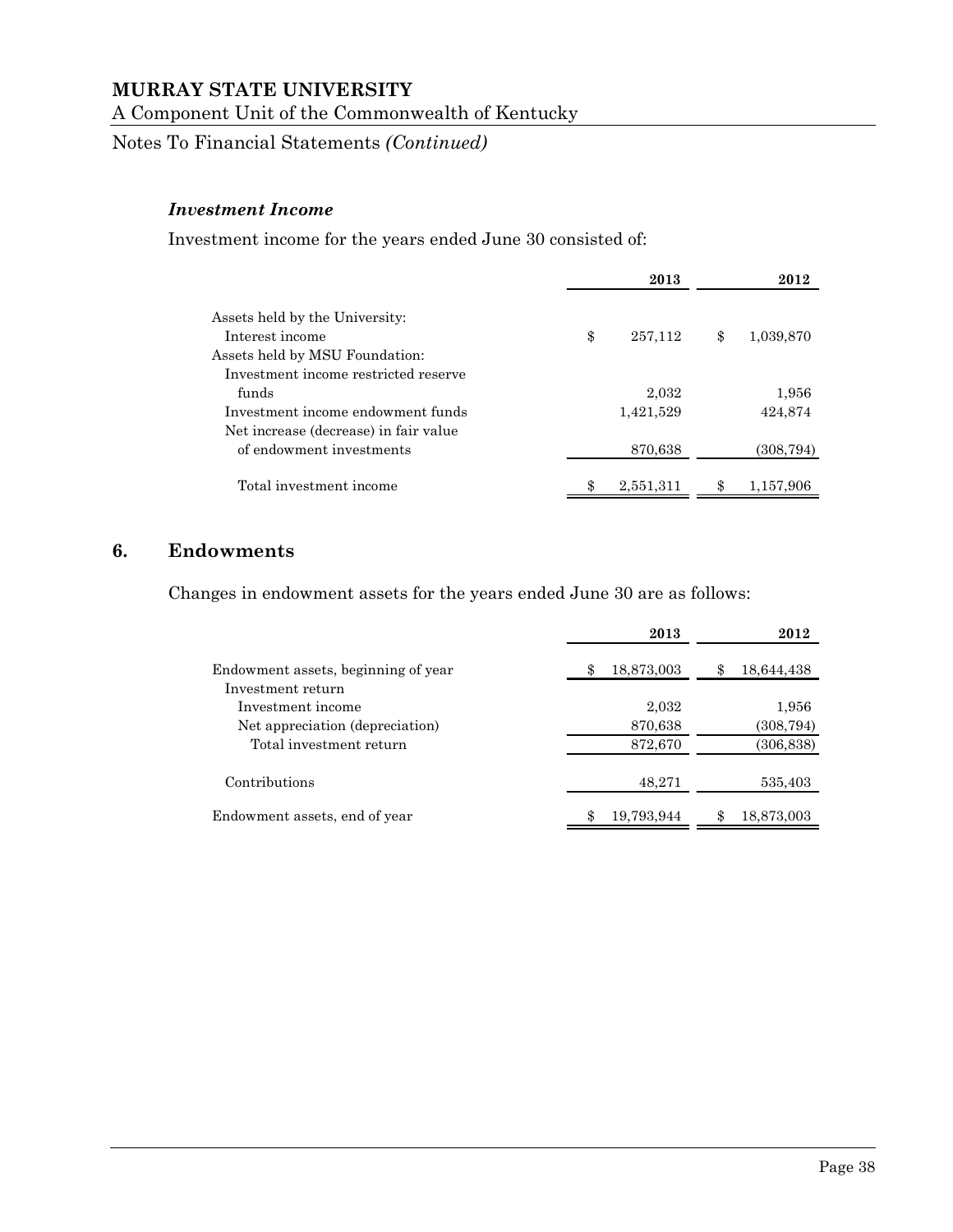A Component Unit of the Commonwealth of Kentucky

Notes To Financial Statements *(Continued)*

# **7. Capital Assets**

Capital asset activity for the year ended June 30, 2013, was as follows:

|                                | <b>Balance</b>    |            |                  | Deletions/  | <b>Balance</b>    |  |
|--------------------------------|-------------------|------------|------------------|-------------|-------------------|--|
|                                | June 30, 2012     | Additions  | <b>Transfers</b> | Retirements | June 30, 2013     |  |
|                                |                   |            |                  |             |                   |  |
| Land                           | \$<br>9,898,280   | \$<br>510  | \$<br>14,917     | \$          | \$<br>9,913,707   |  |
| Construction in progress       | 14,525,948        | 6,799,148  | (12, 126, 238)   |             | 9,198,858         |  |
| Museum and collectibles        | 572,135           | 85,350     |                  |             | 657,485           |  |
| Total capital assets not being |                   |            |                  |             |                   |  |
| depreciated                    | 24,996,363        | 6,885,008  | (12, 111, 321)   |             | 19,770,050        |  |
| <b>Buildings</b>               | 248,807,393       |            | 11,660,967       |             | 260,468,360       |  |
| Nonbuilding improvements       | 14, 157, 308      |            | 462,484          |             | 14,619,792        |  |
| Equipment                      | 27,344,320        | 2,597,417  |                  | (2,683,078) | 27,258,659        |  |
| Library holdings               | 30,206,536        | 493,898    |                  | (322, 391)  | 30,378,043        |  |
| Livestock                      | 396,750           | 105,490    |                  | (336, 490)  | 165,750           |  |
| Software                       | 1,932,019         |            |                  |             | 1,932,019         |  |
| Total other capital assets     | 322,844,326       | 3,196,805  | 12,123,451       | (3,341,959) | 334,822,623       |  |
| Total capital assets before    |                   |            |                  |             |                   |  |
| depreciation                   | 347,840,689       | 10,081,813 | 12,130           | (3,341,959) | 354,592,673       |  |
| Less accumulated depreciation: |                   |            |                  |             |                   |  |
| <b>Buildings</b>               | 122,304,740       | 6,326,732  |                  |             | 128,631,472       |  |
| Improvements other than        |                   |            |                  |             |                   |  |
| buildings                      | 7,870,762         | 707,359    |                  |             | 8,578,121         |  |
| Equipment                      | 20,669,962        | 1,616,173  |                  | (1,946,255) | 20,339,880        |  |
| Library holdings               | 25,544,162        | 791,489    |                  | (306, 272)  | 26,029,379        |  |
| Livestock                      | 174,954           | 12,979     |                  | (134, 167)  | 53,766            |  |
| Software                       | 949,922           | 241,503    |                  |             | 1,191,425         |  |
| Total accumulated depreciation | 177,514,502       | 9,696,235  |                  | (2,386,694) | 184,824,043       |  |
| Capital assets, net            | 170,326,187<br>\$ |            |                  |             | 169,768,630<br>\$ |  |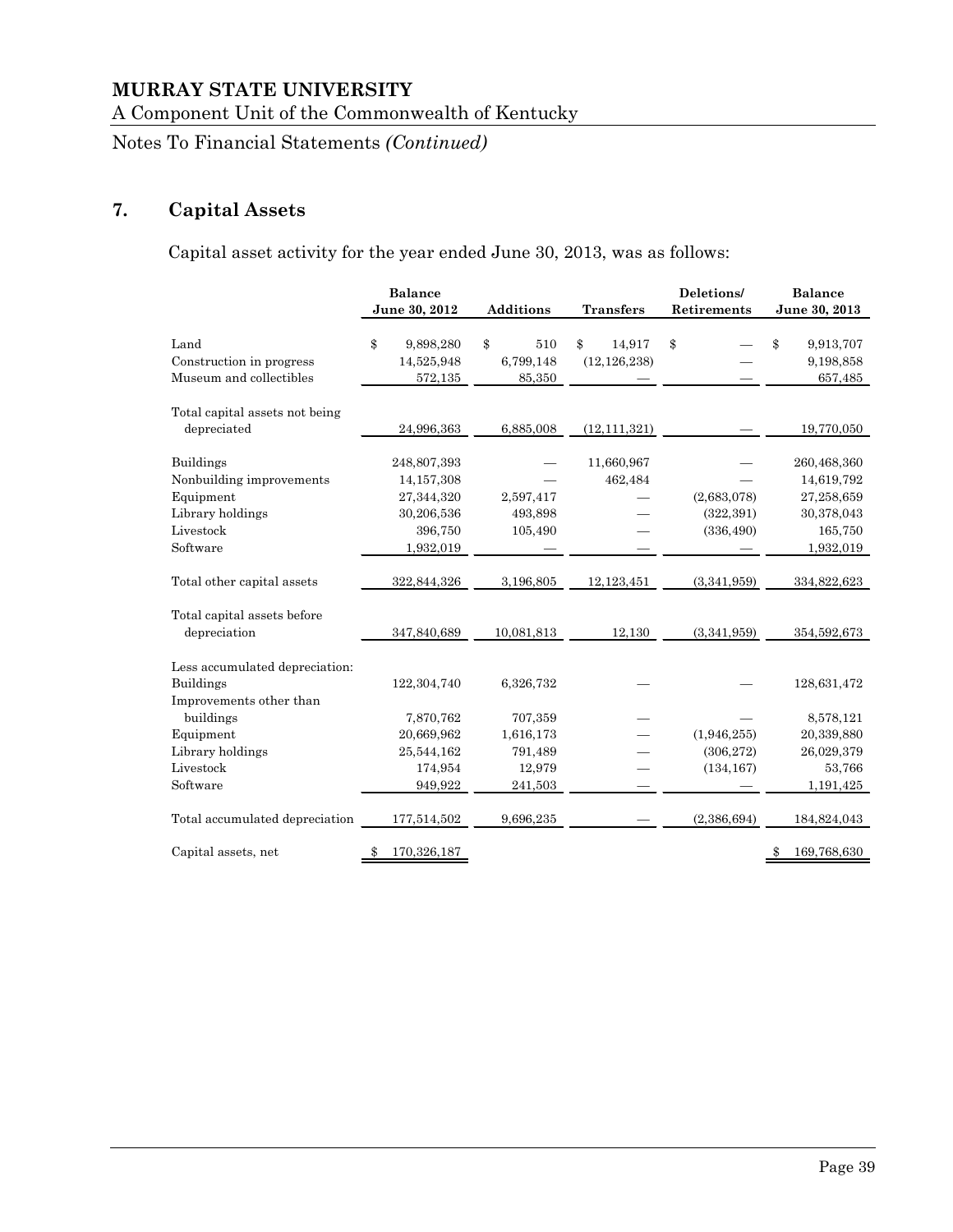#### A Component Unit of the Commonwealth of Kentucky

# Notes To Financial Statements *(Continued)*

# Capital asset activity for the year ended June 30, 2012, was as follows:

|                                                                                                                                      | <b>Balance</b><br>June 30, 2011                                                                | <b>Additions</b><br><b>Transfers</b> |                                                | Deletions/<br>Retirements                                         | <b>Balance</b><br>June 30, 2012                                                              |  |
|--------------------------------------------------------------------------------------------------------------------------------------|------------------------------------------------------------------------------------------------|--------------------------------------|------------------------------------------------|-------------------------------------------------------------------|----------------------------------------------------------------------------------------------|--|
| Land<br>Construction in progress<br>Museum and collectibles                                                                          | \$<br>9,825,663<br>7,661,423<br>561,577                                                        | \$<br>11,395,523<br>10,558           | 72,617<br>\$<br>(4,298,058)                    | \$<br>(232,940)                                                   | \$<br>9,898,280<br>14,525,948<br>572,135                                                     |  |
| Total capital assets not being<br>depreciated                                                                                        | 18,048,663                                                                                     | 11,406,081                           | (4,225,441)                                    | (232, 940)                                                        | 24,996,363                                                                                   |  |
| <b>Buildings</b><br>Nonbuilding improvements<br>Equipment<br>Library holdings<br>Livestock<br>Software<br>Total other capital assets | 247, 271, 737<br>11,627,126<br>27,621,306<br>30,253,988<br>511,750<br>1,932,019<br>319,217,926 | 1,383,811<br>354,193<br>1,738,004    | 1,550,618<br>2,530,182<br>144,641<br>4,225,441 | (14,962)<br>(1,805,438)<br>(401, 645)<br>(115,000)<br>(2,337,045) | 248,807,393<br>14,157,308<br>27,344,320<br>30,206,536<br>396,750<br>1,932,019<br>322,844,326 |  |
| Total capital assets before<br>depreciation                                                                                          | 337,266,589                                                                                    | 13,144,085                           |                                                | (2,569,985)                                                       | 347,840,689                                                                                  |  |
| Less accumulated depreciation:<br><b>Buildings</b><br>Improvements other than                                                        | 116,663,148                                                                                    | 5,655,432                            |                                                | (13, 840)                                                         | 122,304,740                                                                                  |  |
| buildings                                                                                                                            | 7,209,749                                                                                      | 661,013                              |                                                |                                                                   | 7,870,762                                                                                    |  |
| Equipment                                                                                                                            | 20,754,089                                                                                     | 1,664,248                            |                                                | (1,748,375)                                                       | 20,669,962                                                                                   |  |
| Library holdings<br>Livestock                                                                                                        | 25,074,073                                                                                     | 851,651                              |                                                | (381, 562)                                                        | 25,544,162                                                                                   |  |
| Software                                                                                                                             | 178,559<br>708,420                                                                             | 35,562<br>241,502                    |                                                | (39, 167)                                                         | 174,954<br>949,922                                                                           |  |
| Total accumulated depreciation                                                                                                       | 170,588,038                                                                                    | 9,109,408                            |                                                | (2, 182, 944)                                                     | 177,514,502                                                                                  |  |
| Capital assets, net                                                                                                                  | 166,678,551<br>\$                                                                              |                                      |                                                |                                                                   | 170,326,187<br>\$.                                                                           |  |

# **8. Accounts Payable**

Accounts payable at June 30 consisted of:

|                                   | 2013            | 2012            |
|-----------------------------------|-----------------|-----------------|
| Current accounts payable:         |                 |                 |
| Vendors                           | 4,976,279<br>\$ | 5,401,788<br>\$ |
| Payroll benefits and withholdings | 1,836,540       | 1,551,367       |
| MSU Foundation                    | 83,119          | 128,160         |
| Loans                             | 2,741           | 10,411          |
| Total accounts payable            | 6,898,679       | 7,091,726<br>\$ |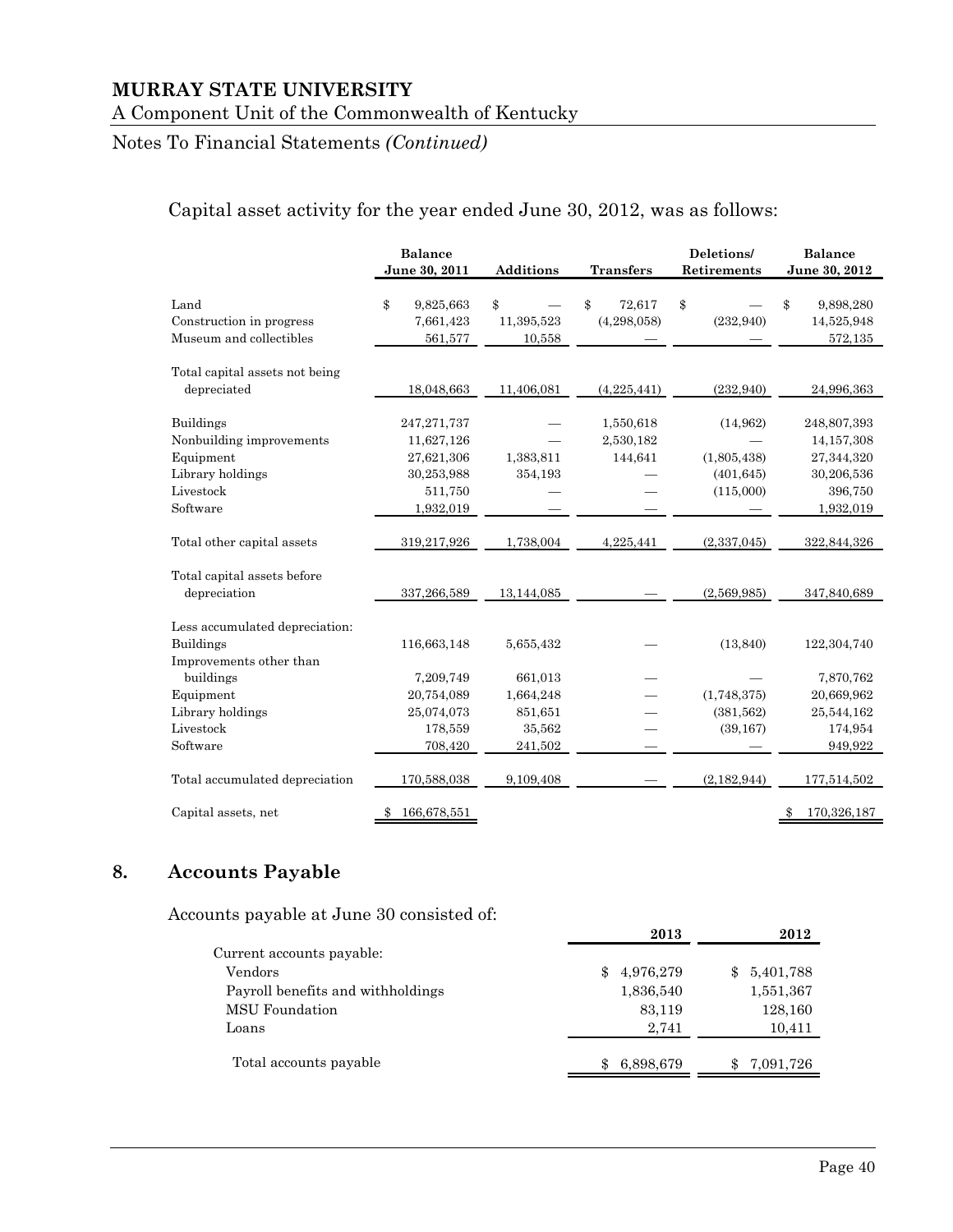A Component Unit of the Commonwealth of Kentucky

Notes To Financial Statements *(Continued)*

# **9. Employee Benefits**

#### *Kentucky Teachers Retirement System*

All employees required to hold a degree and occupying full-time positions, defined as seven-tenths (7/10) of normal full-time service on a daily or weekly basis, are required by state law to participate in the Kentucky Teachers Retirement System (KTRS) or an optional retirement plan, as allowed by KRS161.567. KTRS, a cost sharing, multipleemployer, public employee retirement system, provides retirement benefits based on an employee's final average salary and number of years of service. Benefits are subject to certain reductions if the employee retires before reaching age 60 or has less than 27 years of participation in the plan. The plan also provides for disability, death and survivor benefits and medical insurance.

The KTRS issues a publicly available financial report that includes financial statements and required supplementary information. That report may be obtained by writing to Kentucky Teachers Retirement System, 479 Versailles Road, Frankfort, Kentucky 40601-3800 or by calling (502) 848-8500.

Funding for the plan is provided from eligible employees who contribute a percentage of their salary through payroll deductions and the University, which also contributes the required percentage of their current eligible employees' salaries to the KTRS. Kentucky Revised Statutes and the KTRS Board of Trustees establish contribution rate requirements of the plan members and the University, based on when participants join the plan. Contribution Rates are as follows:

|                                       | <b>Employees joined:</b>               |        |  |  |  |
|---------------------------------------|----------------------------------------|--------|--|--|--|
|                                       | Before July 1, 2008 After July 1, 2008 |        |  |  |  |
| <b>Employee Contributions</b>         | 6.84%                                  | 7.16%  |  |  |  |
| <b>Employer Contributions</b>         | 14.52%                                 | 14.84% |  |  |  |
| Optional Retirement Plan Participants |                                        | 5.10%  |  |  |  |

The University's overall contributions to KTRS for the fiscal years ended June 30, 2013, 2012 and 2011 were \$5,966,577, \$5,850,913 and \$5,358,140, respectively.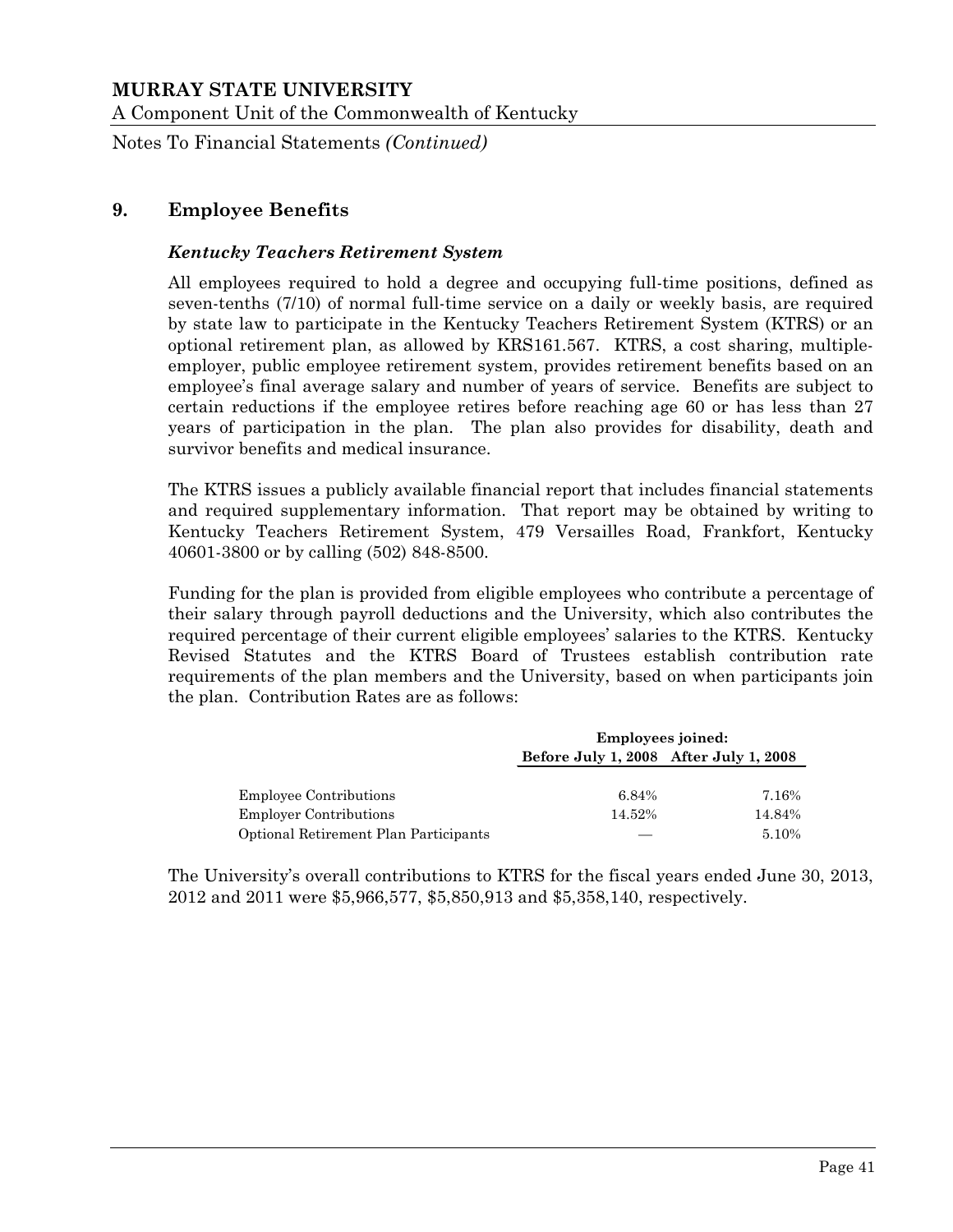Notes To Financial Statements *(Continued)*

#### *Kentucky Employee Retirement System*

Substantially, all other full-time University employees are required by law to participate in the Kentucky Employee Retirement System (KERS), a cost sharing multiple-employer, public employee retirement system. KERS provides retirement benefits based on an employee's final average salary and number of years of service. Benefits are subject to certain reductions if the employee retires before reaching age 65 or has less than 27 years of service. The plan also provides for disability, death and survivor benefits and medical insurance.

The KERS issues a publicly available financial report that includes financial statements and required supplementary information. That report is obtainable by writing to Kentucky Employees Retirement System, 1260 Louisville Road, Perimeter Park West, Frankfort, Kentucky 40601 or by calling (502) 696-8800.

Funding of the plan is from eligible employees who contribute a percentage of their salary through payroll deductions and the University, which also contributes a percentage of current eligible employees' salaries to the nonhazardous KERS fund. University Public Safety Officers participate in the hazardous duty fund of KERS. The Kentucky Revised Statutes and the Board of Trustees of the Kentucky Retirement Systems determine contribution rates each biennium. Contribution Rates are as follows:

|                               | <b>Employees joined:</b> |                   |  |  |  |
|-------------------------------|--------------------------|-------------------|--|--|--|
|                               | <b>Before</b>            | After             |  |  |  |
|                               | September 1, 2008        | September 1, 2008 |  |  |  |
| Non-Hazardous:                |                          |                   |  |  |  |
| <b>Employee Contributions</b> | 5%                       | 6%                |  |  |  |
| <b>Employer Contributions</b> | 23.61%                   | 23.61%            |  |  |  |
| Hazardous:                    |                          |                   |  |  |  |
| <b>Employee Contributions</b> | 8%                       | 9%                |  |  |  |
| <b>Employer Contributions</b> | 29.79%                   | 29.79%            |  |  |  |

The University's contributions to KERS for the years ended June 30, 2013, 2012 and 2011, were \$3,693,561, \$3,108,668 and \$2,561,430, respectively, and were equal to the required contributions.

#### *University Health Self-Insurance Program*

The University maintains a self-insurance program for employees' health insurance. For the fiscal year ended June 30, 2013, the University paid approximately 81% of total plan expenses for permanent full-time employees and their families. The University's contribution to cover claims paid under the plan for years ended June 30, 2013 and 2012, totaled \$8,596,210 and \$8,277,242, respectively. Stop loss and administrative fees are disclosed in the chart below. The University's stop-loss insurance limits its exposure for claims to \$125,000 per individual.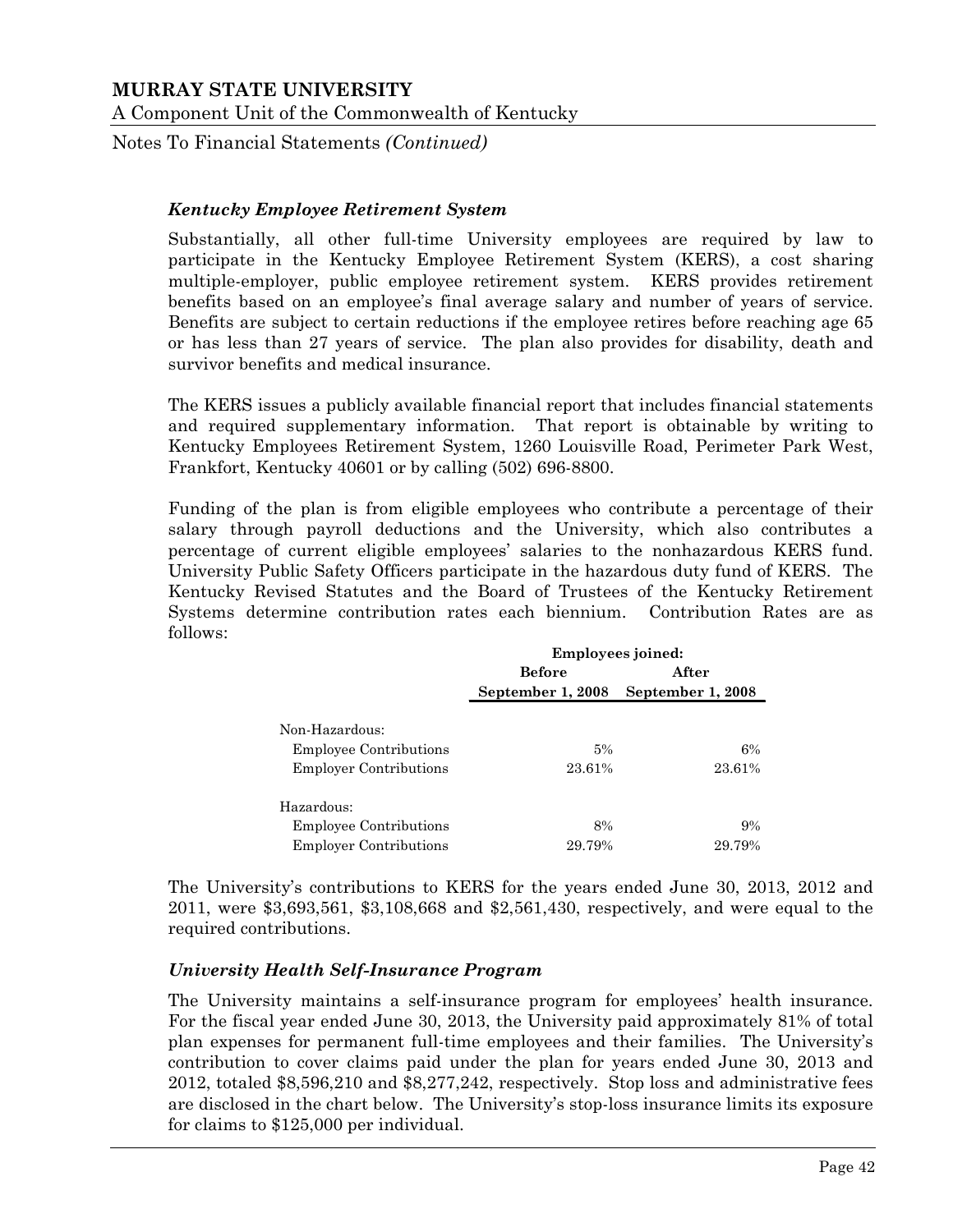A Component Unit of the Commonwealth of Kentucky

Notes To Financial Statements *(Continued)*

Changes in the liability for self insurance for the years ended June 30 are as follows:

|                                                                                                                    | 2013          | 2012        |
|--------------------------------------------------------------------------------------------------------------------|---------------|-------------|
| Liability, beginning of year<br>Accruals for current year claims and changes<br>in estimate (includes employee and | \$<br>588,477 | 629,454     |
| employer contributions)                                                                                            | 10,668,147    | 10,063,963  |
| Administrative and stop-loss fees                                                                                  | (1, 197, 541) | (1,079,344) |
| Claims paid                                                                                                        | (9,468,946)   | (9,025,596) |
| Liability, end of year                                                                                             | \$<br>590,137 | 588,477     |

# **10. Unearned Revenue**

Unearned revenue as of June 30 consisted of:

|                                                                                                        | 2013                                 | 2012                                 |
|--------------------------------------------------------------------------------------------------------|--------------------------------------|--------------------------------------|
| Current unearned revenue:<br>Prepaid tuition and fees<br>Grants and contracts<br>Auxiliary enterprises | 2,125,698<br>Ж,<br>477,726<br>42,628 | 2,125,232<br>\$<br>639,699<br>22,736 |
| Total current unearned revenue                                                                         | 2,646,052                            | 2,787,667                            |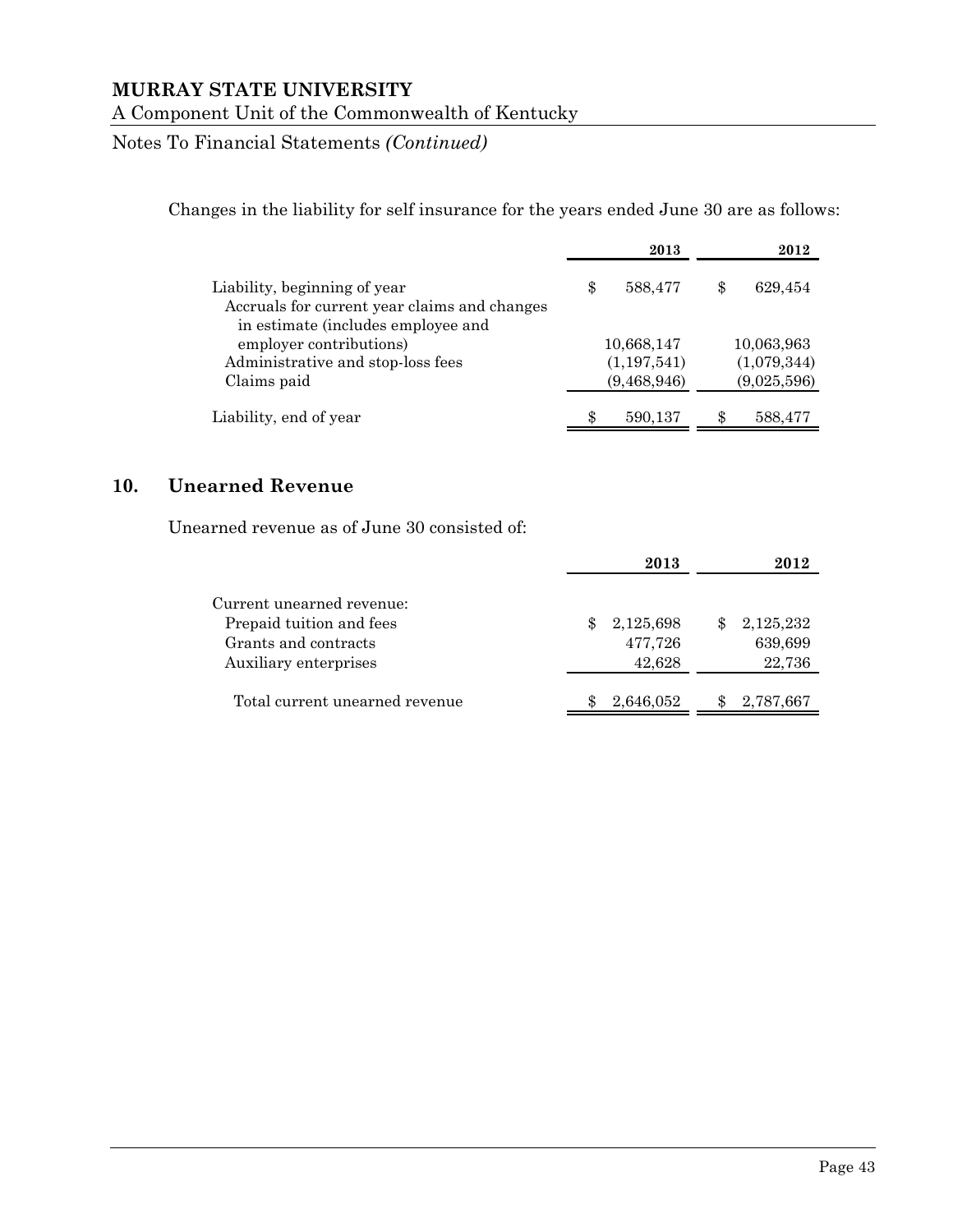A Component Unit of the Commonwealth of Kentucky

Notes To Financial Statements *(Continued)*

## **11. Revenue Bonds, Notes Payable and Capital Leases**

The following is a summary of long-term obligation transactions for the University for the year ended June 30, 2013:

|                                   |                  |                             |                              |                | Amounts         |                  |
|-----------------------------------|------------------|-----------------------------|------------------------------|----------------|-----------------|------------------|
|                                   | <b>Beginning</b> |                             |                              | Ending         | Due Within      | Long-Term        |
|                                   | <b>Balance</b>   | <b>Additions</b>            | <b>Deductions</b>            | <b>Balance</b> | <b>One Year</b> | Portion          |
|                                   |                  |                             |                              |                |                 |                  |
| Bonds payable                     | \$<br>46,075,000 | 15,635,000<br>$\mathbf{\$}$ | \$ (2,430,000)               | \$59,280,000   | 2,480,000<br>\$ | 56,800,000<br>\$ |
| Less bond discounts               | (264, 423)       |                             | 17,012                       | (247, 411)     | (17, 012)       | (230, 399)       |
| Plus bond premiums                | 189,880          | 121,830                     | (12, 873)                    | 298,837        | 18,674          | 280,163          |
| Less bond deferred refunding loss | (2,500,739)      |                             | 173,862                      | (2,326,877)    | (193, 147)      | (2, 133, 730)    |
| Bonds payable, net of discounts   | 43,499,718       | 15,756,830                  | (2,251,999)                  | 57,004,549     | 2,288,515       | 54,716,034       |
| City of Murray                    |                  |                             |                              |                |                 |                  |
| payable                           | 9,380,000        |                             | (285,000)                    | 9,095,000      | 305,000         | 8,790,000        |
| Less bond deferred refunding loss | (400, 983)       |                             | 19,286                       | (381, 697)     | (19,286)        | (362, 411)       |
| City of Murray payable, net       | 8,979,017        |                             | (265, 714)                   | 8,713,303      | 285,714         | 8,427,589        |
| Master lease notes payable        | 4,566,463        |                             | (783, 942)                   | 3,782,521      | 812,850         | 2,969,671        |
|                                   |                  |                             |                              |                |                 |                  |
| Capital leases                    | 767,000          |                             | (138,000)                    | 629,000        | 145,000         | 484,000          |
| Total bonds, notes and capital    |                  |                             |                              |                |                 |                  |
| leases                            | 57,812,198       | 15,756,830                  | (3,439,655)<br>$\mathbf{\$}$ | \$70,129,373   | 3,532,079<br>\$ | 66,597,294<br>\$ |

The following is a summary of long-term obligation transactions for the University for the year ended June 30, 2012: **Amounts**

|                                   | Beginning<br><b>Balance</b> | <b>Additions</b> | <b>Deductions</b>  | Ending<br><b>Balance</b> | Amounts<br>Due Within<br><b>One Year</b> | Long-Term         |
|-----------------------------------|-----------------------------|------------------|--------------------|--------------------------|------------------------------------------|-------------------|
|                                   |                             |                  |                    |                          |                                          | Portion           |
| Bonds payable                     | \$<br>41,800,000            | \$27,935,000     | \$<br>(23,660,000) | 46,075,000<br>\$         | \$2,430,000                              | 43,645,000<br>\$. |
| Less bond discounts               | (614, 532)                  |                  | 350,109            | (264, 423)               | (17, 012)                                | (247, 411)        |
| Plus bond premiums                |                             | 200,607          | (10, 727)          | 189,880                  | 12,873                                   | 177,007           |
| Less bond deferred refunding loss |                             | (2,645,624)      | 144,885            | (2,500,739)              | (173, 861)                               | (2,326,878)       |
| Bonds payable, net of discounts,  |                             |                  |                    |                          |                                          |                   |
| premiums                          | 41,185,468                  | 25,489,983       | (23, 175, 733)     | 43,499,718               | 2,252,000                                | 41,247,718        |
|                                   |                             |                  |                    |                          |                                          |                   |
| City of Murray                    |                             |                  |                    |                          |                                          |                   |
| payable                           | 9,235,000                   | 9,250,000        | (9,105,000)        | 9,380,000                | 285,000                                  | 9,095,000         |
| Less bond deferred refunding loss |                             | (405,000)        | 4,017              | (400, 983)               | (19, 286)                                | (381, 697)        |
| City of Murray payable, net       | 9,235,000                   | 8,845,000        | (9,100,983)        | 8,979,017                | 265,714                                  | 8,713,303         |
|                                   |                             |                  |                    |                          |                                          |                   |
| Master lease notes                |                             |                  |                    |                          |                                          |                   |
| payable                           | 5,322,542                   |                  | (756, 079)         | 4,566,463                | 783,942                                  | 3,782,521         |
| Capital leases                    | 898,000                     |                  | (131,000)          | 767,000                  | 138,000                                  | 629,000           |
|                                   |                             |                  |                    |                          |                                          |                   |
| Total bonds, notes and capital    |                             |                  |                    |                          |                                          |                   |
| leases                            | 56,641,010                  | \$34,334,983     | \$ (33, 163, 795)  | 57,812,198<br>\$.        | \$ 3,439,656                             | \$54,372,542      |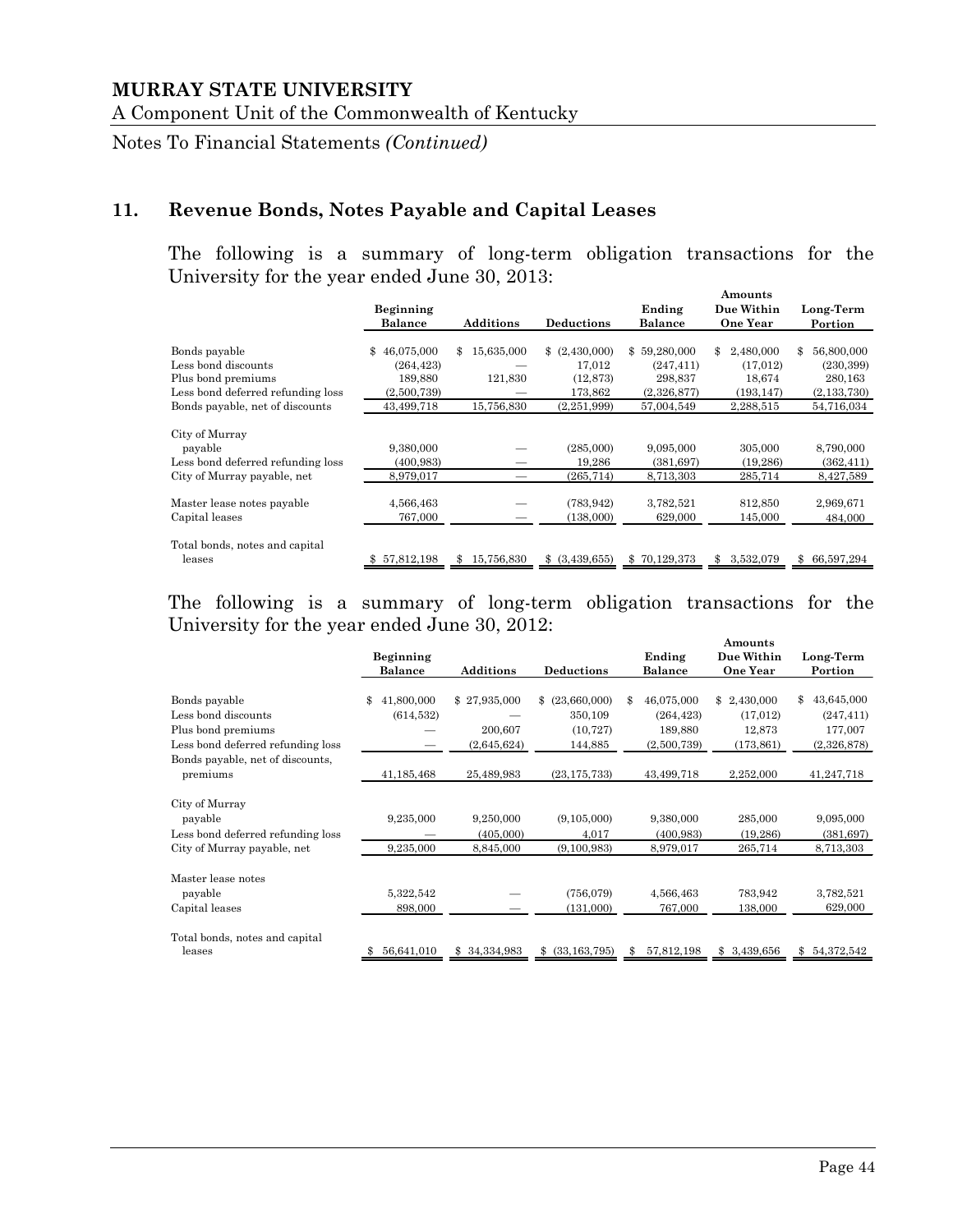A Component Unit of the Commonwealth of Kentucky

Notes To Financial Statements *(Continued)*

# **Maturity Information**

A schedule of the mandatory principal and interest payments (excluding bond discounts) is presented below:

| Years<br>Ending<br>June 30 | <b>Bonds</b>     | <b>Notes</b>     | <b>Total Principal</b> | Interest         | <b>Total Payments</b> |
|----------------------------|------------------|------------------|------------------------|------------------|-----------------------|
|                            |                  |                  |                        |                  |                       |
| 2014                       | \$<br>2,480,000  | \$<br>1,262,850  | \$<br>3,742,850        | \$<br>2,255,457  | \$<br>5,998,307       |
| 2015                       | 3,150,000        | 1,320,843        | 4,470,843              | 2,271,209        | 6,742,052             |
| 2016                       | 3,230,000        | 1,374,960        | 4,604,960              | 2,144,649        | 6,749,609             |
| 2017                       | 3,330,000        | 1,436,247        | 4,766,247              | 2,012,201        | 6,778,448             |
| 2018                       | 3,380,000        | 721,620          | 4,101,620              | 1,875,606        | 5,977,226             |
| 2019-2023                  | 17,110,000       | 2,135,000        | 19,245,000             | 7,577,180        | 26,822,180            |
| 2024-2028                  | 18,355,000       | 2,445,000        | 20,800,000             | 4,058,932        | 24,858,932            |
| 2029-2033                  | 7,215,000        | 2,810,000        | 10,025,000             | 1,090,863        | 11,115,863            |
| 2034                       | 1,030,000        |                  | 1,030,000              | 20,600           | 1,050,600             |
| Total                      | \$<br>59,280,000 | \$<br>13,506,520 | \$<br>72,786,520       | \$<br>23,306,697 | \$<br>96,093,217      |
|                            |                  |                  |                        |                  |                       |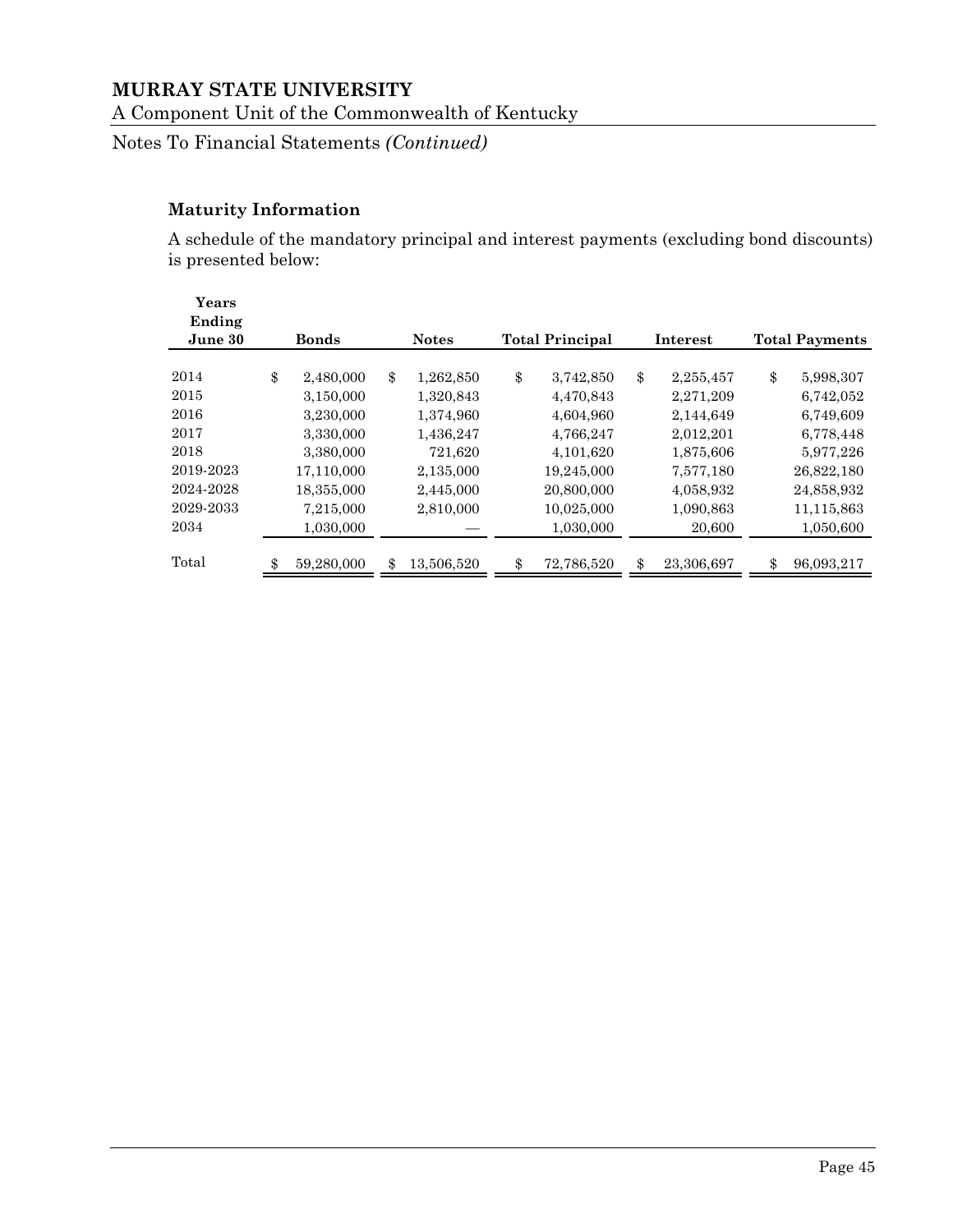A Component Unit of the Commonwealth of Kentucky

# Notes To Financial Statements *(Continued)*

# Long-term liability activity for the year ended June 30, 2013, was as follows:

|                                                                                                                                                                                                                                                                                     |                                  |                                                          | Interest                             | <b>Bonds/Notes/</b>                                  |
|-------------------------------------------------------------------------------------------------------------------------------------------------------------------------------------------------------------------------------------------------------------------------------------|----------------------------------|----------------------------------------------------------|--------------------------------------|------------------------------------------------------|
|                                                                                                                                                                                                                                                                                     | Original                         | <b>Balance Due</b>                                       | Expense,                             | <b>Leases Maturing</b>                               |
| <b>General Receipts Bonds Payable</b><br>Series A 2007 bonds dated July 31,<br>2007, with an interest rate of<br>$4.00\%$ to $4.50\%$ ; final principal<br>payment date September 1, 2027;<br>Richmond Hall                                                                         | <b>Issue</b><br>\$<br>14,550,000 | June 30, 2013<br>11,970,000<br>\$                        | <b>Current Year</b><br>\$<br>527,811 | 2013-2014<br>\$<br>580,000                           |
| Series A 2009 bonds dated April 22,<br>2009, with an interest rate of<br>$2.50\%$ to $4.20\%$ ; final principal<br>payment date September 1, 2028;<br>completion of Richmond Hall and<br>various projects under \$600,000                                                           | 7,665,000                        | 6,755,000                                                | 254,199                              | 320,000                                              |
| Series A 2011 bonds dated July 12,<br>2011, with an interest rate of<br>$2.00\%$ to $4.50\%$ ; final principal<br>payment date September 1, 2031;<br>renovation of Elizabeth College                                                                                                | 7,645,000                        | 7,360,000                                                | 265,664                              | 290,000                                              |
| Series B 2011 refunding bonds dated<br>July 26, 2011, with an interest rate<br>of $2.00\%$ to $3.75\%$ ; final principal<br>payment date September 1, 2021;<br>refunding of Housing and Dining<br>bonds series M, N & O                                                             | 4,670,000                        | 3,680,000                                                | 94,163                               | 485,000                                              |
| Series C 2011 refunding bonds dated<br>July 12, 2011, with an interest rate<br>of 2.00% to 4.00%; final principal<br>payment date September 1, 2027;<br>refunding of Housing and Dining<br>bonds series $P & Q$<br>Series A 2013 bonds dated<br>May 29, 2013, with an interest rate | 15,620,000                       | 13,880,000                                               | 455,722                              | 805,000                                              |
| of $2.00\%$ to $4.00\%$ ; final principal<br>payment date September 1, 2033;<br>renovation of Hester Hall and<br>various projects under \$600,000                                                                                                                                   | 15,635,000                       | 15,635,000                                               | 73,287                               |                                                      |
| Total general receipts bonds payable                                                                                                                                                                                                                                                | 65,785,000                       | \$<br>59,280,000                                         | \$<br>1,670,846                      | \$<br>2,480,000                                      |
| Bonds payable before discount<br>Less bond discount<br>Plus bond premium<br>Less bond deferred refunding loss                                                                                                                                                                       | 65,785,000<br>\$                 | 59,280,000<br>\$<br>(247, 411)<br>298,837<br>(2,326,877) | \$<br>1,670,846                      | \$<br>2,480,000<br>(17, 012)<br>18,674<br>(193, 147) |
| Total bonds payable                                                                                                                                                                                                                                                                 | \$<br>65,785,000                 | 57,004,549<br>\$                                         | 1,670,846<br>\$                      | 2,288,515<br>\$                                      |
|                                                                                                                                                                                                                                                                                     |                                  |                                                          |                                      |                                                      |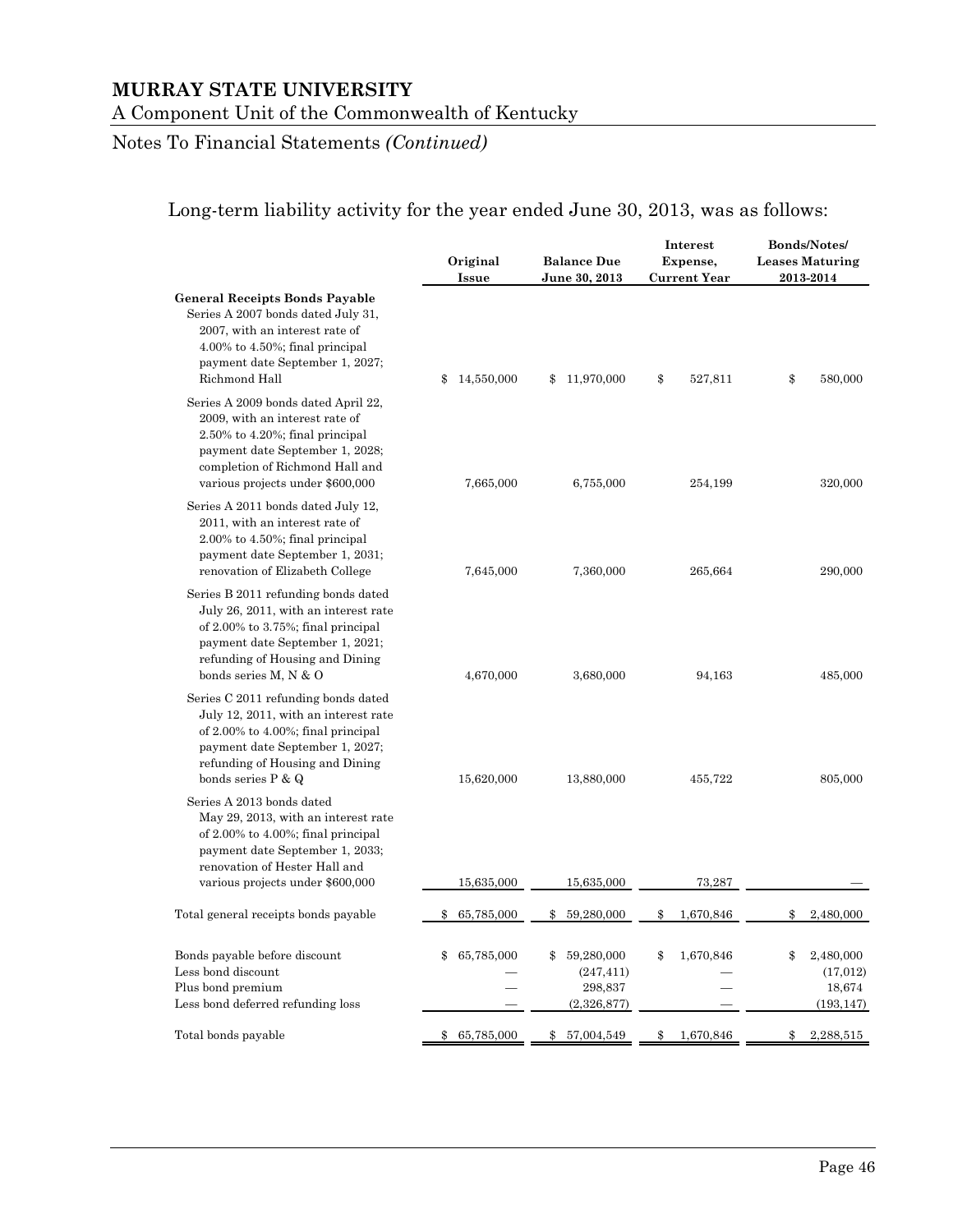A Component Unit of the Commonwealth of Kentucky

# Notes To Financial Statements *(Continued)*

|                                                                                                                                                                                                                                            | Original<br><b>Issue</b> | <b>Balance Due</b><br><b>June 30, 2013</b> | Interest<br>Expense,<br><b>Current Year</b> | <b>Bonds/Notes/</b><br><b>Leases Maturing</b><br>2013-2104 |
|--------------------------------------------------------------------------------------------------------------------------------------------------------------------------------------------------------------------------------------------|--------------------------|--------------------------------------------|---------------------------------------------|------------------------------------------------------------|
| City of Murray Payable<br>Agreement dated December 30,<br>2002, with interest of 2.50% to<br>4.85%; final principal payment<br>due June 1, 2033; Wellness Center.<br>Refunded on April 17, 2012 with final<br>payment made on May 21, 2013 | 10,000,000<br>\$         | \$                                         | \$<br>7,550                                 | \$                                                         |
| Agreement dated April 17, 2012,<br>with interest of 1.00% to 3.50%; final<br>principal payment due June 1, 2033;<br>Wellness Center refunding of the<br>December 30, 2002 issue.                                                           | 9,250,000                | 9,095,000                                  | 238,392                                     | 305,000                                                    |
|                                                                                                                                                                                                                                            |                          |                                            |                                             |                                                            |
| City of Murray payable before discount<br>deferred refunding loss<br>Less bond deferred refunding loss                                                                                                                                     | 19,250,000               | 9,095,000<br>(381, 697)                    | 245,942                                     | 305,000<br>(19, 286)                                       |
| Total City of Murray payable                                                                                                                                                                                                               | \$19,250,000             | \$<br>8,713,303                            | 245,942                                     | 285,714<br>\$                                              |
| <b>Master Lease Notes Payable</b><br>Campus energy performance<br>upgrade - Master lease dated<br>February 10, 2005, with interest of<br>3.94%; final principal payment<br>due August 10, 2017                                             | \$<br>6,707,876          | 2,889,067<br>\$                            | \$<br>122,128                               | \$<br>598,910                                              |
| Energy savings projects - Master<br>lease dated June 29, 2010, with<br>interest of 2.85%; final principal<br>payment due June 29, 2017                                                                                                     | 1,500,000                | 893,454                                    | 29,165                                      | 213,940                                                    |
| Total master lease payable                                                                                                                                                                                                                 | 8,207,876                | 3,782,521<br>\$                            | 151,293<br>\$                               | \$<br>812,850                                              |
| <b>Capital Leases</b><br>University of Kentucky dated<br>June 25, 1998, with interest rate<br>at 5.14%; final principal payment<br>due January 1, 2017; Crisp Center                                                                       | 2,200,000<br>\$          | \$<br>629,000                              | 37,878<br>\$                                | \$<br>145,000                                              |
| Less: Capitalized and Imputed Interest                                                                                                                                                                                                     |                          |                                            | (622, 684)                                  |                                                            |
| Total All Bond Issues, Notes Payable<br>and Capital Leases                                                                                                                                                                                 | \$<br>95,442,876         | 70,129,373<br>\$                           | 1,483,275<br>\$                             | \$<br>3,532,079                                            |

The revenue bond indentures require the University to make deposits to sinking and reserve funds in annual amounts to meet the principal and interest payments due within the next 12 months, as well as maintain a reserve balance as a percentage of outstanding balances. As of June 30, 2013 and 2012, the sinking fund and reserve fund requirements have been funded as required.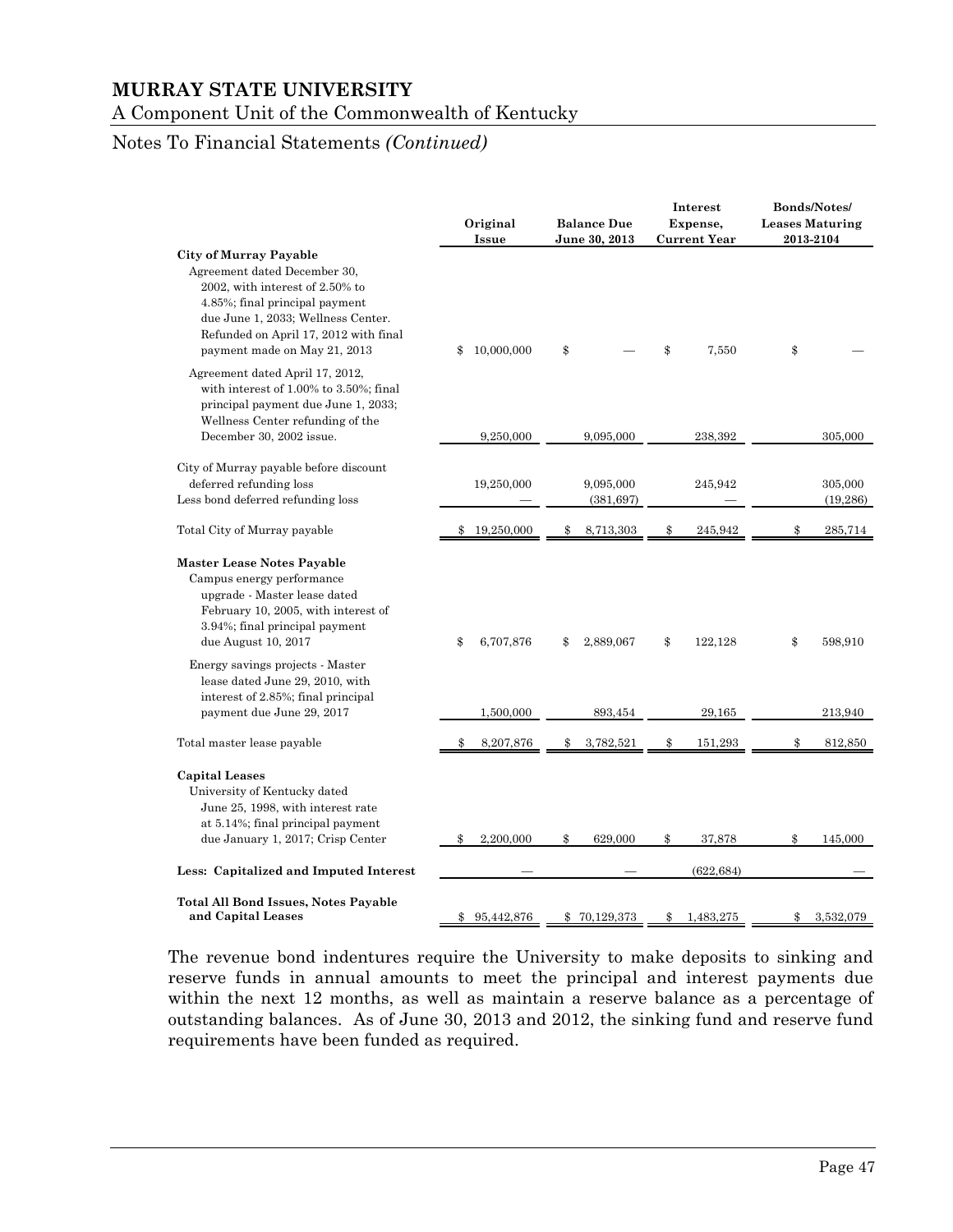A Component Unit of the Commonwealth of Kentucky

Notes To Financial Statements *(Continued)*

#### *Capital Leases*

The University leases certain equipment and facilities, under capital lease agreements. The recorded cost of these assets and accumulated depreciation thereon were as follows:

|                                                                | 2013                     |         | 2012 |                          |
|----------------------------------------------------------------|--------------------------|---------|------|--------------------------|
| Capital lease assets, at cost<br>Less accumulated depreciation | 2,200,000<br>(1,815,000) |         |      | 2,200,000<br>(1,760,000) |
| Net book value                                                 |                          | 385,000 | ٠D   | 440,000                  |

Remaining minimum annual lease payments pursuant to these leases are as follows:

| <b>Years Ending June 30</b>                | Total         |
|--------------------------------------------|---------------|
|                                            |               |
| 2014                                       | \$<br>179,179 |
| 2015                                       | 179,349       |
| 2016                                       | 179,057       |
| 2017                                       | 179,282       |
|                                            | 716,867       |
| Less amount representing interest          | (87, 867)     |
| Present value of capital lease obligations | \$<br>629,000 |

### **12. Deposits**

The deposits held as of June 30 consisted of:

|                               | 2013         | 2012        |
|-------------------------------|--------------|-------------|
| Current:                      |              |             |
| Horse stall rentals           | \$<br>14,080 | \$<br>8,080 |
| Racer card declining balances | 55,299       | 77,481      |
| Housing deposits              | 139,026      | 136,717     |
| Agency account balances       | 114,407      | 95,426      |
| Total current deposits        | 322,812      | 317,704     |
| Noncurrent:                   |              |             |
| Housing deposits              | 380,711      | 374,730     |
|                               |              |             |
| Total deposits                | 703,523      | 692,434     |

Noncurrent housing deposit additions were \$336,970 and \$176,635 for the years ended June 30, 2013 and 2012, respectively. Noncurrent housing deposit deductions were \$329,025 and \$163,500 for the years ended June 30, 2013 and 2012, respectively.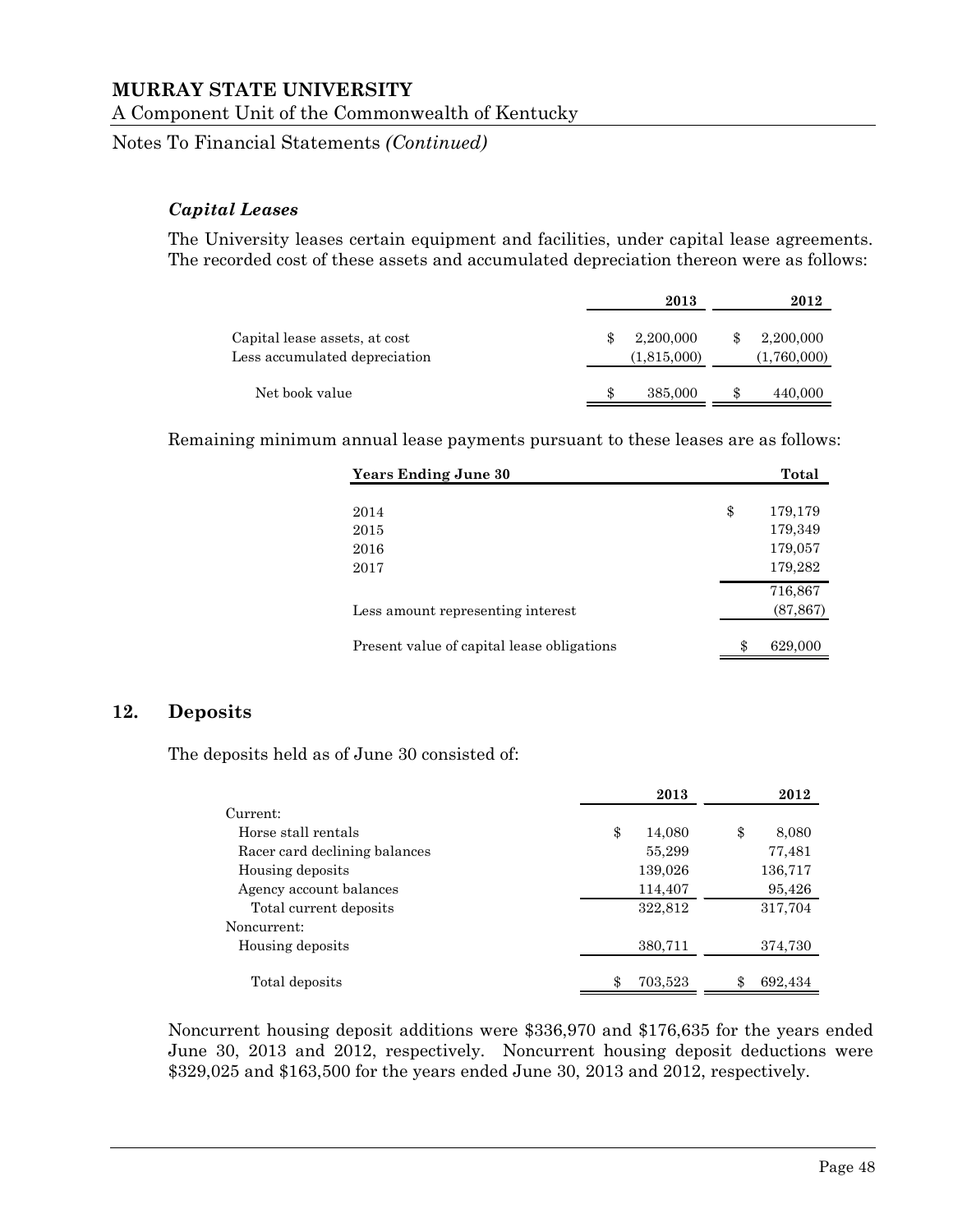A Component Unit of the Commonwealth of Kentucky

Notes To Financial Statements *(Continued)*

## **13. Unrestricted Net Position**

The University's designations of unrestricted net position at June 30 consisted of:

|                                 | 2013             | 2012             |
|---------------------------------|------------------|------------------|
| Unrestricted net position       |                  |                  |
| Allocated for:                  |                  |                  |
| Prior year carryovers for       |                  |                  |
| Departmental operations         | \$<br>19,761,305 | \$<br>17,992,017 |
| Encumbrances                    | 920,565          | 746,269          |
| Working capital                 | 7,268,344        | 6,136,272        |
| Revenue contingency             | 2,400,290        | 2,514,770        |
| General contingency             | 37, 372, 558     | 31,473,534       |
| Self insurance                  | 590,137          | 900,000          |
| Total unrestricted net position | \$<br>68,313,199 | 59,762,862       |
|                                 |                  |                  |

### **14. Component Units**

#### *Murray State University Foundation, Inc.*

Murray State University Foundation, Inc. (Foundation) is a Kentucky nonprofit corporation formed to receive, invest and expend funds for the enhancement and improvement of the University. It is a legally separate, tax-exempt component unit of the University that manages certain endowments and investments on behalf of the University. The Foundation has a Board of Trustees separate from that of the University; however, certain officers of the University are also officers of the Foundation. Although the University does not control the timing or amount of receipts from the Foundation, the majority of resources or income thereon that the Foundation holds and invests is restricted to the activities of the University by the donors. Because these restricted resources held by the Foundation can only be used by, or for the benefit of, the University, the Foundation is considered a component unit of the University and is discretely presented in the University's financial statement package.

During the years ended June 30, 2013 and 2012, the Foundation made payments of \$2,560,397 and \$2,443,938, respectively, on behalf of the University from restricted sources. Accounts receivable at June 30, 2013 and 2012, from the Foundation were \$379,545 and \$368,254, respectively. Accounts payable to the Foundation as of June 30, 2013 and 2012, respectively, were not significant. Complete financial statements for the Foundation can be obtained from the MSU Foundation Office, 100 Nash House, Murray, Kentucky 42071.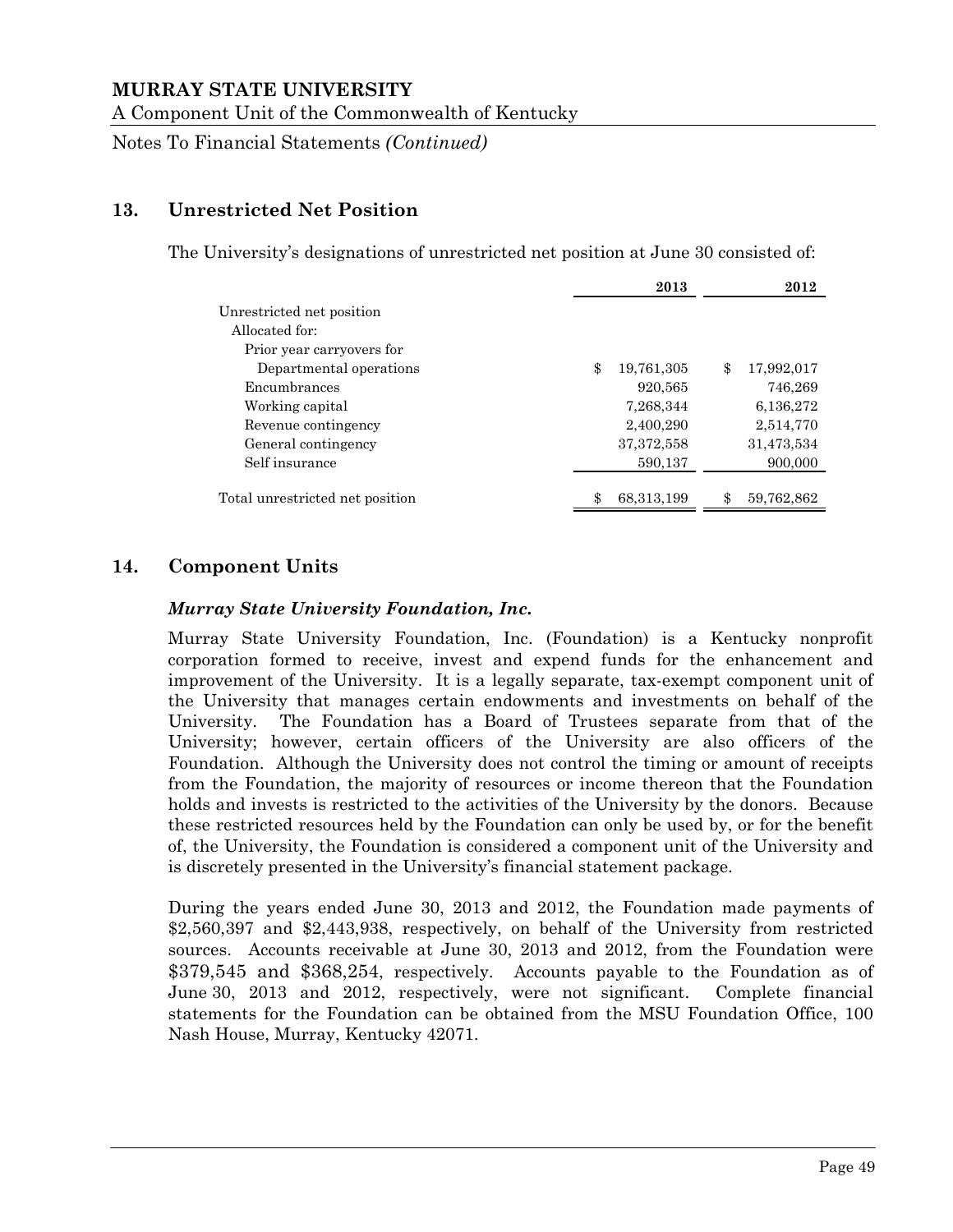A Component Unit of the Commonwealth of Kentucky

Notes To Financial Statements *(Continued)*

Significant notes to the Foundation's financial statements are as follows:

#### *a) Investments and Investment Return*

Investments at June 30 consisted of:

|                                       | 2013            | 2012             |
|---------------------------------------|-----------------|------------------|
|                                       |                 |                  |
| Money market mutual funds             | \$<br>4,107,658 | 5,117,996<br>\$  |
| Certificates of deposit               | 33,200          | 283,200          |
| Equity securities                     | 41,471,580      | 36,135,096       |
| Cash value of life insurance policies | 194,758         | 485,110          |
| Mutual funds                          | 25,912,095      | 19,915,625       |
| Asset-backed bonds                    |                 | 40,681           |
| Mortgage-backed bonds                 | 3,179,363       | 4,095,215        |
| Government bonds                      | 5,126,702       | 3,382,771        |
| Municipal bonds                       | 596,246         | 361,855          |
| Corporate bonds                       | 3,071,315       | 4,121,947        |
| Annuities                             | 607,168         |                  |
|                                       | \$84,300,085    | 73,939,496<br>\$ |

Total investment return is comprised of the following:

|                                                                    | 2013            | 2012        |
|--------------------------------------------------------------------|-----------------|-------------|
| Interest and dividend income                                       | \$<br>1,669,120 | 1,489,541   |
| Realized gains on investments<br>reported at fair value            | 3,180,839       | 298,188     |
| Unrealized gains (losses) on investments<br>reported at fair value | 3,112,444       | (1,104,784) |
|                                                                    | 7,962,403       | 682,945     |

The Foundation's temporarily and permanently restricted net assets include various endowment funds established by donors.

#### *b) Assets Held for Others*

Assets held for others represent resources in the possession of, but not under the control of, the Foundation. Assets held for others as of June 30 were as follows:

|                                            | 2013         | 2012         |
|--------------------------------------------|--------------|--------------|
| Murray State University                    | \$22,622,668 | \$20,672,655 |
| Murray State University Alumni Association | 1,151,280    | 1,051,585    |
| Others                                     | 10,779       | 10,712       |
|                                            | \$23,784,727 | \$21,734,952 |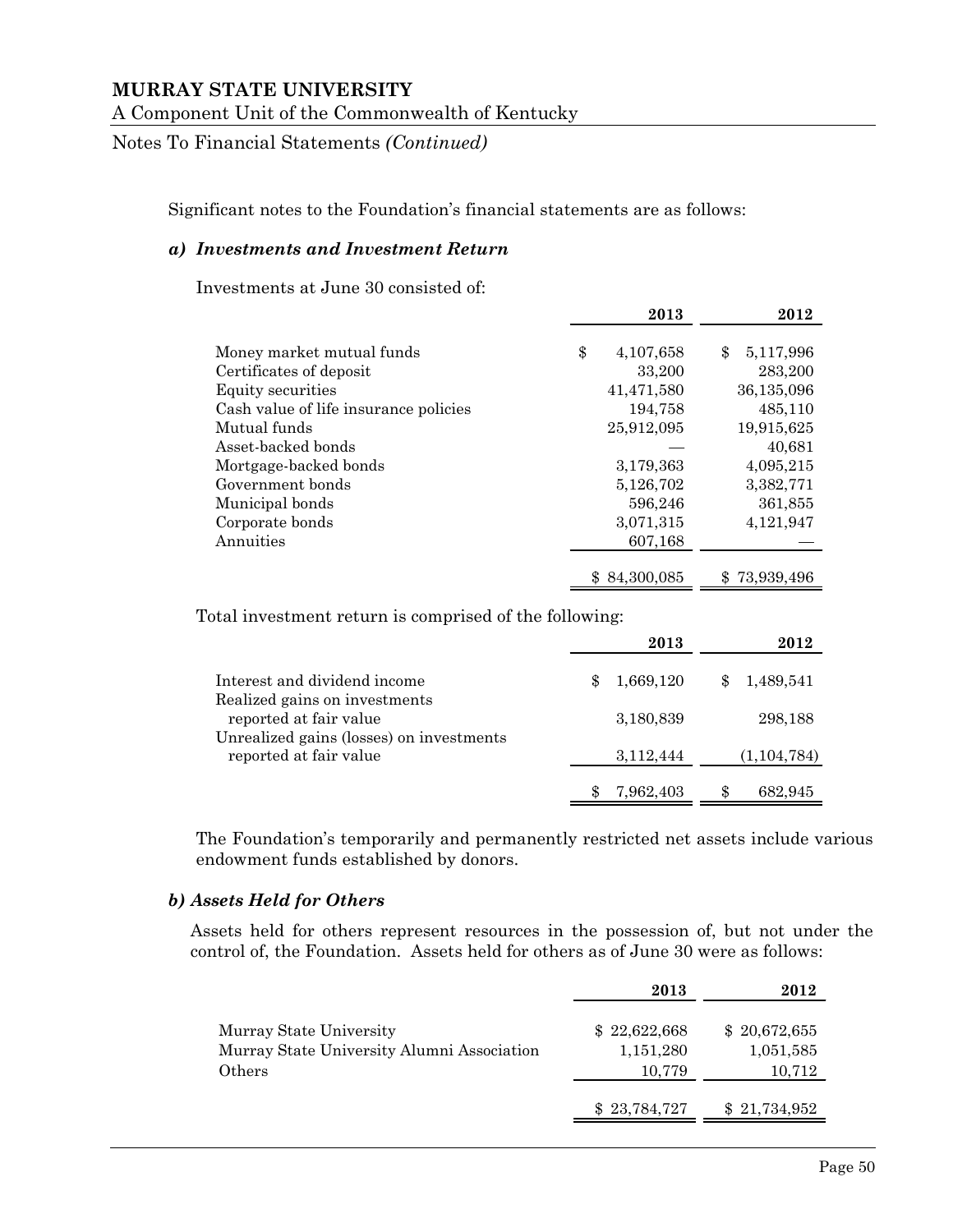Notes To Financial Statements *(Continued)*

#### *c) Annuities and Trusts Payable*

The Foundation has been the recipient of several gift annuities which require future payments to the donor or their named beneficiaries. The assets received from donors are recorded at fair value on the date of the gift. The Foundation has recorded a liability at June 30, 2013 and 2012 of \$1,079,638 and \$132,406, respectively, which represents the present value of the future gift annuity obligations. The liability has been determined using discount rates ranging from 1.2% to 7.0%.

The Foundation administers several charitable remainder unitrusts and annuity trusts. A charitable remainder trust provides for the payment of distributions to the grantor or other designated beneficiaries over the trust's term (usually the designated beneficiary's lifetime), either in the form of a percentage of the fair value of the trust's assets (unitrust) or in the form of a specified dollar amount (annuity trust). At the end of the trust's term, the remaining assets are available for the Foundation's use. The portion of the trust attributable to the future interest of the Foundation is recorded in the statement of activities as temporarily restricted contributions in the period the trust is established. Assets (investments) held in the charitable remainder trusts are recorded at fair value in the Foundation's statement of financial position. The present value of the estimated future payments were \$3,857,821 and \$3,820,436 at June 30, 2013 and 2012, respectively, which was calculated using discount rates ranging from 1.8% to 8%, and applicable mortality tables.

#### *d) Net Assets*

### **Temporarily Restricted Net Assets**

Temporarily restricted net assets at June 30 are available for the following purposes:

|                                       |            | 2013    | 2012         |
|---------------------------------------|------------|---------|--------------|
| Scholarships                          | 9,748,381  |         | 7,259,148    |
| Instruction and institutional support | 8,239,678  |         | 6,020,604    |
| Chairs and professorships             |            | 460,901 | 335,980      |
|                                       | 18,448,960 |         | \$13,615,732 |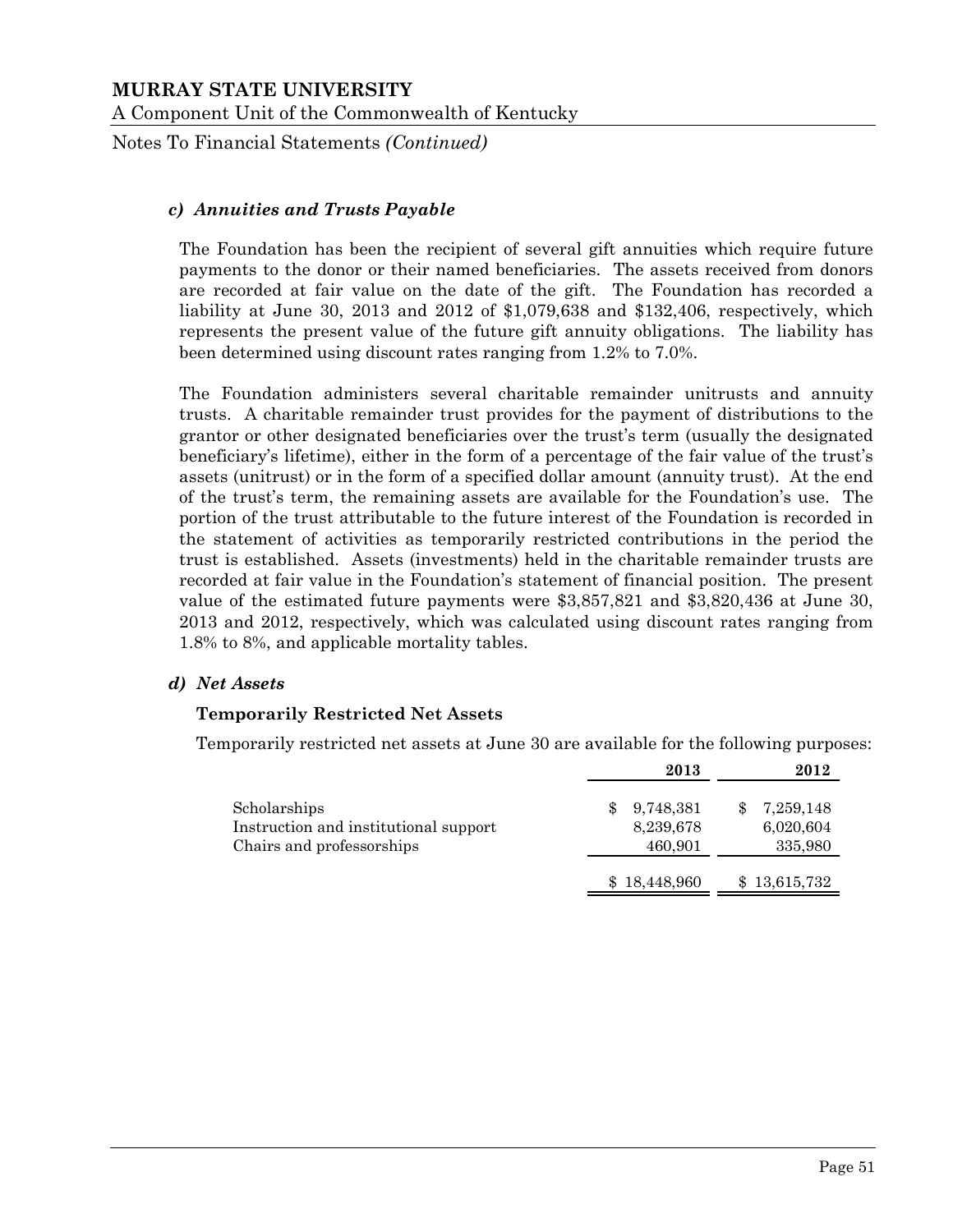Notes To Financial Statements *(Continued)*

Permanently restricted net assets at June 30 are restricted to:

|                                         | 2013         | 2012         |
|-----------------------------------------|--------------|--------------|
| Investment in perpetuity, the income of |              |              |
| which is expendable to support:         |              |              |
| Scholarships                            | \$26,505,911 | \$26,236,325 |
| Instruction and institutional support   | 6,532,695    | 5,744,430    |
| Chairs and professorships               | 2,048,139    | 1,341,526    |
| Operations of the Golf Course           | 191,603      | 191,373      |
| Any activity of the Foundation          | 370,615      | 356,153      |
|                                         | \$35,648,963 | \$33,869,807 |

Net assets were released from donor restrictions by incurring expenses satisfying the restricted purposes or by occurrence of other events specified by donors.

|                                                       | 2013                   |    | 2012                   |  |
|-------------------------------------------------------|------------------------|----|------------------------|--|
| Scholarships<br>Instruction and institutional support | 1,194,933<br>1,365,464 | \$ | 1,108,198<br>1,335,740 |  |
|                                                       | 2,560,397              |    | 2,443,938              |  |

### *Murray State University Athletic Foundation, Inc.*

Murray State University Athletic Foundation, Inc. (Racer Foundation) is a Kentucky nonprofit corporation formed to enhance the academic and athletic experience of the University student-athlete. The Racer Foundation has a Board of Directors separate from that of the University. The University does not control the timing or amount of receipts from the Racer Foundation, the majority of resources or income thereon that the Racer Foundation holds and invests. The resources held by the Racer Foundation can only be used by, or for the benefit of, the University. The Racer Foundation is considered a component unit of the University. The Racer Foundation financial statements are not presented in the University's financial statements since they were not material to the University's financial statements.

Accounts receivable from the Racer Foundation was \$413,750 and \$413,760 for the years ended June 30, 2013 and 2012, respectively. Complete financial statements for the Racer Foundation can be obtained from the MSU Athletic Foundation Office, Stewart Stadium, Murray, Kentucky 42071.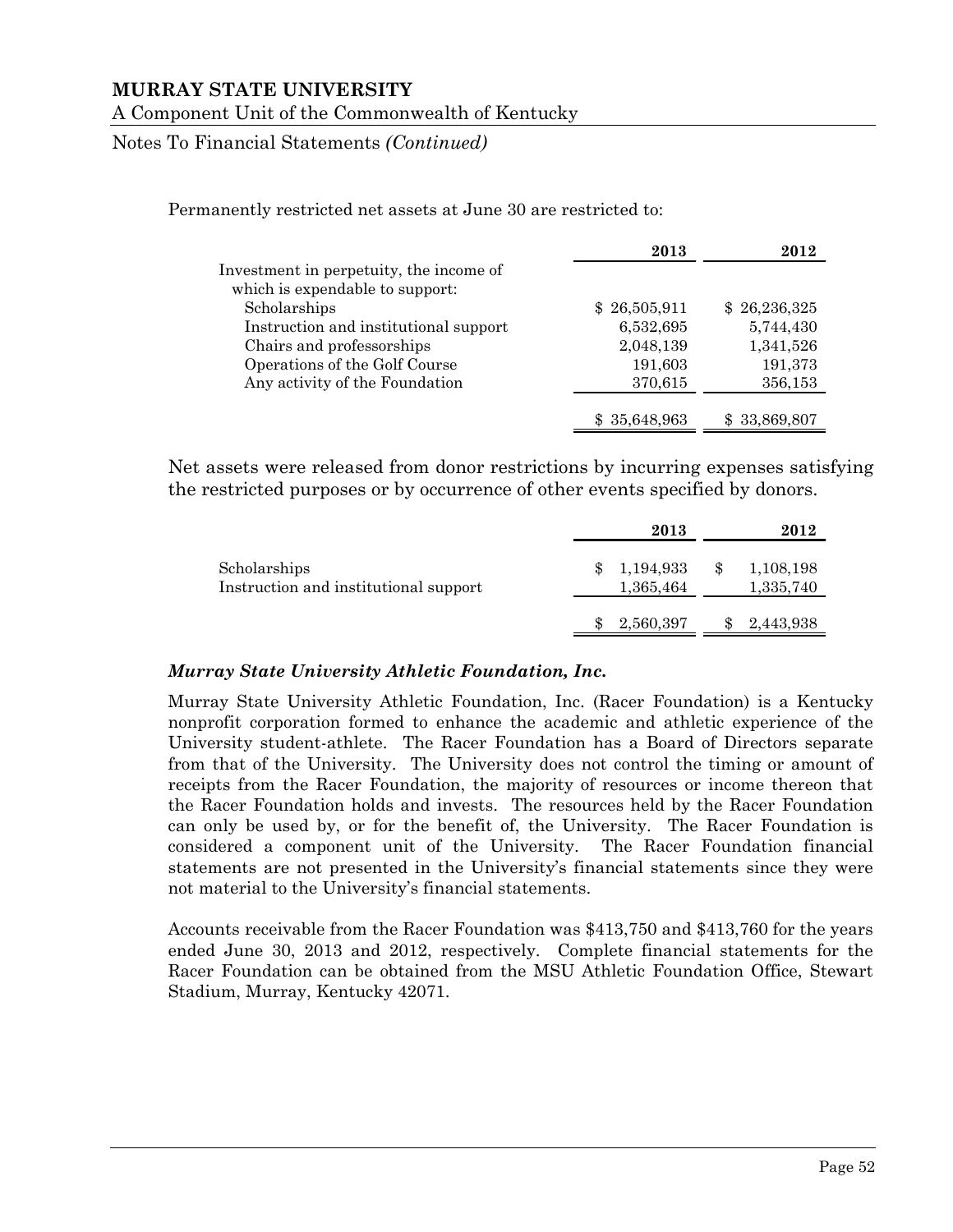Notes To Financial Statements *(Continued)*

#### **15. Risk Management**

The University is exposed to various risks of loss related to torts; theft of, damage to and destruction of assets; error and omission; employee injuries and illnesses; natural disasters and employee health and accident benefits. Commercial insurance coverage is purchased for claims arising from such matters other than those related to workers' compensation, natural disasters and employee health benefits. Settled claims have not exceeded this commercial coverage in any of the three preceding years. The Commonwealth of Kentucky self insures workers' compensation benefits for all state employees, including University employees. Claims are administered by the Risk Management Services Corporation.

#### *Claims and Litigation*

The University is a defendant in various lawsuits. It is the opinion of management and its legal counsel, based in part on the doctrine of sovereign immunity and other statutory provisions, that the ultimate outcome of litigation will not have a material effect on the future operations or financial position of the University.

#### *Commitments*

The University has outstanding commitments under construction contracts of approximately \$2,386,499 and \$6,157,700 as of June 30, 2013 and 2012, respectively.

#### *Government Grants*

The University is currently participating in numerous grants from various departments and agencies of the federal and state governments. The expenditures of grant proceeds must be for allowable and eligible purposes. Single Audits and audits by the granting department or agency may result in requests for reimbursement of unused grant proceeds or disallowed expenditures. Upon notification of final approval by the granting department or agency, the grants are considered closed.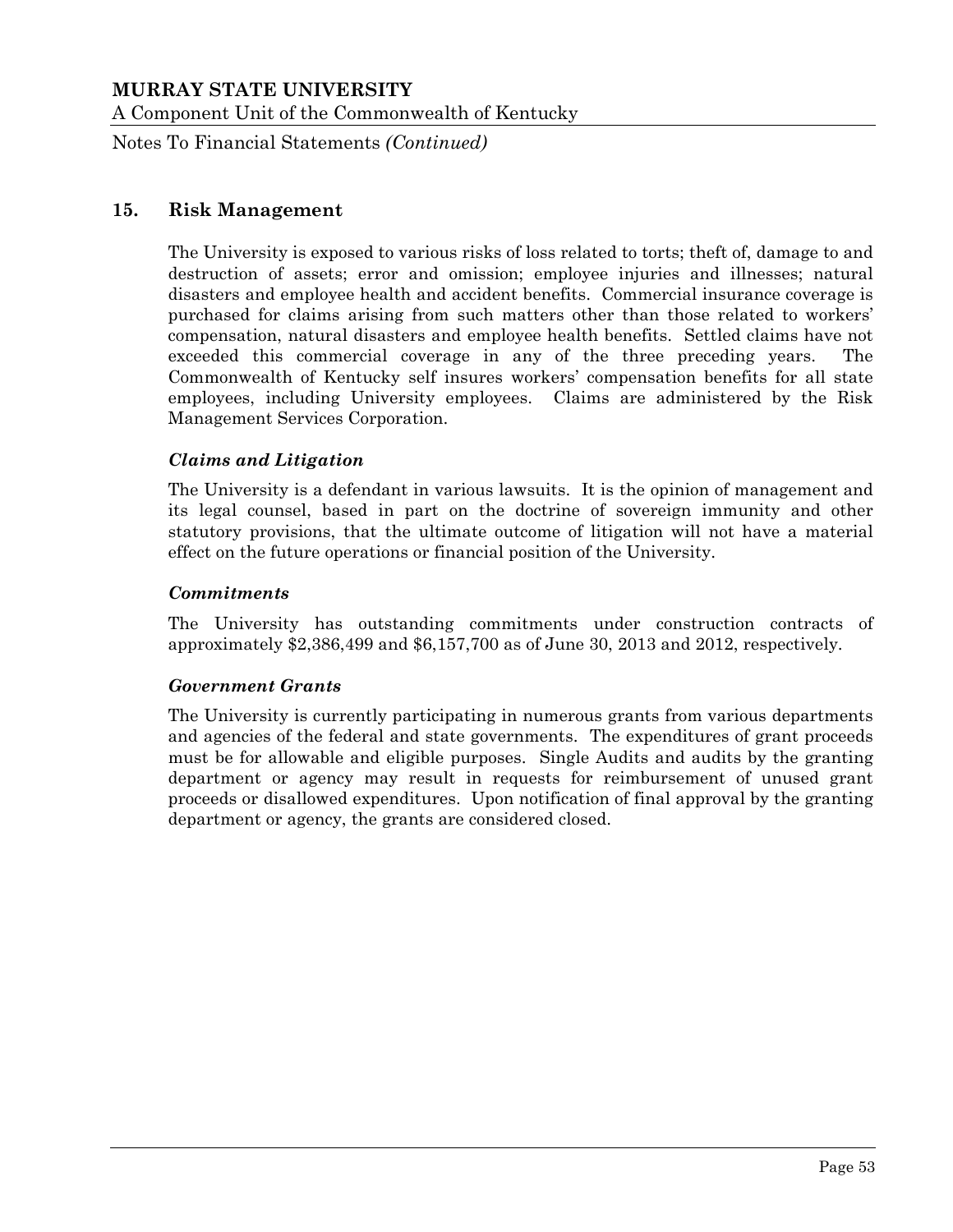Notes To Financial Statements *(Continued)*

# **16. Natural Expense Classifications with Functional Classifications**

The University's operating expenses by functional classification for the years ended June 30 was as follows:

|                           | Year Ended June 30, 2013 |             |            |                                                 |                  |           |           |           |              |            |       |               |
|---------------------------|--------------------------|-------------|------------|-------------------------------------------------|------------------|-----------|-----------|-----------|--------------|------------|-------|---------------|
| Fund                      | Compensation             |             |            | <b>Natural Classification</b><br>Noncapitalized |                  |           |           |           |              |            |       |               |
| Classification            | and Benefits             |             | Operations |                                                 | <b>Utilities</b> |           | Equipment |           | Scholarships |            | Total |               |
| Instruction               | \$                       | 51,990,426  | \$         | 5,646,398                                       | \$               | 149,556   | \$        | 741,214   | \$           |            | \$    | 58,527,594    |
| Research                  |                          | 1,316,923   |            | 309,536                                         |                  |           |           | 23,455    |              |            |       | 1,649,914     |
| Public service            |                          | 5,945,310   |            | 2,039,033                                       |                  | 220,548   |           | 137,726   |              |            |       | 8,342,617     |
| Libraries                 |                          | 1,704,200   |            | 1,353,307                                       |                  | 87        |           | 159,076   |              |            |       | 3,216,670     |
| Academic                  |                          |             |            |                                                 |                  |           |           |           |              |            |       |               |
| support                   |                          | 4,414,547   |            | 2,503,479                                       |                  | 158,162   |           | 173,038   |              | 500        |       | 7,249,726     |
| Student                   |                          |             |            |                                                 |                  |           |           |           |              |            |       |               |
| services                  |                          | 9,257,896   |            | 5,059,022                                       |                  | 77,789    |           | 208,147   |              | 20,345     |       | 14,623,199    |
| Institutional             |                          |             |            |                                                 |                  |           |           |           |              |            |       |               |
| support                   |                          | 17,435,632  |            | 1,172,420                                       |                  | 98,639    |           | 181,966   |              |            |       | 18,888,657    |
| Operations and            |                          |             |            |                                                 |                  |           |           |           |              |            |       |               |
| maintenance               |                          | 6,697,346   |            | 4,062,565                                       |                  | 5,342,716 |           | 48,825    |              |            |       | 16,151,452    |
| Financial aid             |                          |             |            |                                                 |                  |           |           |           |              | 11,280,915 |       | 11,280,915    |
| Depreciation              |                          |             |            | 8,431,901                                       |                  |           |           |           |              |            |       | 8,431,901     |
| Auxiliary                 |                          | 7,222,447   |            | 11,171,067                                      |                  | 2,711,203 |           | 111,679   |              | 261,265    |       | 21,477,661    |
| Auxiliary<br>depreciation |                          |             |            | 1,264,334                                       |                  |           |           |           |              |            |       | 1,264,334     |
| Total expenses            | \$                       | 105,984,727 | \$         | 43,013,062                                      | \$               | 8,758,700 | \$        | 1,785,126 | \$           | 11,563,025 |       | \$171,104,640 |

|                        | Year Ended June 30, 2012<br><b>Natural Classification</b> |                  |                  |                 |                  |                  |  |  |  |  |
|------------------------|-----------------------------------------------------------|------------------|------------------|-----------------|------------------|------------------|--|--|--|--|
|                        |                                                           |                  |                  |                 |                  |                  |  |  |  |  |
| Fund<br>Classification | Compensation                                              | Noncapitalized   |                  |                 |                  |                  |  |  |  |  |
|                        | and Benefits                                              | Operations       | <b>Utilities</b> | Equipment       | Scholarships     | Total            |  |  |  |  |
| Instruction            | \$<br>51,120,908                                          | \$<br>5,600,701  | \$<br>149,507    | \$<br>559,902   | \$               | \$<br>57,431,018 |  |  |  |  |
| Research               | 1,545,706                                                 | 933.631          | 5,759            | 100,312         | 7,423            | 2,592,831        |  |  |  |  |
| Public service         | 5,812,251                                                 | 2,282,573        | 247,192          | 67,307          |                  | 8,409,323        |  |  |  |  |
| Libraries              | 1,766,390                                                 | 1,339,030        | 105              | 27,102          |                  | 3,132,627        |  |  |  |  |
| Academic               |                                                           |                  |                  |                 |                  |                  |  |  |  |  |
| support                | 4,297,341                                                 | 2,305,444        | 216,749          | 156,937         |                  | 6,976,471        |  |  |  |  |
| Student                |                                                           |                  |                  |                 |                  |                  |  |  |  |  |
| services               | 8,920,138                                                 | 5,662,060        | 95,580           | 109,023         | 4,532            | 14,791,333       |  |  |  |  |
| Institutional          |                                                           |                  |                  |                 |                  |                  |  |  |  |  |
| support                | 16,996,991                                                | 1,404,418        | 121,517          | 259,626         |                  | 18,782,552       |  |  |  |  |
| Operations and         |                                                           |                  |                  |                 |                  |                  |  |  |  |  |
| maintenance            | 6,488,716                                                 | 3,785,861        | 5,249,048        | 37,994          |                  | 15,561,619       |  |  |  |  |
| Financial aid          |                                                           |                  |                  |                 | 12,665,288       | 12,665,288       |  |  |  |  |
| Depreciation           |                                                           | 7,870,697        |                  |                 |                  | 7,870,697        |  |  |  |  |
| Auxiliary              | 6,957,857                                                 | 10,609,559       | 2,705,283        | 127,480         | 288,509          | 20,688,688       |  |  |  |  |
| Auxiliary              |                                                           |                  |                  |                 |                  |                  |  |  |  |  |
| depreciation           |                                                           | 1,238,711        |                  |                 |                  | 1,238,711        |  |  |  |  |
| Total expenses         | 103,906,298                                               | 43,032,685<br>\$ | 8,790,740<br>\$  | \$<br>1,445,683 | \$<br>12,965,752 | \$170,141,158    |  |  |  |  |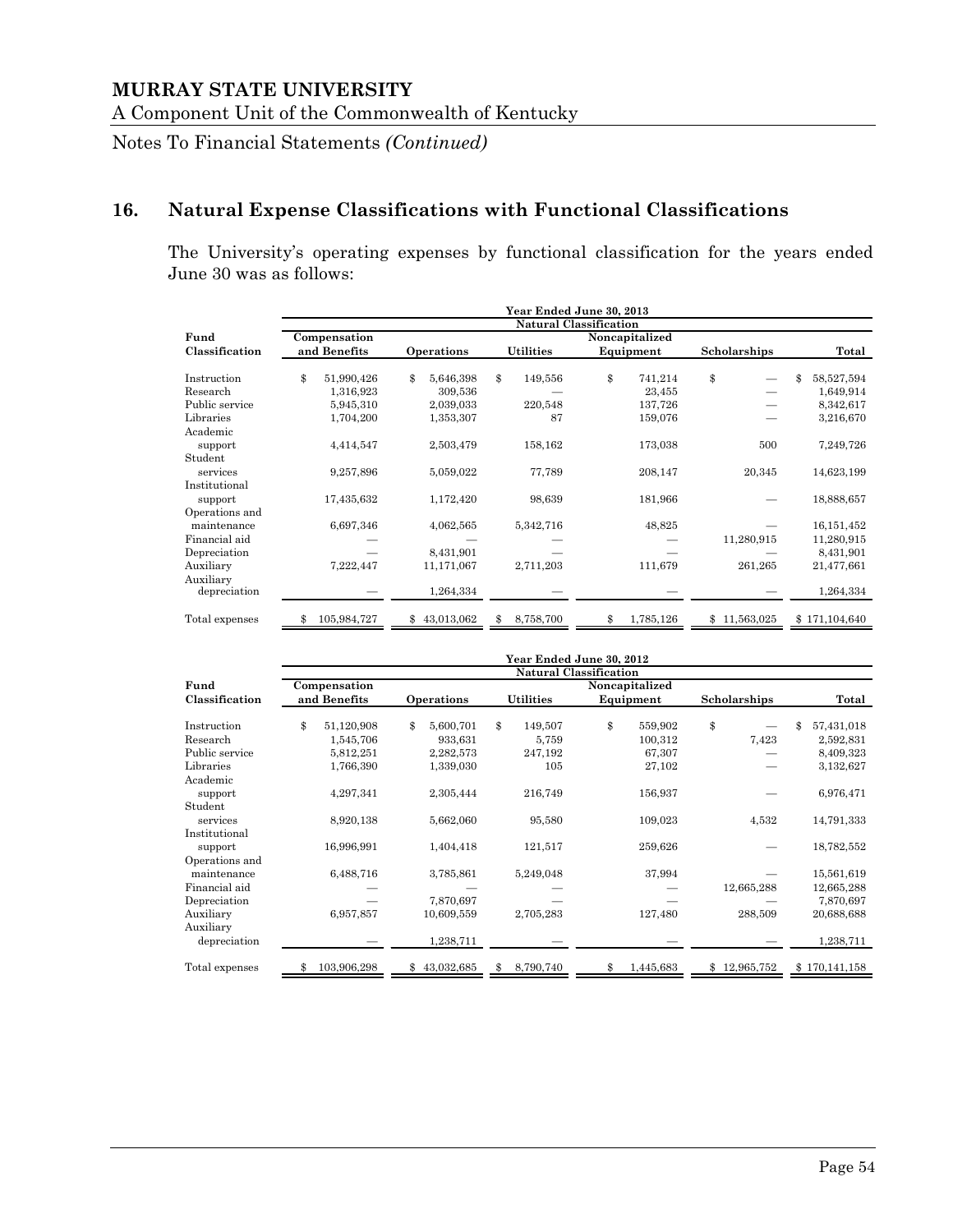Notes To Financial Statements *(Continued)*

## **17. Segment Information**

A segment is an identifiable activity reported as a stand-alone entity for which one or more revenue bonds are outstanding. A segment has a specifically identifiable revenue stream pledged in support of revenue bonds and has related expenses, gains and losses and assets and liabilities that are required by an external party to be accounted for separately. The Susan E. Bauernfeind Student Recreation and Wellness Center is the University's only reportable segment.

#### *Susan E. Bauernfeind Student Recreation and Wellness Center*

The University entered into an agreement with the City of Murray, Kentucky on December 30, 2002, to finance the construction of a student recreation/wellness center. The University established a \$3.00 per credit hour student fee, effective for the Fall 2002 semester, to be designated as the Wellness Center Fee. A portion of the revenues from this fee will be used to fund all debt and debt related expenses according to the terms and provisions of the Memorandum of Agreement between the University and the City of Murray.

The City of Murray refinanced the original bonds in the spring of 2012 to take advantage of an overall decrease in net interest costs. The terms of original agreement between the University and the City of Murray remained unchanged, with the exception of changes in the amount of debt and interest payments.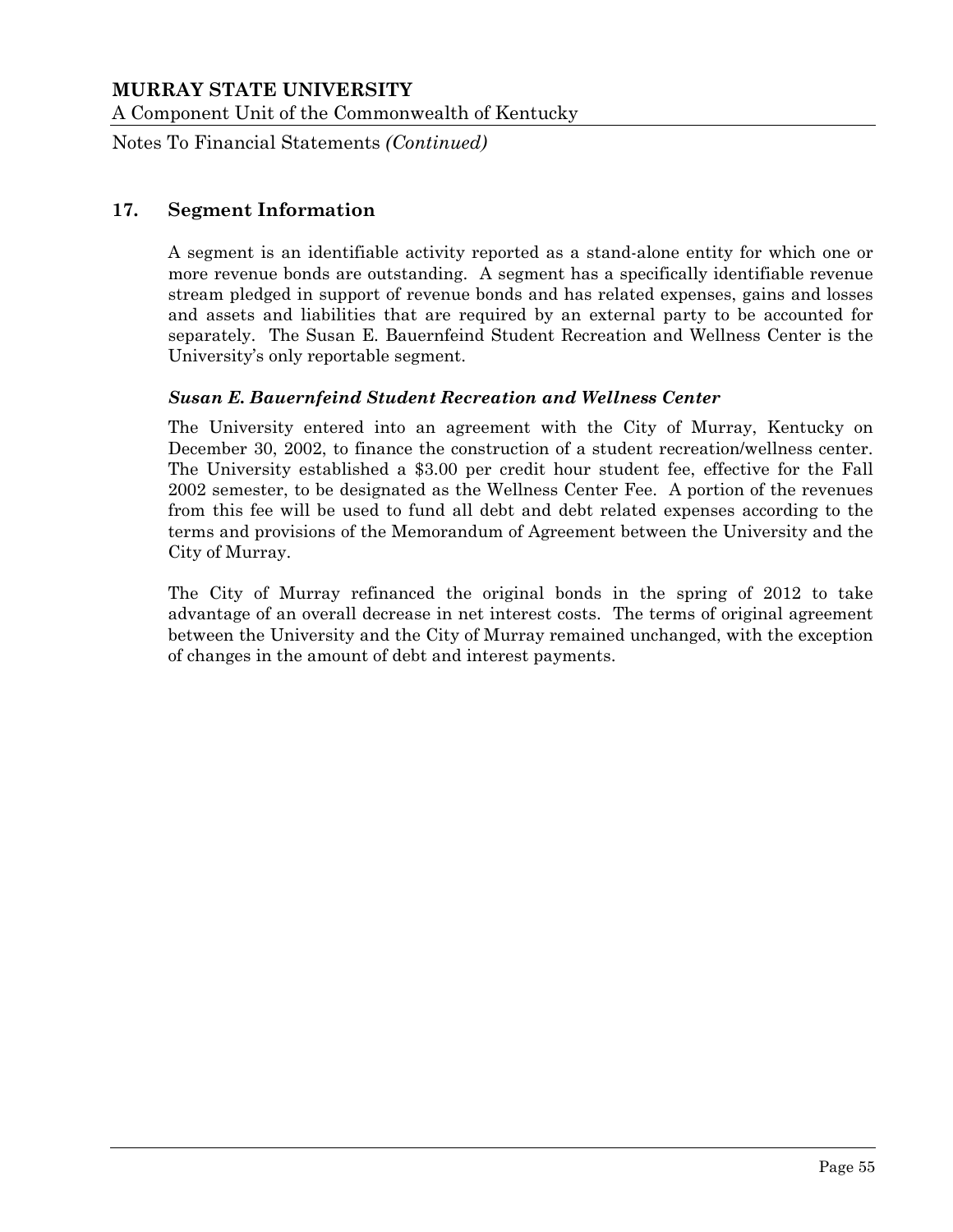A Component Unit of the Commonwealth of Kentucky

Notes To Financial Statements *(Continued)*

Condensed financial information as of and for the years ended June 30 of the University's Wellness Center segment are as follows:

|                                    | 2013            | 2012            |
|------------------------------------|-----------------|-----------------|
| Assets                             |                 |                 |
| Current assets                     | \$<br>327,545   | \$<br>216,306   |
| Noncurrent assets                  | 1,617,112       | 1,481,395       |
| Capital assets, net of accumulated |                 |                 |
| depreciation                       | 8,318,799       | 8,587,514       |
| Total assets                       | 10,263,456      | 10,285,215      |
| Liabilities                        |                 |                 |
| Current liabilities                | 35,617          | 38,062          |
| Noncurrent liabilities             | 8,713,304       | 8,979,018       |
| Total liabilities                  | 8,748,921       | 9,017,080       |
| Net position                       |                 |                 |
| Net investment in                  |                 |                 |
| capital assets                     | (394, 505)      | (391,504)       |
| Restricted                         |                 |                 |
| Expendable capital                 | 852,072         | 715,314         |
| Expendable debt service            | 729,429         | 728,070         |
| Unrestricted                       | 327,539         | 216,255         |
| Total net position                 | 1,514,535<br>\$ | 1,268,135<br>\$ |

#### *Wellness Center - Condensed Statements of Net Position*

#### *Wellness Center - Condensed Statements of Revenues, Expenses and Changes in Net Position*

|                                 | 2013            | 2012            |
|---------------------------------|-----------------|-----------------|
| Operating revenues              | \$<br>78,821    | \$<br>77,682    |
| Operating expenses              | (482, 219)      | (517, 669)      |
| Depreciation expense            | (268, 715)      | (268, 715)      |
| Operating loss                  | (672, 113)      | (708, 702)      |
| Net nonoperating revenues       | 918,513         | 696,370         |
| Change in net position          | 246,400         | (12, 332)       |
| Net position, beginning of year | 1,268,135       | 1,280,467       |
| Net position, end of year       | 1,514,535<br>\$ | 1,268,135<br>\$ |